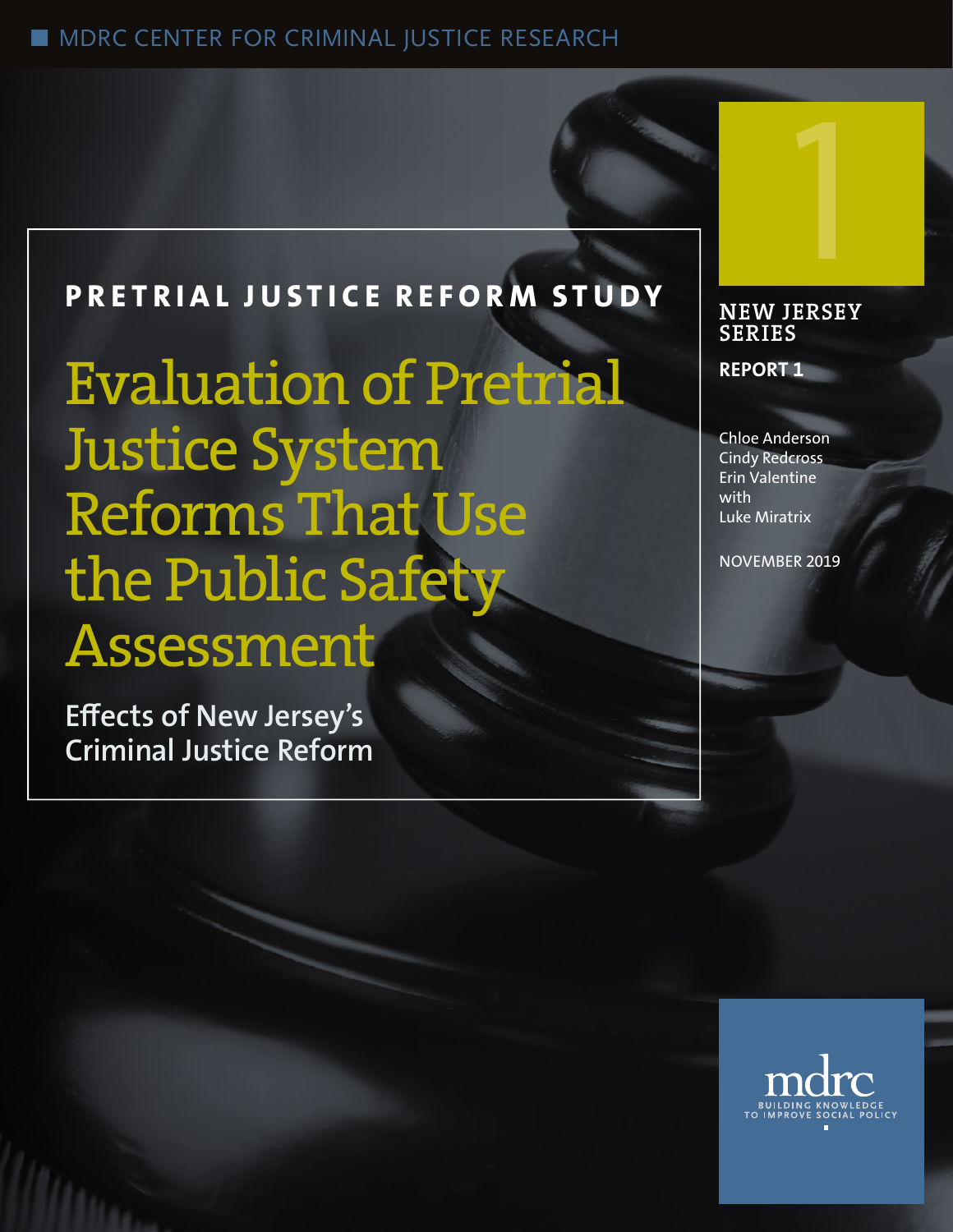On January 1, 2017, the State of New Jersey implemented Criminal Justice Reform (CJR), a sweeping set of changes to its pretrial justice system. With CJR, the state shifted from a system that relied heavily on monetary bail to a system based on defendants' risks of failing to appear for court dates and of being charged with new crimes before their cases were resolved. These risks are assessed using the Public Safety Assessment (PSA), a pretrial risk-assessment tool developed by Arnold Ventures with a team of experts. The PSA uses nine factors from an individual's criminal history to produce two risk scores: one representing the likelihood of a new crime being committed, and another representing the likelihood of a failure to appear for future court hearings. The PSA also notes whether there is an elevated risk of a violent crime. The PSA is used in conjunction with a New Jersey-specific decision-making framework (DMF) that uses an individual's PSA risk score in combination with state statutes and statewide policies to produce a recommendation for release conditions.

The PSA is used at two points in New Jersey's pretrial process: (1) at the time of arrest, when a police officer must decide whether to seek a complaint-warrant (which will mean booking the person into jail) or issue a complaintsummons (in which case the defendant is given a date to appear in court and released); and (2) at the time of the first court appearance, when judges set release conditions for defendants who were booked into jail on complaintwarrants. (The DMF is also used at this second point.) CJR includes a number of other important components: It all but eliminated the use of monetary bail as a release condition, established the possibility of pretrial detention without bail, established a pretrial monitoring program, and instituted speedy-trial laws that impose time limits for case processing.

This report is one of a planned series on the impacts of New Jersey's CJR. It describes the effects of the reforms on short-term outcomes, including the number of arrest events (where an "arrest event" is defined as all complaints and charges associated with a person on a given arrest date), complaint charging decisions, release conditions, and initial jail bookings. Additional reports in this series will examine CJR's effects on outcomes such as court appearance rates, new arrests, the amount of time defendants are in jail while waiting for their cases to be resolved, and case dispositions (that is, whether defendants were found guilty or not guilty or had their cases dismissed). The effects of the reforms for different subgroups of the pretrial population (for example, those defined by risk levels and race) will also be examined in a subsequent report.

Findings in this report include:

- Fewer arrest events took place following CJR's implementation. There was a reduction in the number of arrest events for the least serious types of charges — namely, nonindictable (misdemeanor) public-order offenses.
- Police officers appear to be issuing complaintsummonses more often and seeking complaint-warrants less often since CJR was implemented.
- Pretrial release conditions imposed on defendants changed dramatically as a result of CJR. A larger proportion of defendants were released without conditions, and rates of initial booking into jail were lower than predicted given pre-CJR trends.
- CJR significantly reduced the length of time defendants spend in jail in the month following arrest.
- CJR had the largest effects on jail bookings in counties that had the highest rates of jail bookings before CJR.

## **OVERVIEW**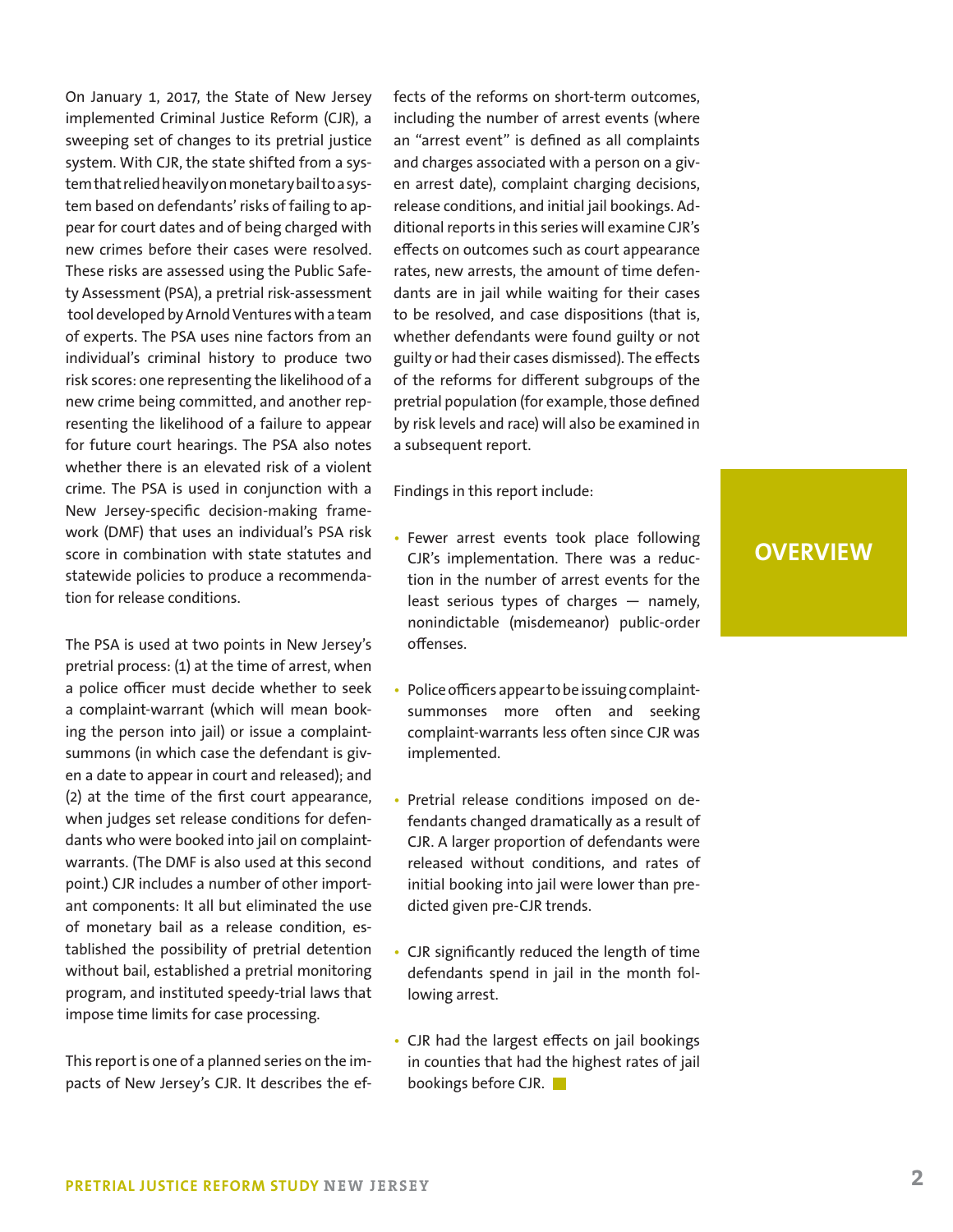## **INTRODUCTION**

In most jurisdictions, judges set bail for individuals charged with crimes<br>as a way to ensure that those people will return to future court hear-<br>ings and will avoid incurring new criminal charges as they wait for their<br>ca n most jurisdictions, judges set bail for individuals charged with crimes as a way to ensure that those people will return to future court hearings and will avoid incurring new criminal charges as they wait for their cases to be disposed of (that is, until they are found guilty or not guilty, the financial resources to post bail are released, and those without the financial means are booked into jail. Spending even a few days in jail can have a number of negative consequences: It can cause people to lose employment or housing; it can disrupt their family lives; it can expose them to inmates with criminal histories that in turn put them at a greater risk of committing new crimes when they are released; and it may result in them pleading guilty to crimes they did not commit, since they may face the choice of remaining in jail for weeks or months or pleading guilty and being released.<sup>1</sup> In 2012, 12 percent of the people in New Jersey's jails were being held solely because they could not pay bail of \$2,500 or less;**<sup>2</sup>** meanwhile, individuals who posed greater risks to public safety were released when they could afford to pay.

In recent years reformers have been pushing to change the pretrial system, and in particular to reduce this heavy reliance on money bail. The State of New Jersey undertook groundbreaking and substantial changes to its pretrial justice system under its Criminal Justice Reform (CJR) initiative, which took effect on January 1, 2017.<sup>3</sup> Under CJR, the state shifted from a system that relied heavily on money bail as a condition of release to a system that measures defendants' risks of failing to appear and committing new crimes.**<sup>4</sup>** These risks are assessed using the Public Safety Assessment (PSA), a tool developed by Arnold Ventures that uses nine factors from a defendant's criminal history to produce two risk scores, one representing the likelihood of a person with a similar background being charged with a new crime, and the other representing the likelihood that such a person will fail appear for future court hearings (with higher scores indicating higher likelihoods). The PSA also notes whether there is an elevated risk of a violent crime. The New Jersey Judiciary worked with a team of PSA experts to develop a customized decision-making frame-

**4** Rabner (2017).

**<sup>1</sup>** Lowenkamp, VanNostrand, and Holsinger (2013); Dobbie, Goldin, and Yang (2016); Pager (2003); Moore, Stuewig, and Tangney (2016).

**<sup>2</sup>** VanNostrand (2013).

**<sup>3</sup>** For more background about the motivations for CJR, see Chief Justice of the New Jersey Supreme Court Stuart Rabner's piece in the *New Jersey Star-Ledger*: Rabner (2017).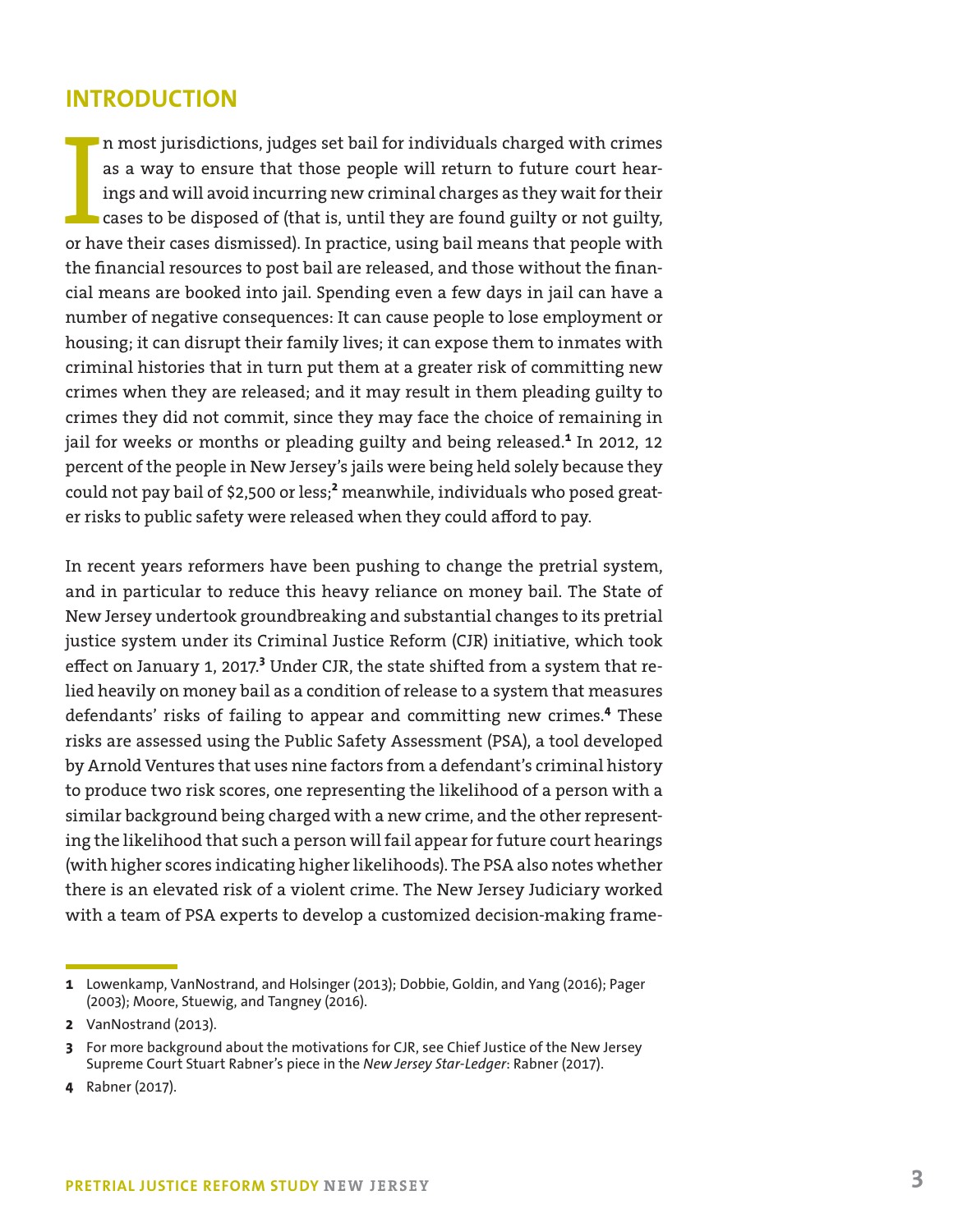work (DMF) that produces recommendations for release conditions based on the PSA risk scores and state-specific policies and guidelines.

The PSA is used at two points in New Jersey's pretrial process: (1) at the time of arrest, when a police officer must decide whether to seek a "complaintwarrant" from a judicial officer (which will mean booking the person into jail) or issue a "complaint-summons" (in which case the defendant is given a date to appear in court and released); and (2) at the time of the first court appearance, when a judge sets release conditions for a defendant who was booked into jail on a complaint-warrant. The PSA is used in conjunction with the DMF to make this decision. The reforms also greatly reduced the use of monetary bail as an initial release condition,**<sup>5</sup>** created an option for pretrial detention without bail,<sup>6</sup> established a pretrial monitoring program, and instituted speedy-trial laws that impose time limits for the processing of certain cases.

With funding from Arnold Ventures, MDRC is conducting an independent study of how CJR was implemented and assessing its effects on case dispositions, new criminal charges, and other important outcomes. This report on the effects of CJR's shift to a risk-based decision-making framework informed by the PSA is the first in a planned series; it presents early evidence of CJR's effects on the number of arrests in the state, on the types of charges and complaints issued, on pretrial release conditions, and on initial rates of jail commitment. Additional reports will examine CJR's effects on defendant and case outcomes (such as failures to appear at court hearings, new arrests during the pretrial period, total days incarcerated in jail, and case dispositions), on racial disparities in outcomes, and for different subgroups of the pretrial population (for example, those defined by risk score and race). Additionally, future reports will examine in greater depth how CJRs effects differed among counties, which could have broad implications for pretrial policy nationally.

**The PSA is used at two points in New Jersey's pretrial process: 1. At the time of arrest 2. At the time of the first court appearance**

**<sup>5</sup>** While monetary bail is still technically available, it is now used very rarely as a condition for being released initially. The analysis found only three instances where bail was set as an initial release condition in 2017. Since CJR was implemented, bail is more commonly used for responding to violations or failures to appear for scheduled court events.

**<sup>6</sup>** Before CJR, the courts had no way to simply hold someone in custody unless the individual was charged with specific high-level offenses. When the courts wanted to hold someone, they gave that person high monetary bail. With CJR, the statute was changed to allow a prosecutor to request detention if that prosecutor is concerned about new criminal charges or a failure to appear. Throughout this report, this new option for pretrial detention without bail is referred to merely as "pretrial detention."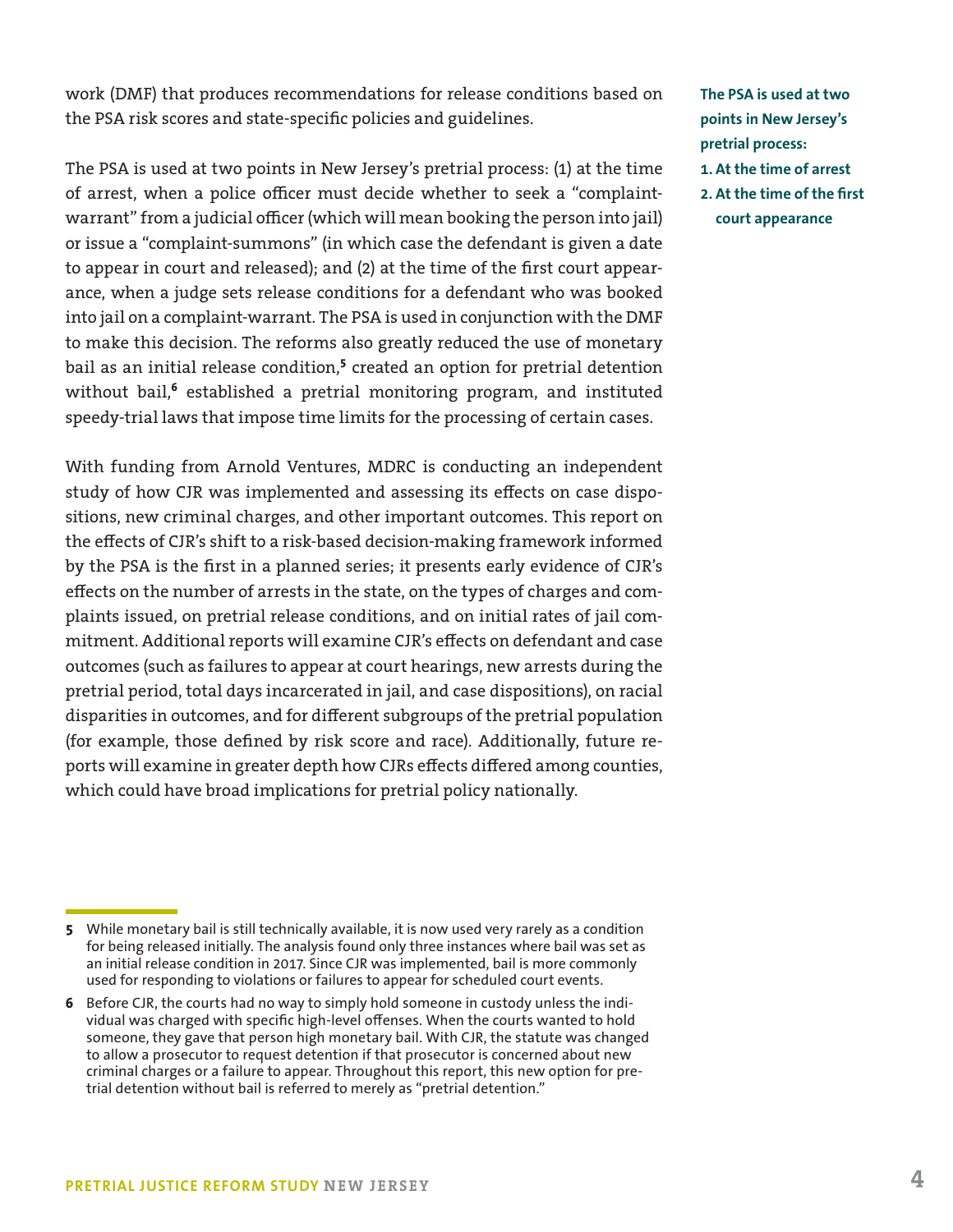## **BACKGROUND ON CRIMINAL JUSTICE REFORM AND THE PRETRIAL CASE PROCESS**

Through CJR, the State of New Jersey shifted from a pretrial justice system that relied on money bail to a fairer, risk-based system in which release conditions are not financially based and cases are processed and disposed of faster. CJR consisted of the following main components: (1) a substantial reduction in the use of money bail; (2) the use of the PSA to assess defendants' risks and the DMF to inform the release conditions needed to manage those risks; (3) the legal ability to detain defendants without bail until their cases are disposed of (pretrial detention); (4) the creation of a pretrial monitoring program in which defendants check in with court staff members at regular intervals; and (5) speedy-trial laws that limit the time prosecutors have to reach major milestones such as indictment and case disposition for defendants in jail, and on the time courts have to schedule a first appearance hearing and make a release decision following an initial jail booking. New Jersey's goals for CJR were to improve fairness throughout its pretrial system while protecting public safety and making sure defendants still appear in court.

Figure 1 depicts the steps in the current pretrial process (the process since the implementation of CJR). The process begins with an arrest by a police officer. When a person is arrested and charged in New Jersey, he or she is issued either a complaint-warrant or a complaint-summons. While complaint-warrants are required for some serious criminal charges (such as murder or sexual assault), for most criminal charges either type of complaint can be used. Similarly, both "indictable" and "nonindictable" charges — New Jersey's equivalents of felonies and misdemeanors — may be issued using either type of complaint.**<sup>7</sup>**

#### **Area A of Figure 1: Complaint Processes**

**The complaint-summons process.** The complaint-summons process has changed little as a result of CJR. If a police officer decides to issue a complaintsummons, he or she can do so without needing the approval or review of a judicial officer. The same was true before CJR.**<sup>8</sup>** A defendant who receives

**<sup>7</sup>** Nonindictable charges are not technically considered criminal. (New Jersey also has other processes to issue complaints for other, less serious matters, such as traffic offenses, municipal ordinances, and other low-level violations. This report does not touch on these complaints because there is no reason to expect CJR to have affected them. And in fact a sensitivity analysis showed no evidence that CJR did affect those complaints.)

**<sup>8</sup>** Typically, the officer brings the defendant to the police station to issue the complaint-summons. The same was true before CJR. Defendants issued complaint-summonses are fingerprinted while at the police station, which was often but not uniformly the case before CJR.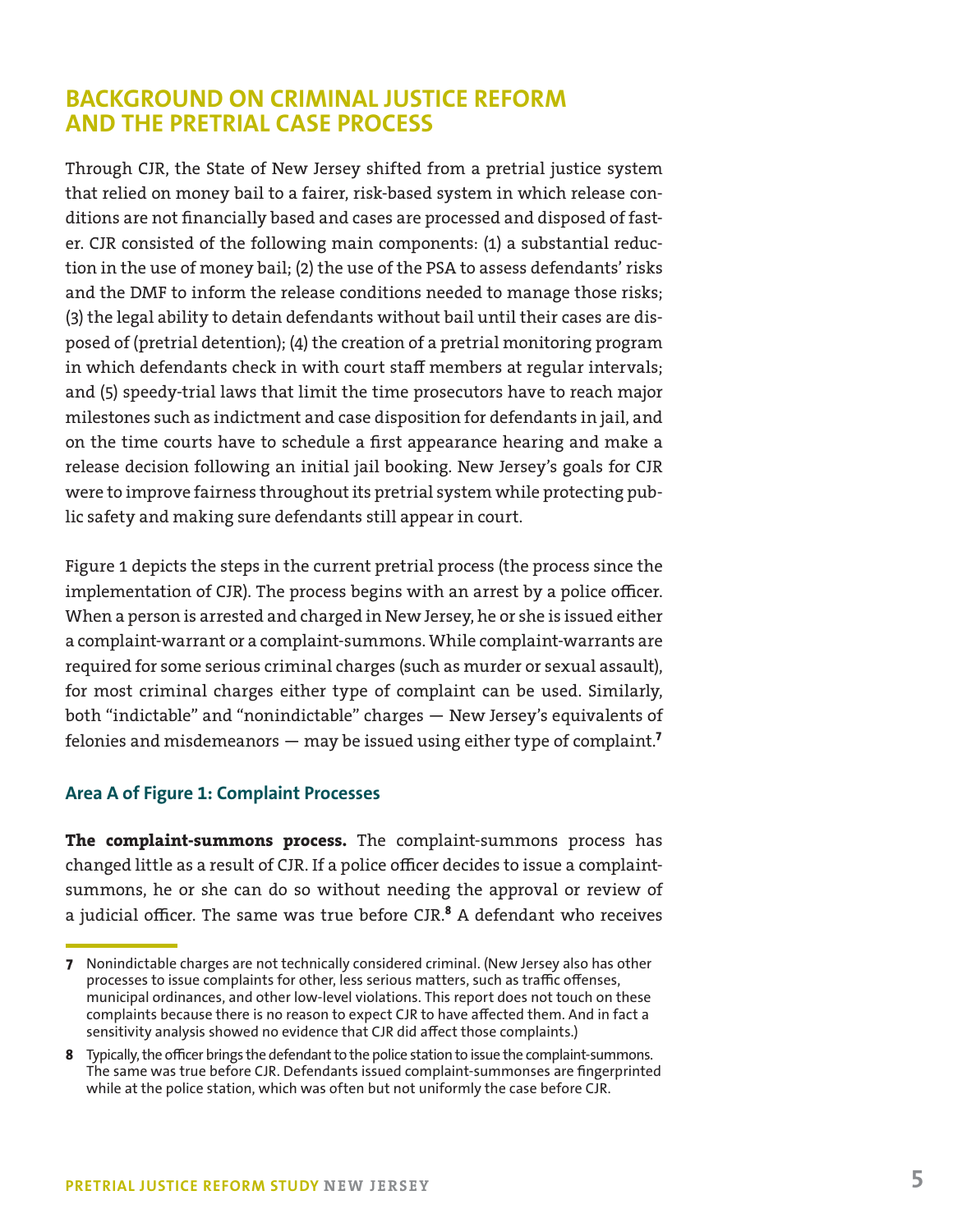

#### FIGURE 1 **New Jersey Pretrial Case Flow Since CJR Was Implemented**

\*This PSA is referred to as the "preliminary PSA." For defendants issued complaint-warrants, this score is later reviewed and will be regenerated by Pretrial Services before the first appearance hearing, as indicated by the second "PSA" hexagon in the pretrial case flow.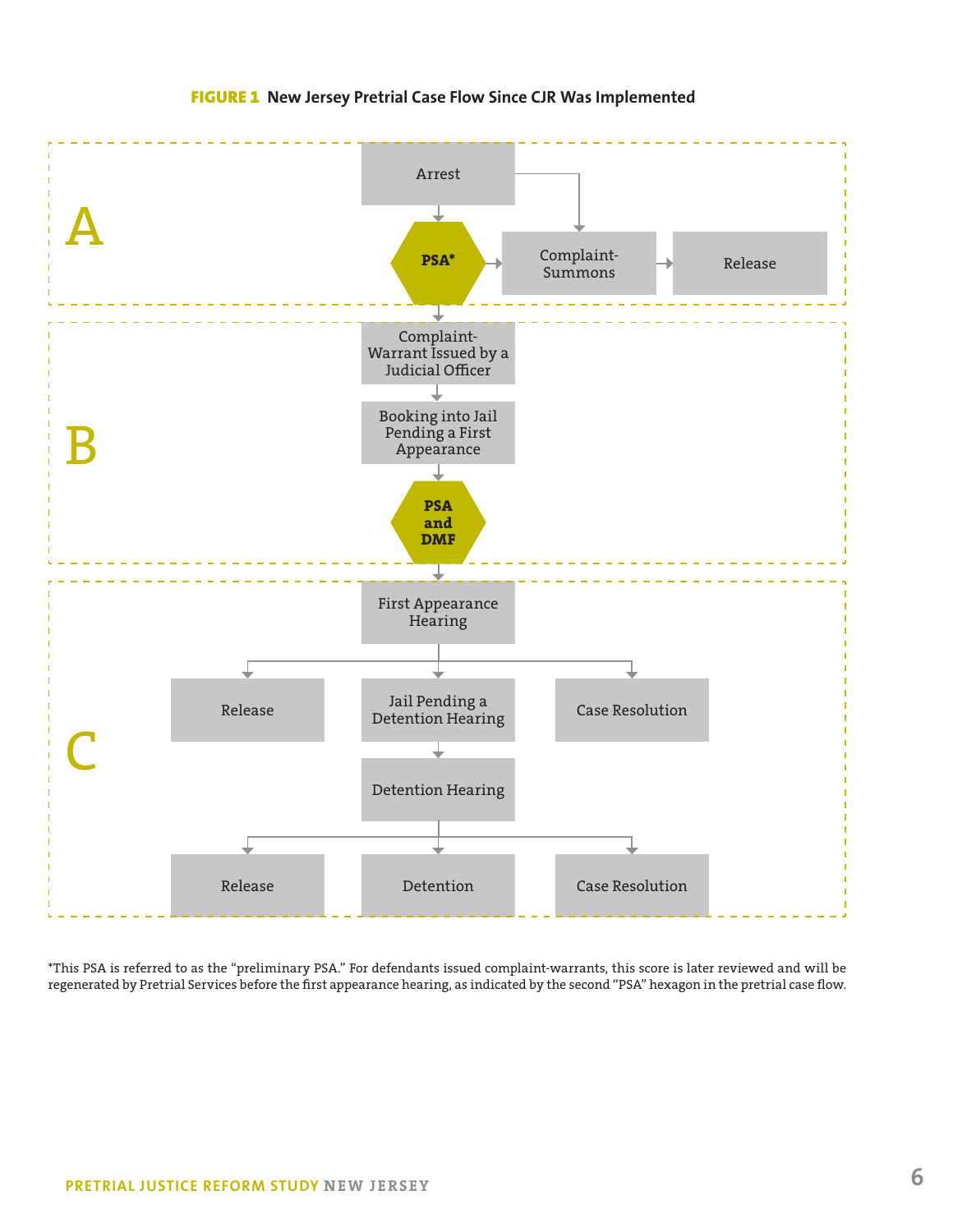a complaint-summons is released and given a date to appear in court for a hearing. A police officer does not need to obtain a PSA score in order to issue a complaint-summons, although the officer may seek a PSA score if he or she is not sure whether to issue a complaint-summons or pursue a complaintwarrant (see below).

**The complaint-warrant process.** CJR has changed the procedure for issuing complaint-warrants considerably. Before CJR, if a police officer wanted to seek a complaint-warrant, he or she would fingerprint the individual and call a judicial officer to request a warrant, describing the evidence and the reasons for requesting a warrant over the phone.

Since CJR was implemented, if a police officer wants to pursue a complaintwarrant or is not sure whether to seek a complaint-warrant or issue a complaint-summons, he or she collects fingerprints and generates a PSA report.**<sup>9</sup>** The PSA report generated at this step is referred to as the "preliminary PSA" in New Jersey, which distinguishes it from the PSA report generated later in the process (see below). The PSA report provides the officer with a preliminary score. The officer then uses that score and considers whether to issue a complaint-summons or pursue a complaint-warrant based on the charge, the PSA score, and guidelines issued by the state attorney general.**<sup>10</sup>** If a complaint-warrant is not recommended and the officer decides to issue a complaint-summons, he or she does so following the same complaintsummons process described above. If it is determined that a complaintwarrant may be recommended and the officer decides to pursue one, or if a complaint-summons is recommended but the officer still wants to pursue a warrant, the officer sends the complaint and the preliminary PSA report to a judicial officer for review. This information is typically sent electronically, with prosecutors or supervisory police officers reviewing the information on a computer, tablet, or smartphone before it is sent to the judicial officer. To determine probable cause for issuing a warrant, judicial officers consider the case details, the PSA report, and legal statutes and rules of the

**<sup>9</sup>** At this stage, the PSA uses information from the defendant's in-state criminal history which is available from state databases once fingerprints are taken - to calculate a risk score.

**<sup>10</sup>** At the beginning of 2017, the attorney general's guidelines said that officers may pursue a complaint-warrant when the failure-to-appear score or new-criminal-activity score produced by the PSA was 4 or higher. In May 2017, this threshold was changed to scores of 3 or higher, and the guidelines added that officers may pursue a complaint-warrant if the PSA identifies a risk of a new violent crime. See Porrino (2017).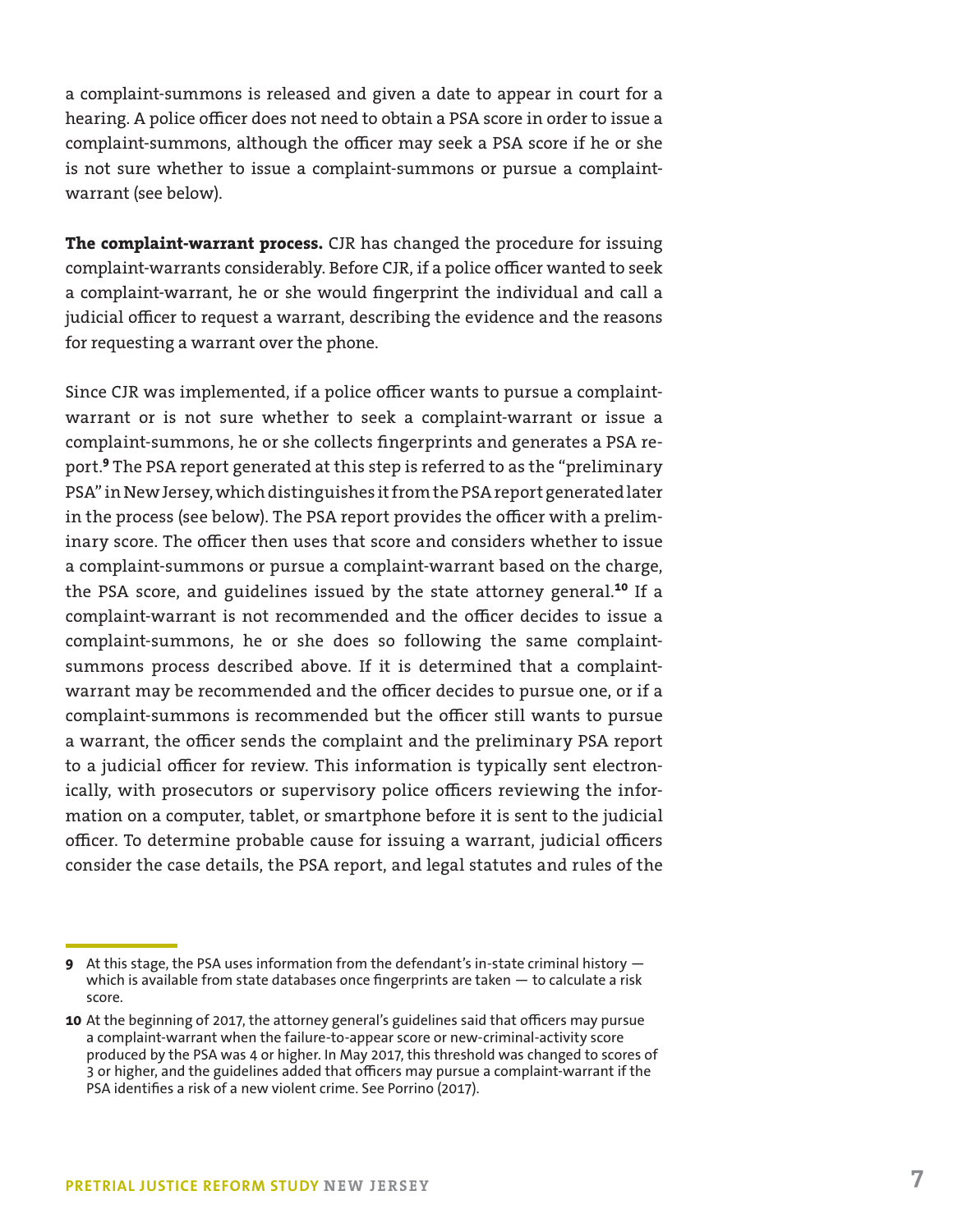courts.**<sup>11</sup>** Notably, this process is more formal and time-consuming for police officers than the process they followed before CJR.

If the judicial officer does not find probable cause based on the documents provided and his or her conversation with the police officer (described above), the complaint ends. The same was true before CJR.**<sup>12</sup>** If the judicial officer does find probable cause, the judicial officer may issue either a complaint-warrant or a complaint-summons. Before CJR, bail was generally set immediately by the judicial officer based on a statewide schedule that listed a range of recommended bail amounts for each criminal charge. Judicial officers were not required to follow the bail schedule and could set bail outside of the recommended ranges or choose to release a defendant on his own recognizance (ROR) without any monetary conditions. Since CJR was implemented, bail is not an option at this stage and if a complaint-warrant is issued, the defendant is held in jail pending a first appearance hearing before a judge, where release conditions are determined (described below).

#### **Area B of Figure 1: The Initial Jail Booking Process for Defendants Issued Complaint-Warrants**

CJR affected the initial charging process by requiring that defendants issued complaint-warrants be booked into jail pending a first appearance hearing, with a release decision to be made within 48 hours. Before CJR, bail would be set for these defendants, and if bail was paid immediately, defendants would be released from the police station (without going to jail) pending their court appearances. Defendants who were not able to post bail immediately were booked into jail and remained there until bail was posted, they were released at court hearings, or their cases were disposed of.

As described above, since CJR was implemented, bail is no longer an option; at this stage in the process defendants issued complaint-warrants are booked into jail while they await a first appearance hearing (which must occur within 48 hours). The jurisdiction's Pretrial Services staff reviews the preliminary PSA report produced at the request of the police, and may add missing criminal-history information (for example, information from other states)

**<sup>11</sup>** The rules governing the New Jersey courts include instructions for when a complaintwarrant is required or presumed. For example, a complaint-warrant may be required if there is probable cause to believe that the defendant committed certain serious offenses, such as murder, sexual assault, or robbery. See New Jersey Courts (2018).

**<sup>12</sup>** It is unknown how many cases ended without any complaint being filed, since such cases would not appear in the New Jersey arrest data.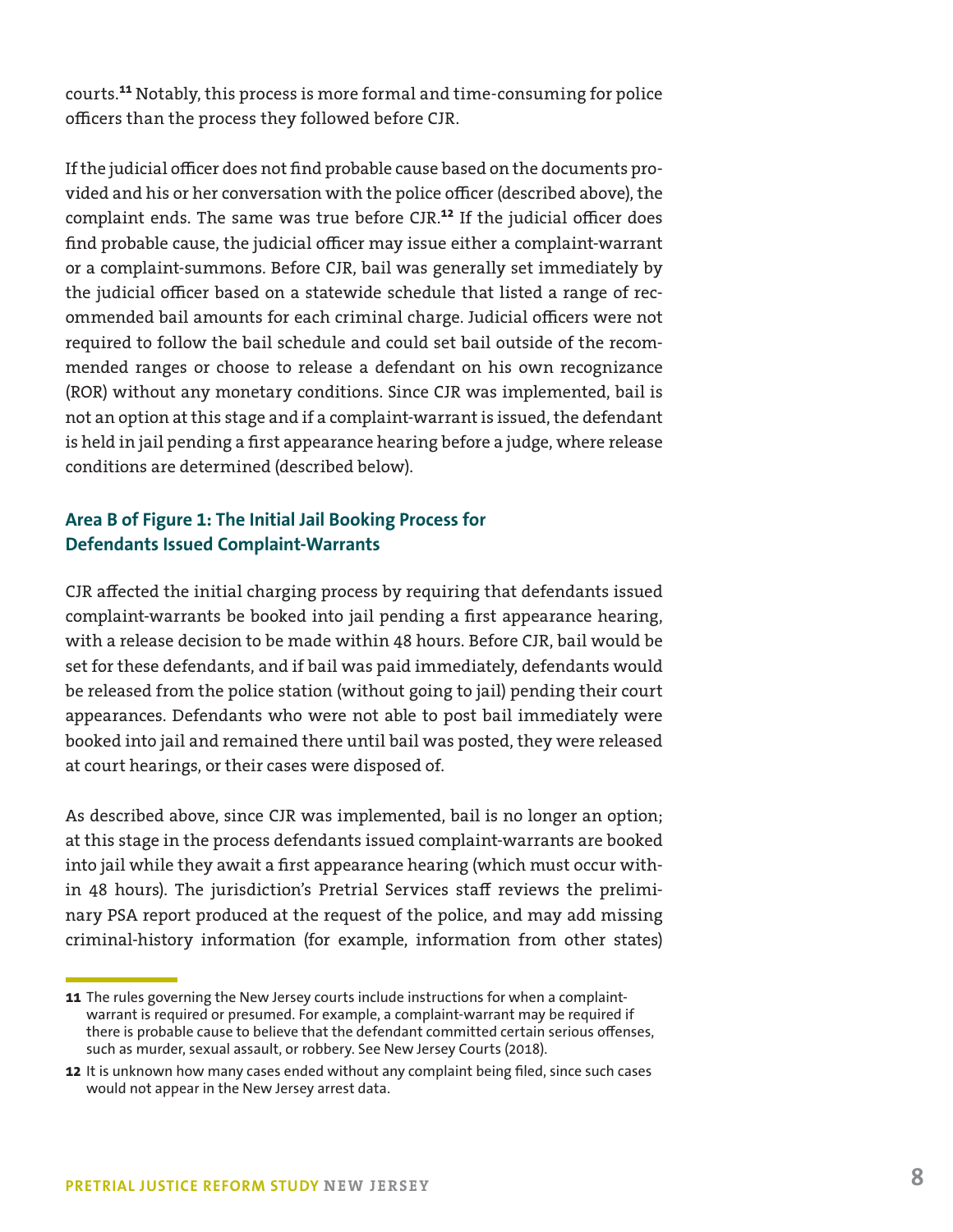or modify erroneous information. Changes in criminal-history information result in an automatic recalculation of the PSA results. Pretrial Services then generates a release recommendation by incorporating the amended PSA report into the decision-making framework that accounts for statespecific policies.**<sup>13</sup>** In New Jersey, the DMF generates three possible release recommendations: (1) ROR; (2) release to one of four levels of pretrial monitoring by Pretrial Services;**<sup>14</sup>** or (3) no release. The PSA results and the recommendation for release conditions are then made available to the presiding judge, prosecutor, and defense attorney ahead of the first appearance hearing.

#### **Area C of Figure 1: Initial Hearings**

A defendant booked into jail after being issued a complaint-warrant attends a first appearance hearing. The same was true before CJR, but CJR changed the required time frame and content of this hearing. Before CJR, the first appearance hearing occurred 5.7 days on average after an initial jail booking and consisted of little more than the judge formally reading the charges to the defendant.**<sup>15</sup>** Although judges could review and change the amount of bail set, they rarely did, according to local court staff members.**<sup>16</sup>** The case could also be dismissed or the defendant could take a plea deal at this point or at any other point in the pretrial process. In practice, very few cases were disposed of at the first appearance.

- **13** New Jersey-specific policies about current charges sometimes result in a more restrictive DMF recommendation than what would result from a PSA score alone. For example, some serious charges, such as murder, manslaughter, sexual assault, or carjacking, would almost always result in a DMF recommendation that the person not be released, regardless of the PSA risk score. So would a combination of a charge for a violent crime and a PSA determination that there was a risk of a new violent crime.
- **14** Within pretrial monitoring, the DMF recommends the level of supervision, referred to as the Pretrial Monitoring Level (PML). A defendant released on his or her own recognizance will have no conditions, no face-to-face contact with a Pretrial Services officer, and no phone contact with the officer. At PML 1, there is monthly phone reporting. At PML 2, defendants must report once a month in person and once a month by telephone, and are subject to some monitored conditions such as a curfew. At PML 3, defendants are monitored in person or by phone every week and are also subject to monitored conditions. Defendants at the next level — PML 3 plus electronic monitoring or home detention are subject to all the PML 3 conditions and also may be confined to their homes or required to wear GPS monitoring devices. See American Civil Liberties Union, National Association of Criminal Defense Lawyers, and State of New Jersey Office of the Public Defender (2016).
- **15** Before CJR, there was no requirement that the first appearance hearing take place within 48 hours of jail booking, like there is since CJR was implemented.
- **16** Court administrators and judges told MDRC that bail was more often reconsidered at bail review hearings. These hearings could be requested after first appearance hearings but were often not scheduled until several weeks later.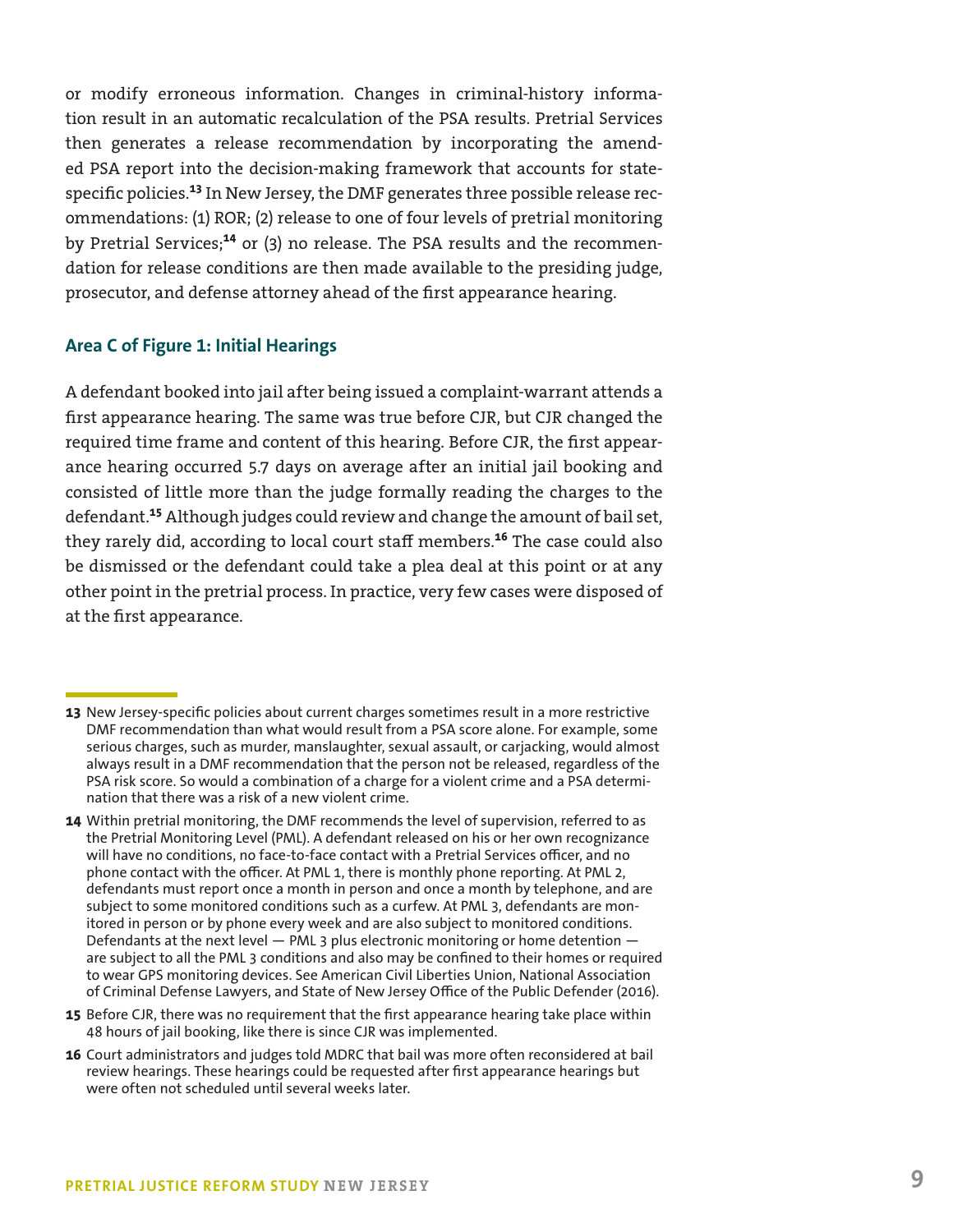Since CJR was implemented, the PSA scores and recommendations for release are read into the record by the judge at the first appearance hearing.**<sup>17</sup>** As mentioned above, statute requires that the hearing occur within 48 hours after a person is booked into jail. (In practice, among the CJR cases in this study that began after the implementation of CJR, the average was 1.2 days, or about 29 hours.) New Jersey has been able to hold first appearance hearings faster since CJR in part because public defenders have agreed to represent all defendants provisionally at their first appearance hearings, before it has been determined whether they are eligible for public defenders based on their incomes.

At the first appearance hearing, the prosecutor, the defendant's attorney, and the judge are involved in making decisions about release. If the prosecutor files a motion for pretrial detention, the defendant is typically held in jail pending a detention hearing, which must then occur within three business days. Since there are often brief adjournments granted to either the prosecution or the defense, however, in practice detention hearings commonly occur about a week after first appearance hearings.**<sup>18</sup>** Detention hearings did not exist before CJR (the legal option for preventive detention was a component of CJR). If the prosecutor does not file a detention motion, the judge decides whether to give ROR or to release the defendant on pretrial monitoring, sometimes with other conditions attached.**<sup>19</sup>** Money bail is technically an option at this point, but since CJR was implemented, it is almost never set as an initial release condition.**<sup>20</sup>**

As was the situation before CJR, the judge may also dismiss the case or a defendant may accept a plea deal at any point in the pretrial process. Only a small percentage of cases statewide are disposed of at or before the detention hearing, however.**<sup>21</sup>**

**<sup>17</sup>** That is, they are stated aloud and recorded in the court records.

**<sup>18</sup>** When a motion for detention is filed, a prosecutor may request an adjournment of up to three additional business days and a defense attorney may request an adjournment of up to five additional business days. Judges, court administrators, prosecutors, and defense attorneys told MDRC in interviews that detention hearings usually occur about a week after first appearance hearings.

**<sup>19</sup>** These other conditions may include electronic monitoring or conditions related to the circumstances of the case, such as no contact with the victim. The court cannot detain a defendant under any circumstances if the prosecutor does not file a motion for detention. The New Jersey Constitution was amended to authorize the courts to deny pretrial release to certain criminal defendants.

**<sup>20</sup>** As mentioned above, it was only set three times for cases initiated on complaint-warrants in 2017, according to data provided to MDRC by the New Jersey Administrative Office of the Courts.

**<sup>21</sup>** Findings regarding case resolutions at the first appearance and detention hearings are presented in greater detail below.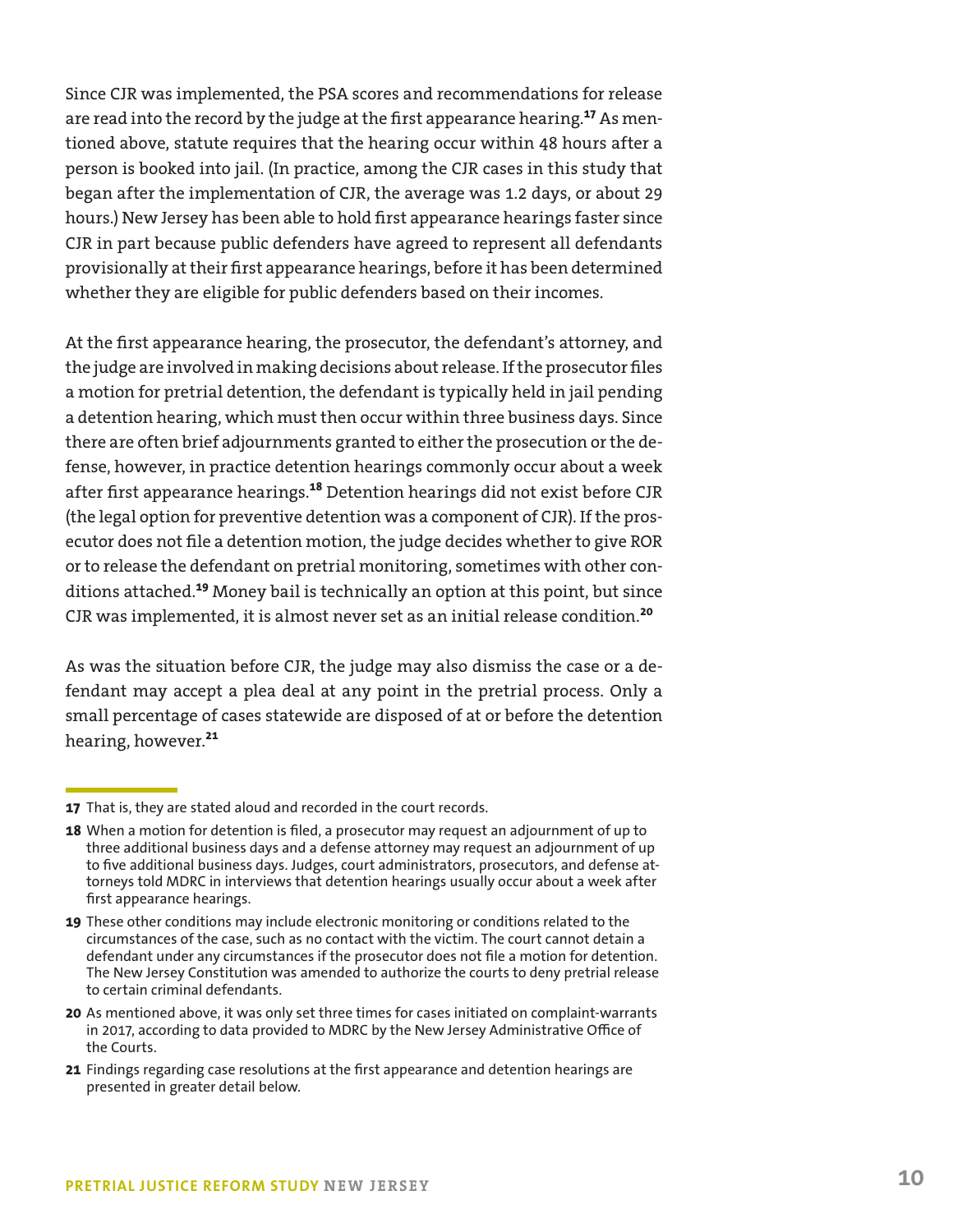#### **Speedy-Trial Laws**

CJR included speedy-trial laws that set clear time limits on the amount of time prosecutors have to reach case-processing milestones such as indictment and case disposition, and on the amount of time courts have to schedule a first appearance hearing following an initial jail booking. If the prosecution fails to meet these deadlines in a case, then the court must release the defendant while the case is awaiting disposition. There is an overall time limit of two years to dispose of a case. Speedy-trial laws did exist before CJR, but they did not set explicit time limits like these.

## **METHODS AND DATA SOURCES**

For the purposes of this analysis, all complaints and charges associated with a person on the same arrest date are considered a single "arrest event." (For ease of explanation, this report also uses the word "defendant" and "case" interchangeably with "arrest event.") Each arrest event is only counted once in the analysis, even if it resulted in more than one complaint, complaint type, or charge. Arrest events that resulted in both a complaint-warrant and a complaint-summons are treated as resulting in complaint-warrants, and if multiple charges were filed, then the analysis focuses on the most serious charge.**<sup>22</sup>**

The analysis uses an interrupted time series design to estimate the effects of CJR. The defendants are grouped into monthly cohorts (for example, all defendants whose arrest dates were in January 2017 are included in the January 2017 cohort) to create a time series of monthly averages. Data from the pre-CJR months (January 2009 through June 2016) are used to predict what the monthly averages would have been in the period after CJR was implemented (January 2017 through December 2017) had no changes in policy taken place.**<sup>23</sup>** The effect of CJR is then estimated by comparing the *actual* monthly averages in the period after CJR was implemented with these predicted averages. In other words, the analysis examines whether the observed values for selected measures in the period after CJR was implemented are different from what

**<sup>22</sup>** Indictable charges are treated as more serious than nonindictable charges. Charges are further ranked by severity using the National Crime Information Center's system for classifying offense descriptions. See National Institute of Justice (1983).

**<sup>23</sup>** The analysis is intended to use data that were unaffected by CJR to predict what would have happened had CJR not happened at all. Because some aspects of CJR were pilot tested in some counties about six months before they were implemented in the rest of the state, and because training in the changes introduced by CJR also took place during this time, data from July 2016 through December 2016 are excluded from this regression.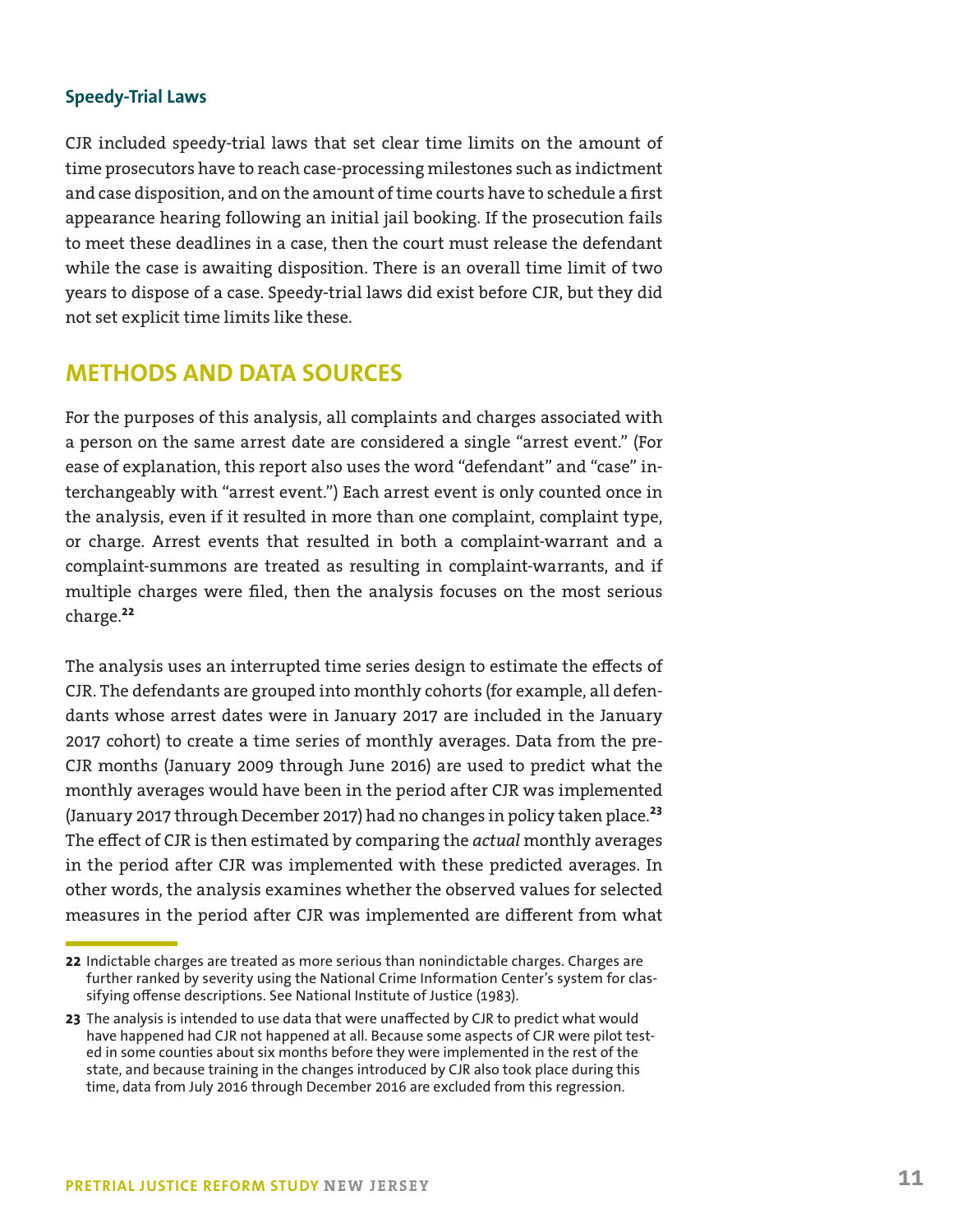would have been expected had pre-CJR trends continued. More detailed information about the statistical methods used in this evaluation is available in a technical working paper.**<sup>24</sup>** Box 1 explains how to read the time-series figures that illustrate the effects in this report.

#### BOX 1 **How to Read the Time-Series Figures**

The graphs in this report show outcomes in each month of the years before and after CJR was implemented. The gray-shaded area on the right of each graph, from January 2017 onward, represents the period after CJR was implemented. The black line shows the observed outcome values in each month (as aggregated counts or percentages), while the gray line shows the prediction for outcome values in the absence of CJR based on the data from the pre-CJR period. The difference between the black and gray lines represents the estimated effect of CJR on the outcome measure — the difference CJR made. The blue envelope around the gray line in the period after CJR was implemented represents the 95 percent confidence interval around the predicted value at each point. For any month, if the black line falls outside of the blue envelope, then the effect is considered to be statistically significant. The predicted value, observed value, difference (effect — or *impact*), and percentage change for each graphed outcome are presented in the table below each figure for arrest events in July 2017, six months after the policy was implemented. Six months is a reasonable time to expect to observe the effects of CJR on the immediate outcomes measured in this report. This time frame accounts for several months of start-up after the date CJR was officially launched, yet is close enough to that date that effects on outcomes can still be attributed to CJR. If the effect in that month is statistically significant, an asterisk (\*) appears next to the effect number in the table. The effect in the table is estimated with smoothing in order to increase power. As a result, the numbers in the table can be thought of as representing the average effect in Months 5 through 7 after CJR was implemented.

The data used in the analysis were provided by the New Jersey Administrative Office of the Courts. The sample covers the eight years before CJR went into effect and one year afterward, and includes all arrest events in New Jersey between January 1, 2009 and December 31, 2017 that resulted in complaintwarrants and complaint-summonses. The total sample size is 1,776,181 arrest events: 574,368 that resulted in complaint-warrants and 1,191,813 that resulted in complaint-summonses (or about 200,000 arrest events per year over the nine-year sample period). For each arrest event, the data include the arrest date, the complaint type, the charges, the municipality, the county, the initial release conditions, and the admission and release dates from county jail. In addition, for complaints issued in the period after CJR was implement-

**<sup>24</sup>** Miratrix (2019).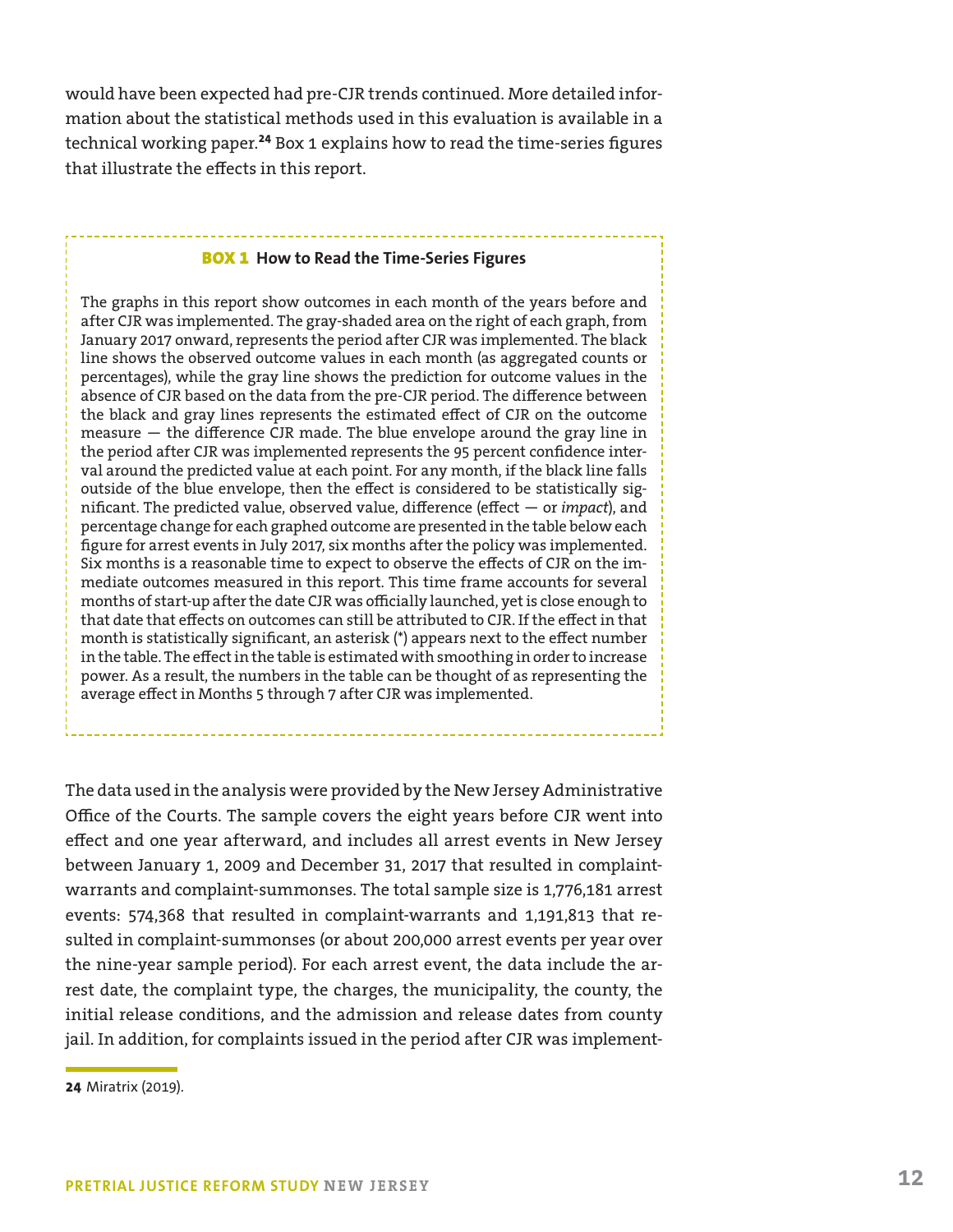ed, the data include PSA scores and DMF recommendations. The outcomes presented in this report are based on the 30 days after the arrest event. Future reports will include at least nine months of follow-up data, which will allow for measures of case outcomes such as disposition, court appearance, and new arrests during the pretrial period.**<sup>25</sup>**

## **CJR'S EFFECTS ON THE NUMBER AND COMPOSITION OF ARREST EVENTS**

Understanding whether CJR led to any changes in the number or characteristics of court cases in New Jersey is central to interpreting effects on outcomes that occur later in the judicial process, such as release conditions and rates of initial jail booking. For example, one might expect to see more restrictive release conditions if the cases entering the courts had more serious charges, on average, after CJR was implemented. Since CJR involved changes to the process police officers followed when making arrests, it could have affected the types of arrest events or cases. This section examines how these outcomes changed with the implementation of CJR.

Figure 2 shows effects on the total number of arrest events by month. The gray shaded area on the right, from January 2017 to December 2017, represents the period after CJR was implemented. The black line shows the actual number of arrest events in each month, while the gray line shows what the number was predicted to have been in the absence of CJR, based on the pre-CJR trend. The difference between those two lines represents the estimated effect of CJR. The blue envelope around the predicted values in the period after CJR was implemented indicates the uncertainty, or confidence interval, of the predicted trend. If the black line falls outside of the blue envelope, then the effect is statistically significant. See Box 1 for more information on how to read the time-series figures.

**<sup>25</sup>** At the time this report was written, the New Jersey Administrative Office of the Courts was in the process of expanding the amount of data available for the evaluation. Specifically, future data will include additional court and jail outcomes and criminal-history details for the sample analyzed in this report. The future data are not anticipated to affect the number or composition of the arrest events or outcomes presented in this report. Although the results presented in this analysis are unlikely to change with the new data, they should be considered preliminary. Any updates to the analysis will be posted as they are available.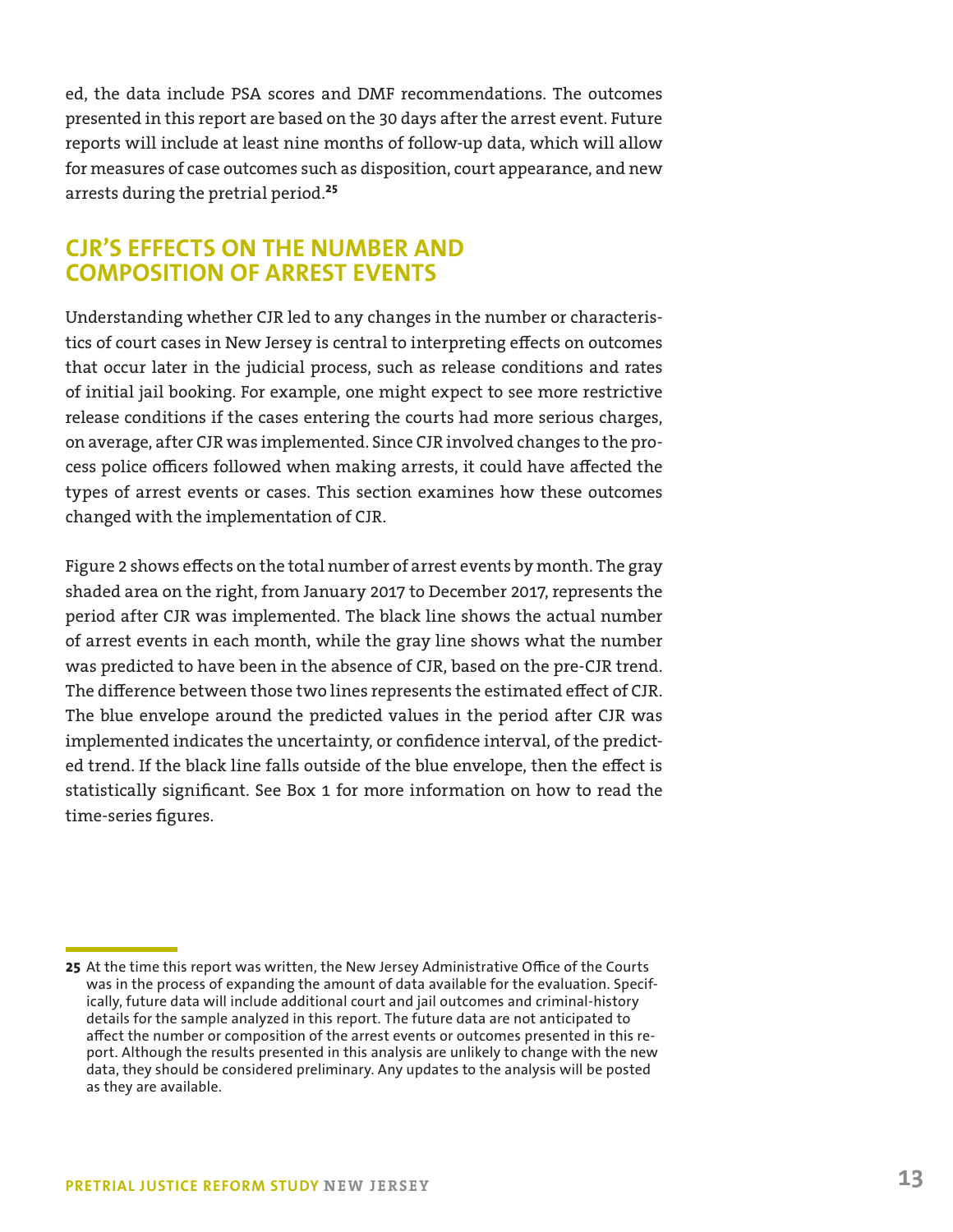



Arrest Events Outcome Outcome (Effect) Percentage Change Total arrest events **17,444** 15,264 -2,180<sup>\*</sup> -12.5

SOURCE: MDRC calculations based on data provided by the New Jersey Administrative Office of the Courts.

NOTES: The *difference*, or effect, is the observed outcome minus the predicted outcome. *Percentage change* is the difference between the observed and predicted values as a percentage of the predicted value. The difference is *statistically significant* if the observed outcome falls outside of the predicted confidence interval range indicated by the blue envelope in the graph; statistical significance is indicated for arrest events occurring in Month 6 using an asterisk (\*) next to the difference in the table below the graph. The effect in the table is estimated with smoothing in order to increase power. As a result, the numbers in the table can be thought of as representing the average effect in Months 5 through 7.

#### **• CJR was associated with a significant reduction in the total number of arrest events in the year following implementation.**

As shown in Figure 2, the number of arrest events was lower than the predicted trend in the year after CJR was implemented.**<sup>26</sup>** The largest reductions occurred during the summer months when arrests typically peak. For example, the predicted number of arrests in July 2017 was estimated to be 17,444 and the actual number of arrest events was 15,264 — more than 2,000 fewer than

**<sup>26</sup>** Only one arrest event is counted per defendant per date. See the Methods and Data Sources section for more information on the unit of analysis.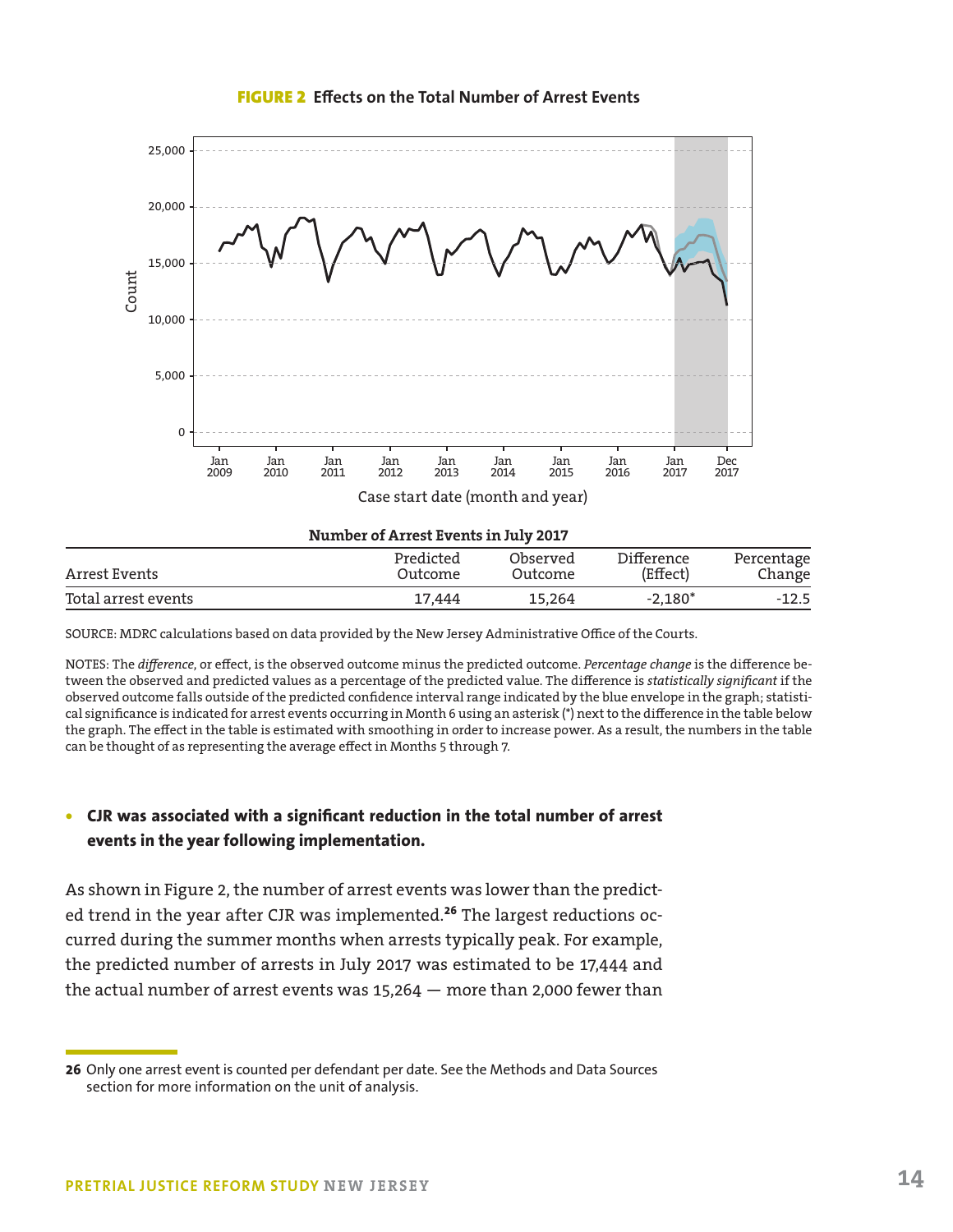predicted. The actual number of arrests remained significantly below the predicted number through the end of the year.

It is also worth noting that here and elsewhere in this report, the interrupted time series analysis cannot establish with complete certainty that CJR was the only contributor to the results observed. It is possible that other policy changes (such as a reduction in the use of stop-and-frisk police practices, as was happening in Newark and surrounding Essex County around the time of CJR) also played a role. However, the stable patterns observed in the large amount of pre-CJR data available — and the fact that those patterns remained very stable even though other, similar policy changes occurred throughout the years before CJR — increases the likelihood that the changes detected truly are related to CJR.

**• The reduction in the total number of arrests events largely reflects a reduction in arrest events involving less serious charges. This reduction in arrests for less serious charges meant that the cases that reached the courts involved more serious charges, on average, after CJR was implemented.**

As shown in the top panel of Figure 3, there were significantly fewer nonindictable (misdemeanor) arrest events after CJR was implemented than predicted by the pre-CJR trend, amounting to about a 25 percent reduction (or more) in April through December of 2017. The least serious types of nonindictable charges accounted for the bulk of the decline — specifically, charges for nonindictable public-order crimes such as loitering, gambling, or obscenity, which are typically issued on complaint-summonses (see Appendix Figure A.1).**<sup>27</sup>** CJR did not lead to any significant change in the number of arrest events with indictable charges, however, which indicates that the reduction in the total number of arrest events was largely caused by police officers making fewer arrests for lower-level charges.

In the graphs in Figure 3 showing effects on nonindictable charges, it appears that changes in arrest events began several months before January 2017. These changes were probably due to the preparations and training for CJR that were happening throughout the state during those final months of 2016. Many of the court staff members, judges, and other stakeholders that MDRC interviewed described CJR as requiring a culture change that involved train-

**<sup>27</sup>** Charges were classified by their offense descriptions into four categories — violent, drug, property, and public order — using the National Crime Information Center system mentioned above.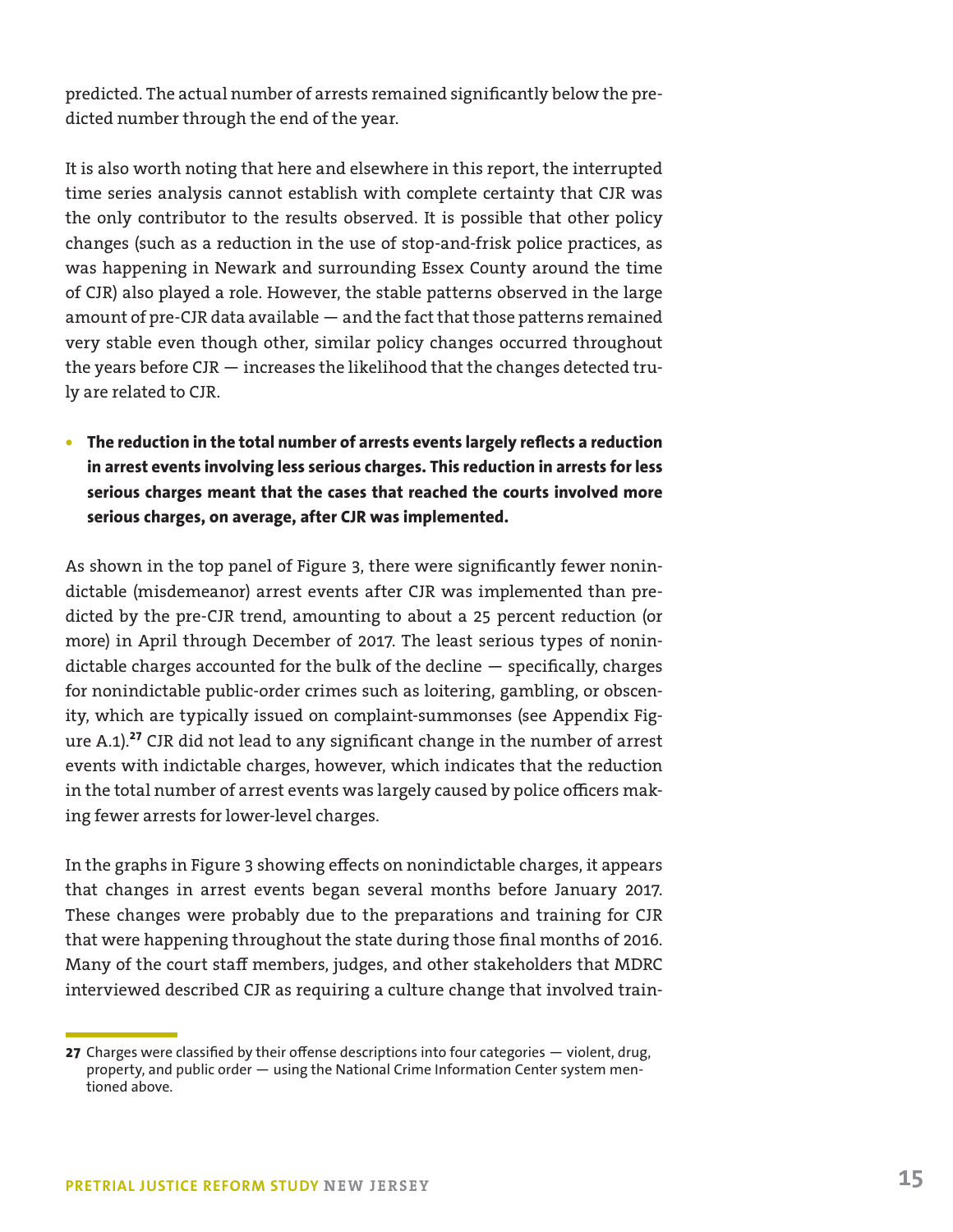

FIGURE 3 **Effects on the Number and Percentage of Arrest Events, by Charge Class**

**Charges Among July 2017 Cases**

| Type of Charge in the Case | Predicted<br>Outcome | Observed<br>Outcome | Difference<br>(Effect) | Percentage<br>Change |
|----------------------------|----------------------|---------------------|------------------------|----------------------|
| Indictable (count)         | 7.513                | 7,855               | 342                    | 4.6                  |
| Nonindictable (count)      | 10.076               | 7,409               | $-2,667*$              | $-26.5$              |
| Indictable (percentage)    | 43.6                 | 51.3                | $7.6*$                 | 17.4                 |
| Nonindictable (percentage) | 56.4                 | 48.7                | -7.6*                  | $-13.5$              |
|                            |                      |                     |                        |                      |

SOURCE: MDRC calculations based on data provided by the New Jersey Administrative Office of the Courts.

NOTES: The *difference*, or effect, is the observed outcome minus the predicted outcome. *Percentage change* is the difference between the observed and predicted values as a percentage of the predicted value. The difference is *statistically significant* if the observed outcome falls outside of the predicted confidence interval range indicated by the blue envelope in the graph; statistical significance is indicated for Month 6 arrest events using an asterisk (\*) next to the difference in the table below the graph. The effects in the table are estimated with smoothing in order to increase power. As a result, the numbers in the table can be thought of as representing average effects in Months 5 through 7.

The graphs only show January 2014 through December 2017 in order to make the effects after CJR was implemented more visible. The predictive models were fit to data from January 2009 through 2016, however.

ing judges and staff members and obtaining their support for the reforms during the months leading up to the launch.**<sup>28</sup>**

(continued)

**<sup>28</sup>** As mentioned above, because this gradual change was in progress during that time, the research team excluded the six months before January 2017 from the pre-CJR data used to predict what would have happened in the absence of CJR.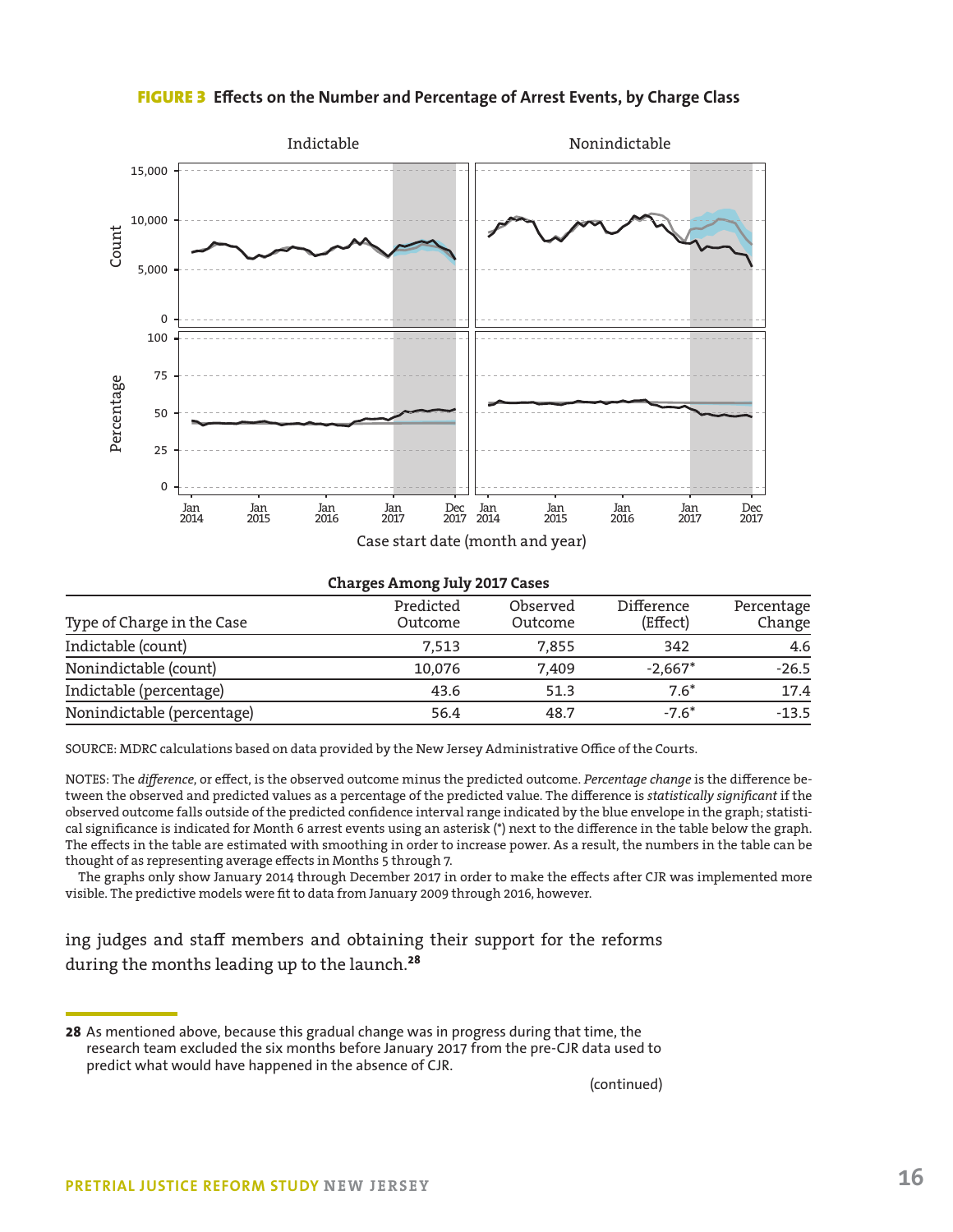Since the number of arrest events with nonindictable charges declined while the number of arrest events with indictable charges remained constant, the cases entering the courts involved more serious charges, on average, after CJR was implemented. The bottom panel of Figure 3 shows that cases involving indictable charges were a greater percentage of all cases in the period after CJR was implemented than was predicted by the pre-CJR trend. There was no change relative to the predicted trend in the *number* of cases involving indictable charges.

Additional information about the characteristics of defendants and cases in the period after CJR was implemented is shown in Appendix Table A.1. Defendants in the period after CJR was implemented were more likely to have past criminal histories than was predicted based on the pre-CJR trend, were more likely to have had convictions for violent crimes and sentences to incarceration, and were more likely to be classified as high-risk by the PSA. On average, among cases involving nonindictable charges there were fewer charges after CJR was implemented for public-order offenses and somewhat more charges for drug-related offenses. There were few significant differences in the types of indictable charges after CJR was implemented.

In short, given changes in the types of arrest events, the cases that reached the courts involved more serious charges (indictable offenses) after CJR was implemented, and the defendants were generally higher-risk. These changes appear to be an effect of CJR, and therefore the analyses later in this report that try to isolate how CJR affected court practices must account for them.

## **CJR'S EFFECT ON INITIAL JAIL STAYS AMONG ALL DEFENDANTS**

Figure 4 shows CJR's overall effects on initial jail stays among all defendants, including those who were issued complaint-summonses. Including cases issued on complaint-summonses allows for an assessment of the overall effect

Also as described above, the City of Newark in Essex County underwent a series of changes in police practices related to arrests that could have contributed to the overall decline in arrest events observed statewide in this analysis. After a complaint was filed by the U.S. Department of Justice claiming that the Newark police department's "stop-and-frisk" practices violated the U.S. Constitution and federal law, the city entered into a consent decree with the Department. The city agreed to implement changes, subject to federal monitoring, that would effectively reduce its use of stop-and-frisk. A sensitivity analysis that removed Essex County showed results that were qualitatively similar: The reduction in arrest events that began before January 2017 was somewhat less pronounced statewide without Essex County included, but followed largely the same pattern.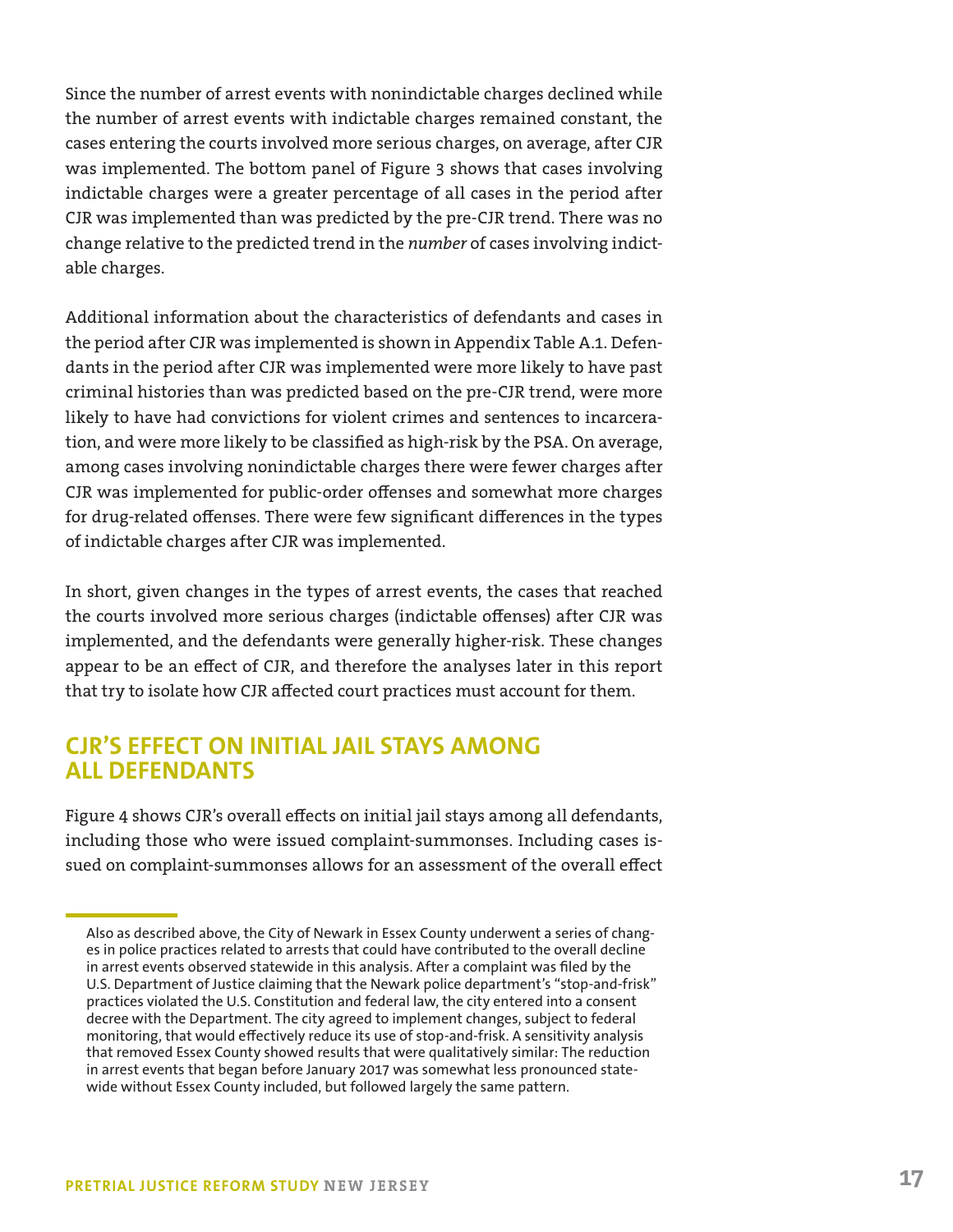#### FIGURE 4 **Effects on Lengths of Initial Jail Stays Among All Defendants**



Case start date (month and year)

|               | $\sim$               |                     |                        |                      |
|---------------|----------------------|---------------------|------------------------|----------------------|
| Jail Stay     | Predicted<br>Outcome | Observed<br>Outcome | Difference<br>(Effect) | Percentage<br>Change |
| Ever booked   | 3,445                | 3,573               | 129                    | 3.7                  |
| Held 3+ days  | 2,743                | 2,303               | $-440*$                | $-16.0$              |
| Held 10+ days | 1,804                | 1,150               | $-653*$                | $-36.2$              |
| Held 30+ days | 1,106                | 744                 | $-362*$                | $-32.8$              |

#### **Jail Stays Among July 2017 Cases**

SOURCE: MDRC calculations based on data provided by the New Jersey Administrative Office of the Courts.

NOTES: The *difference*, or effect, is the observed outcome minus the predicted outcome. *Percentage change* is the difference between the observed and predicted values as a percentage of the predicted value. The difference is *statistically significant* if the observed outcome falls outside of the predicted confidence interval range indicated by the blue envelope in the graph; statistical significance is indicated for Month 6 arrest events using an asterisk (\*) next to the differences in the table below the graph. The effects in the table are estimated with smoothing in order to increase power. As a result, the numbers in the table can be thought of as representing average effects in Months 5 through 7.

The graphs only show January 2014 through December 2017 in order to make the effects after CJR was implemented more visible. The predictive models were fit to data from January 2009 through June 2016, however.

of CJR that takes into account the fact that there were fewer arrest events overall, which itself could affect jail stays. In other words, this analysis reports the overall effect of CJR on jail bookings but does not attempt to isolate whether the reduction in jail stays is due to CJR policies or the fact that there were fewer arrest events. The leftmost panel of the figure shows that CJR had little effect on the total number of defendants initially booked into jail ("ever booked"). Recall that since CJR was implemented, all defendants issued complaintwarrants must be booked into jail pending a first appearance hearing, with no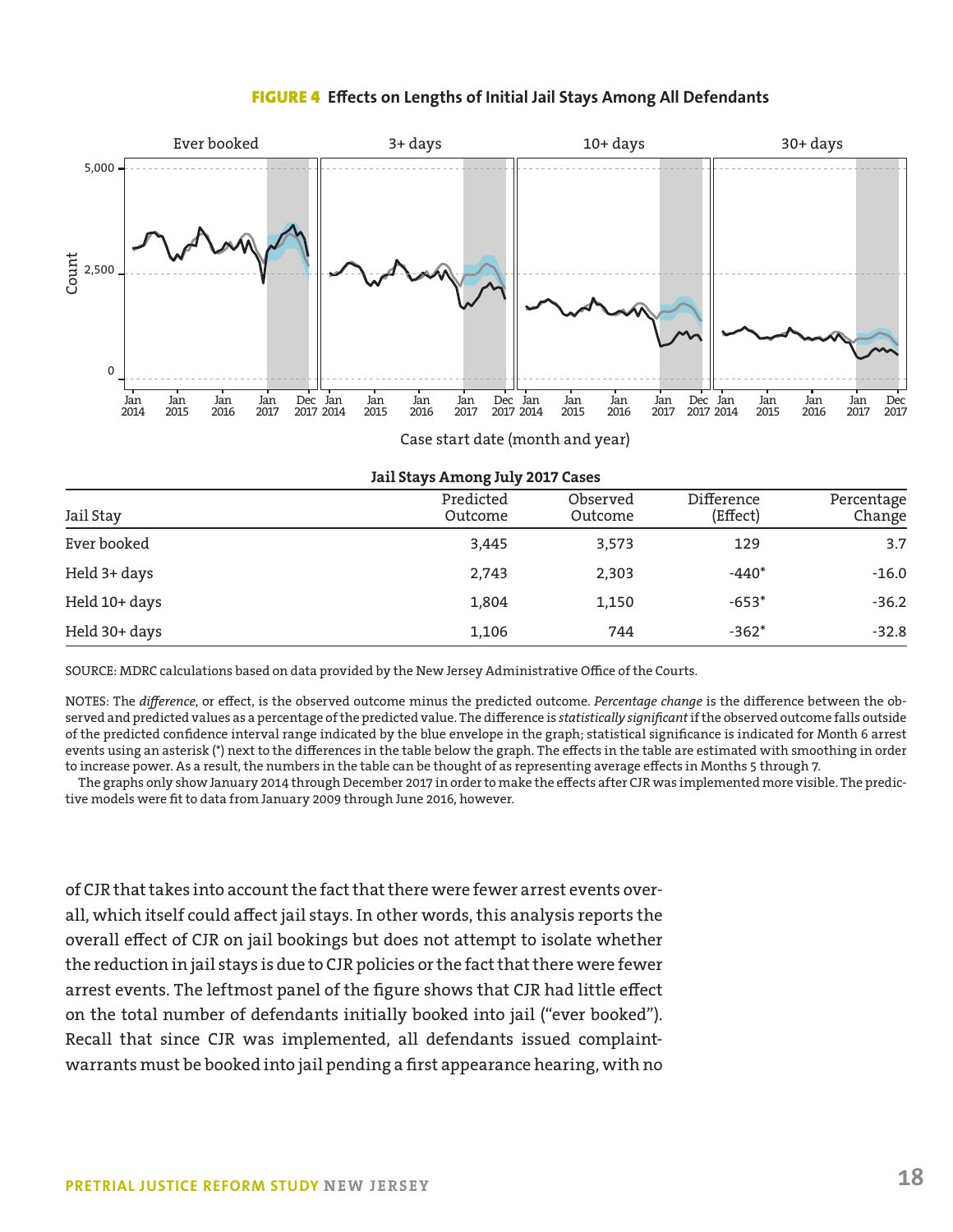option to post bail and avoid jail. Posting bail was an option before CJR. The right three panels of the figure show that the number of defendants held in jail for 3 or more days, 10 or more days, and 30 or more days were all significantly less than predicted, with reductions of about a third or more for the latter two categories. These findings indicate that among all defendants, CJR appears to have led to faster release from jail: Since CJR had no effect on the number of defendants initially booked but did reduce the number of defendants held in jail for three days or longer, it must have increased the number of defendants who were released after only one or two days. CJR led to these faster releases despite the new requirement that all defendants issued complaint-warrants be booked into jail, which is a particularly notable achievement.

## **CJR'S EFFECT ON POLICE DECISIONS ABOUT WHETHER TO ISSUE COMPLAINT-WARRANTS OR COMPLAINT-SUMMONSES**

This section explores whether CJR affected police decisions about whether to pursue complaint-warrants or issue complaint-summonses. Complaintwarrants carry the possibility of pretrial detention — and since CJR was implemented, they always result in an initial jail booking pending a first appearance hearing — while complaint-summonses always result in an immediate release with a date to return to court. One might anticipate that CJR could have affected the decision about whether to pursue a complaint-warrant or issue a complaint-summons because of the use of the PSA to inform that decision, the new procedures and oversight required to pursue a complaintwarrant, or the broad cultural shifts occurring across the judiciary and the courts.

As described above, CJR led to significant changes in the number and composition of cases in the system: It reduced the number of arrest events involving less serious (nonindictable) charges while having no effect on the number of arrest events with more serious (indictable) charges. These changes in policing that occurred at the same time as CJR make it challenging to interpret effects on additional outcome measures because it is difficult to parse whether any observed effects on other outcomes, such as detention, are because of the bail and court policies associated with CJR or are because of the changes in policing (which resulted in a mix of cases with more serious charges and higher-risk defendants, on average, after CJR was implemented — see Appendix A). The remainder of the analyses in this report therefore focus only on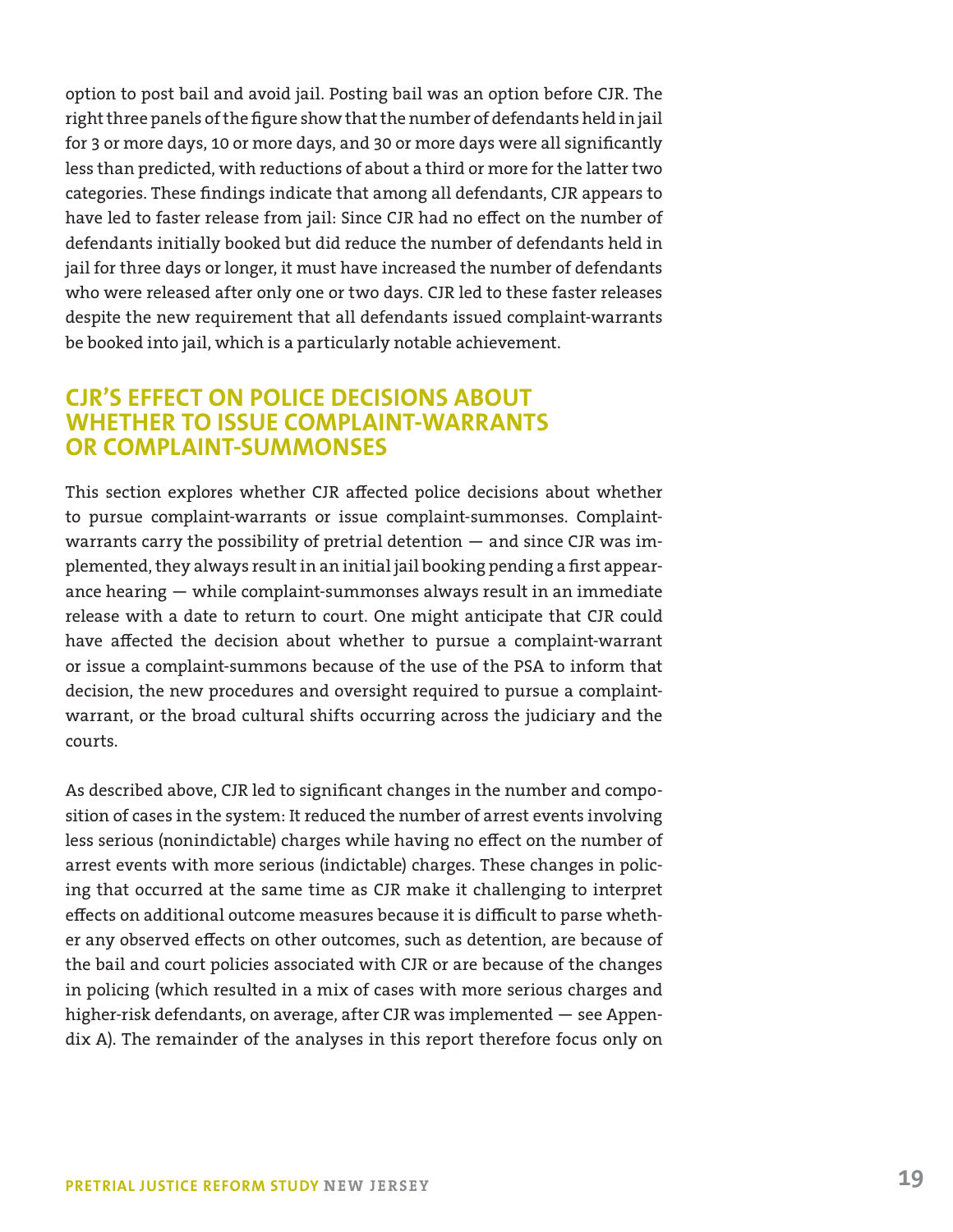arrest events for indictable charges. As has already been seen, this number remained relatively constant, indicating it was was not affected by CJR.**<sup>29</sup>**

## **• CJR appears to have led to an increase in the proportion of complaints issued on summonses and a corresponding decrease in the proportion issued on warrants.**

Figure 5 shows the proportions of arrest events with indictable charges that were initiated through complaint-warrants and complaint-summonses. The proportion where complaint-warrants were issued declined relative to the predicted trend after CJR was implemented. Conversely, the proportion where complaint-summonses were issued was significantly higher than predicted.**<sup>30</sup>** This pair of findings appears to indicate that police officers issued complaint-summonses after CJR was implemented in some cases where they would have pursued complaint-warrants before CJR. The same pattern was generally observed among the full set of arrest events (that is, among cases with both indictable and nonindictable charges; see Appendix Figure A.2).

#### **• The initial effects of CJR on complaint decisions appear to dissipate among cases initiated during the second half of the year following the launch of CJR.**

Notably, the effects on complaint decisions shrink during the latter half of 2017, with the proportion of indictable charges issued on complaint-warrants moving toward pre-CJR levels between July and December 2017 (conversely, the proportion of charges issued on complaint-summonses decreased during this period). This change in the trend midway through the year may be due to a modification to the attorney general's guidelines made in May 2017 that lowered the PSA scores at which a complaint-warrant is recommended.**<sup>31</sup>** It will

**<sup>29</sup>** The types of offenses among defendants with indictable charges were largely unaffected by CJR (shown in Appendix B). In the latter half of 2017, there was a steady uptick in the proportion of indictable cases with violent charges. A sensitivity test was conducted to determine whether this small increase in the proportion of cases with violent charges was leading to a spurious effect on outcomes such as initial detention. The results of the sensitivity analysis are shown in Appendix B and indicate that this small increase in the proportion of indictable violent offense charges does not skew the observed effects of CJR presented in the remainder of this report.

**<sup>30</sup>** Figure 5 also shows that changes in the proportions of arrest events issued on complaintwarrants and complaint-summonses began to occur several months before January 2017, probably because of the preparations and training for CJR mentioned above. The 2016 changes in Essex County policing practices, also mentioned above, also probably contributed to these late-2016 changes. A sensitivity analysis that removed Essex County showed results that were qualitatively similar to the results including all counties.

**<sup>31</sup>** Porrino (2017). Recall that the PSA score is used to inform a police officer's decision about whether to pursue a complaint-warrant or issue a complaint-summons. As mentioned above, the revised attorney general guidelines reduced the threshold for issuing a complaint-warrant from a PSA score of 4 to a score of 3 in mid-2017.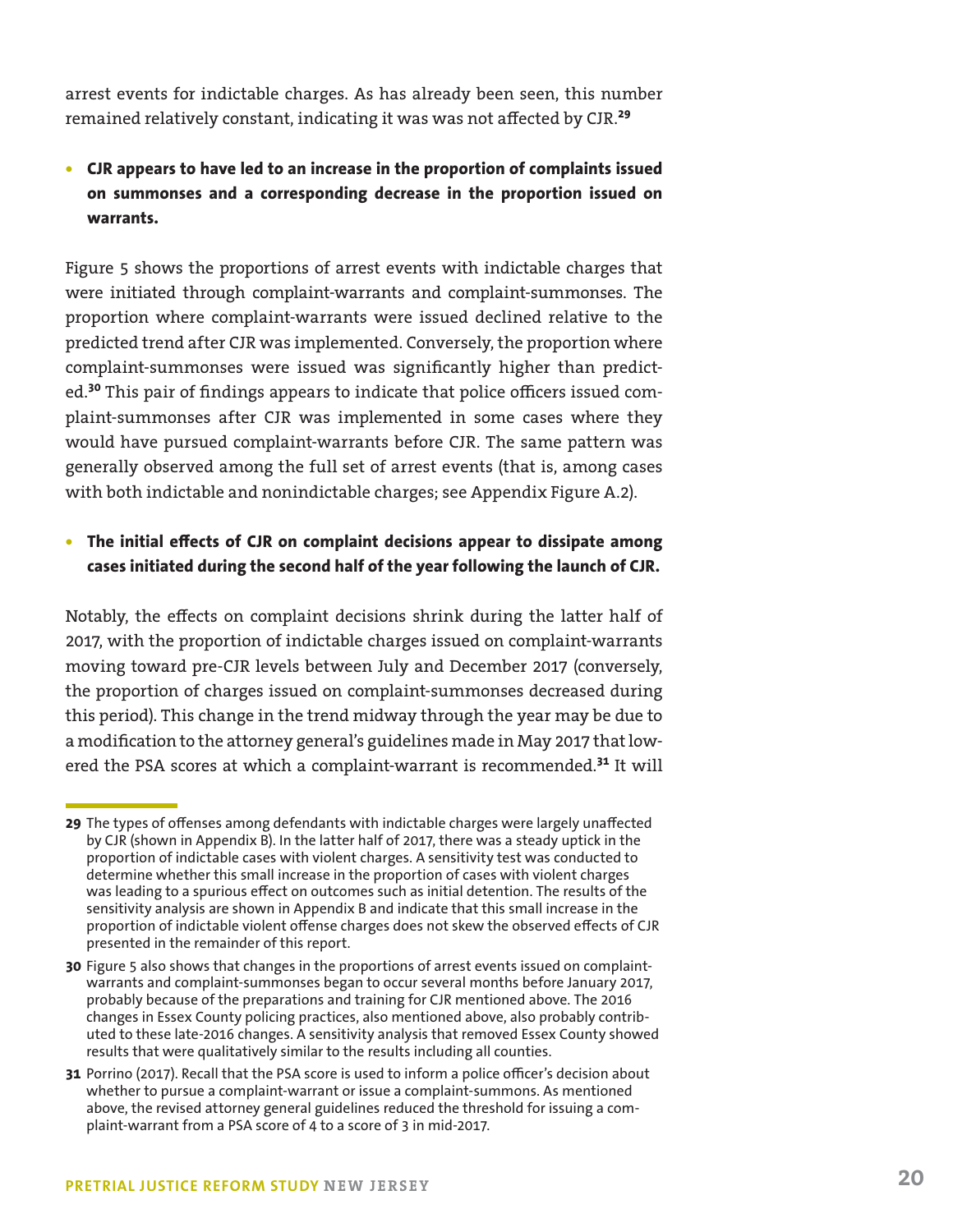FIGURE 5 **Effects on Complaint Types Among Cases with Indictable Charges**



Case start date (month and year)

| Complaint Type Among July 2017 Cases with Indictable Charges |  |  |  |  |  |  |
|--------------------------------------------------------------|--|--|--|--|--|--|
|--------------------------------------------------------------|--|--|--|--|--|--|

| Complaint Type | Predicted<br>Outcome | Observed<br>Outcome | Difference<br>(Effect) | Percentage<br>Change |
|----------------|----------------------|---------------------|------------------------|----------------------|
| Warrant        | 51.3                 | 43.3                | $-8.0*$                | $-15.6$              |
| Summons        | 48.6                 | 56.7                | $8.0*$                 | 16.5                 |

SOURCE: MDRC calculations based on data provided by the New Jersey Administrative Office of the Courts.

NOTES: The *difference*, or effect, is the observed outcome minus the predicted outcome. *Percentage change* is the difference between the observed and predicted values as a percentage of the predicted value. The difference is *statistically significant* if the observed outcome falls outside of the predicted confidence interval range indicated by the blue envelope in the graph; statistical significance is indicated for Month 6 arrest events using an asterisk (\*) next to the difference in the table below the graph. The effects in the table are estimated with smoothing in order to increase power. As a result, the numbers in the table can be thought of as representing average effects in Months 5 through 7.

Arrest events can be initiated only on a complaint-warrant or a complaint-summons in this sample, so the two measures are exhaustive and mutually exclusive. Any slight differences in effects between the two measures are solely due to the predictive modeling approach used in this analysis.

The graphs only show January 2014 through December 2017 in order to make the effects after CJR was implemented more visible. The predictive models were fit to data from January 2009 through June 2016, however.

be important to explore how this trend evolves with additional follow-up, because it has implications for how the effects of CJR can be sustained over time.

#### **• An analysis by county found that the decrease from the predicted trend in the proportion of charges issued on complaint-warrants occurred in most counties.**

Figure 6 shows the effects of CJR on the decision to issue charges on a complaint-warrant or complaint-summons, by county. Each county is shown in the figure. The top portion of the figure shows the counties that experienced decreases from their predicted trends in the percentage of arrest events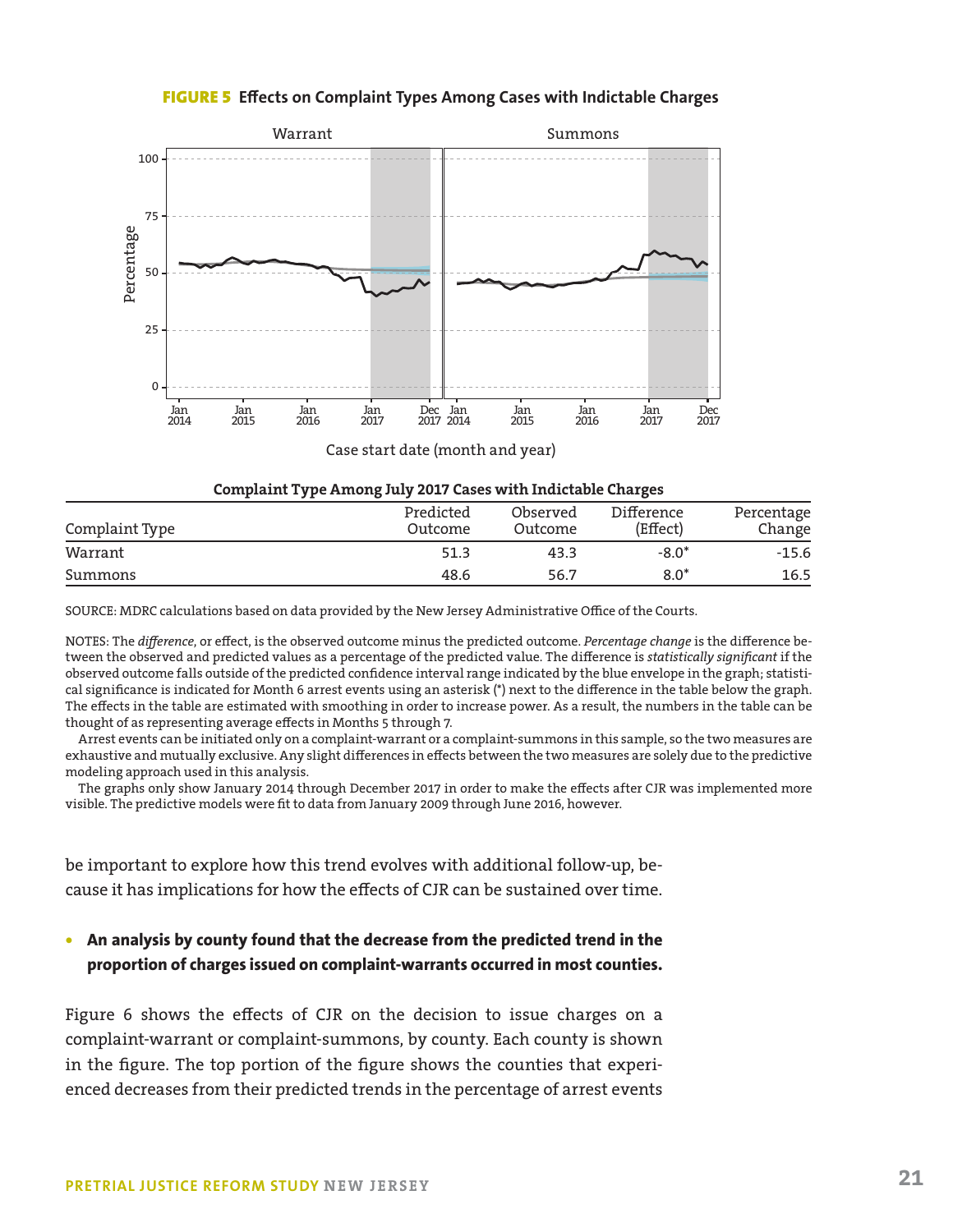#### FIGURE 6 **Effects on Complaint-Warrants Among Defendants Arrested on Indictable Charges, by County**



SOURCE: MDRC calculations based on data provided by the New Jersey Administrative Office of the Courts.

NOTES: The *difference*, or effect, is the observed outcome minus the predicted outcome. The difference is *statistically significant* if the observed outcome falls outside of the predicted confidence interval range; statistical significance is indicated using an asterisk (\*).

The predicted and observed percentages were calculated by aggregating the results of monthly interrupted time series analyses for 2017 into averages for the year.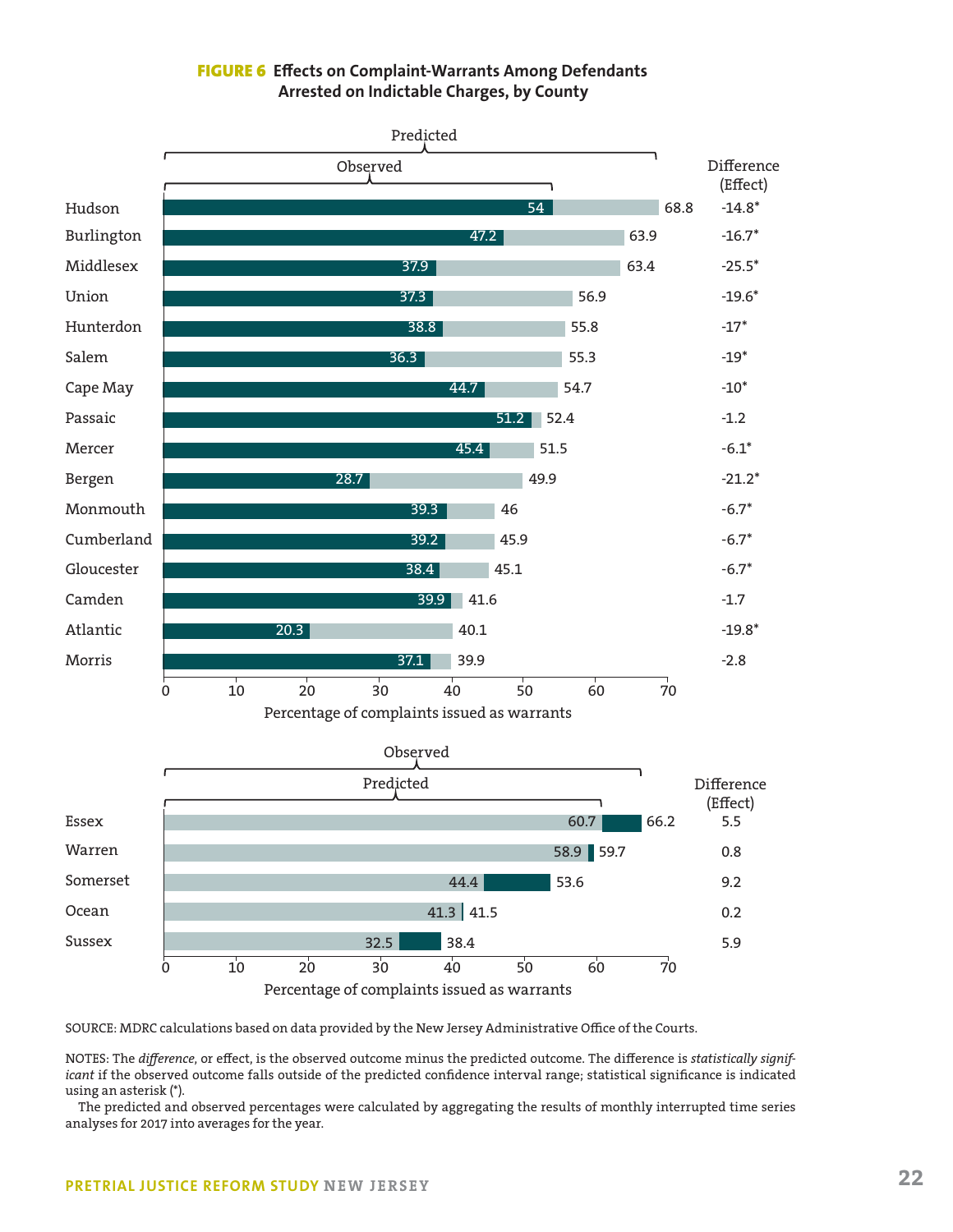involving complaint-warrants.**<sup>32</sup>** The five counties shown in the bottom panel of the figure experienced slight increases from their predicted trends in the percentage of indictable charges issued on complaint-warrants. None of those small increases are statistically significant.

The figure shows that most counties in New Jersey (13 of 21) experienced statistically significant reductions in the percentages of arrest events for indictable charges involving complaint-warrants, compared with the prediction. In other words, these counties experienced a substantial shift from complaintwarrants (and potential jail commitments) to complaint-summonses and immediate releases (since a smaller percentage of complaint-warrants meant a larger percentage of complaint-summonses). In sum, in most counties, CJR led to a greater use of complaint-summonses rather than complaint-warrants. Future reports will further explore the differences in effects by county.

## **CJR'S EFFECTS ON PRETRIAL RELEASE CONDITIONS**

As illustrated in Figure 1, once a defendant is issued a complaint-warrant, he or she is booked into jail and scheduled for a first appearance hearing, where a decision is made about the conditions under which the defendant may be released while waiting for the case to be disposed of. CJR made sweeping changes to the menu of possible pretrial release conditions and to the process for determining release conditions in a given case. As described in detail above, a system based mainly on money bail was replaced with a system that includes a pretrial monitoring program and the possibility of preventive detention. This section examines the effects of CJR on pretrial release conditions (among arrest events involving indictable charges, for reasons explained in the previous section).

## **• CJR resulted in a higher proportion of defendants being released without conditions following the first appearance hearing.**

The effects of CJR on release conditions for defendants arrested on indictable charges are summarized in Table 1. The first column of numbers in the table shows predictions based on trends for all of 2017. The second column shows the actual percentage assigned each release condition during that year.**<sup>33</sup>** The

**<sup>32</sup>** These percentages were calculated by aggregating the results of monthly interrupted time series analyses for 2017 into averages for the year.

**<sup>33</sup>** These percentages were calculated by aggregating the results of monthly interrupted time series analyses into averages for the year.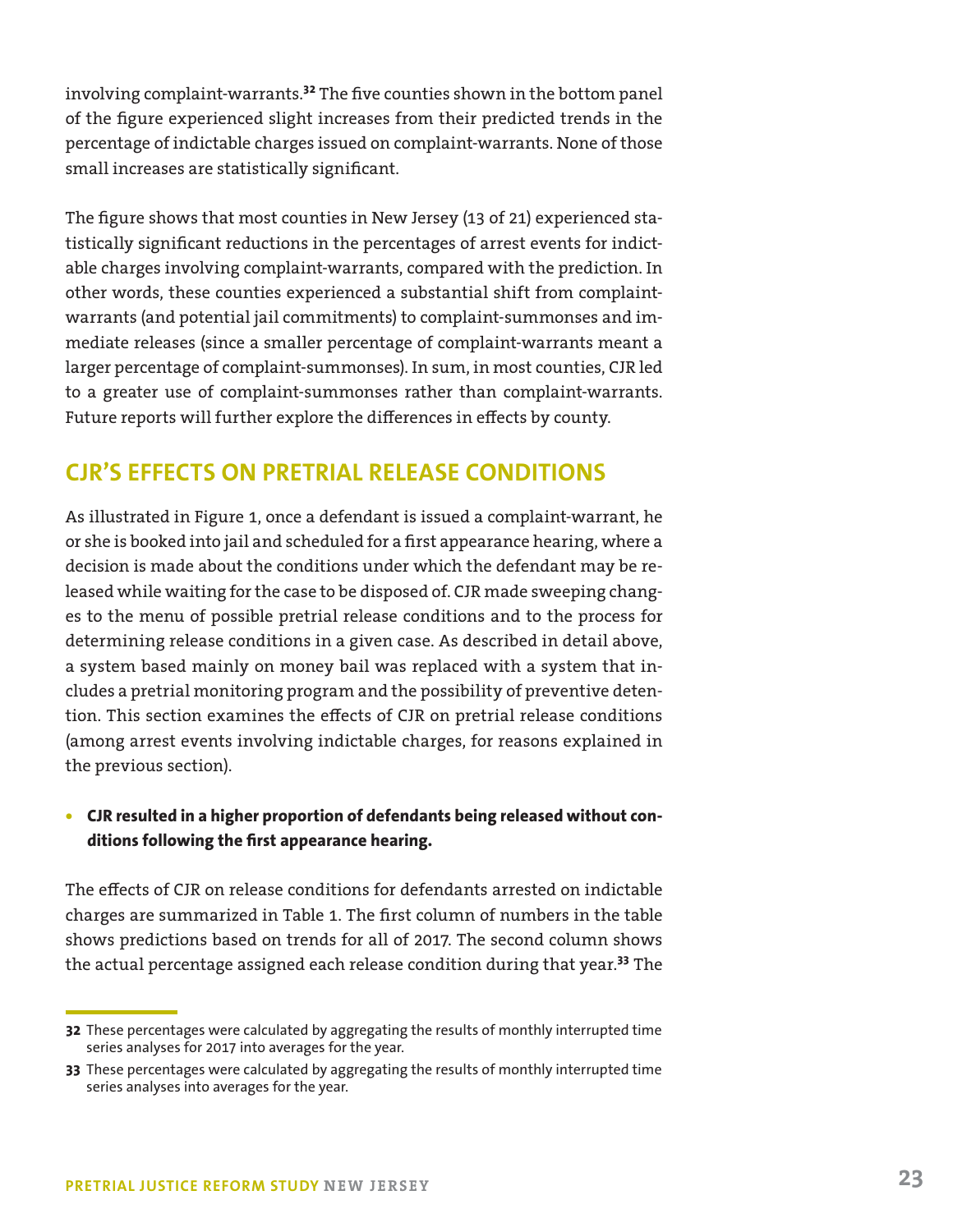| <b>TABLE 1</b> Average Effects on Release Conditions |  |
|------------------------------------------------------|--|
| Among Defendants Arrested on Indictable Charges      |  |

| Release Condition (%)                                      | Predicted<br>Outcome | Observed<br>Outcome | Difference<br>(Effect) | Percentage<br>Change |
|------------------------------------------------------------|----------------------|---------------------|------------------------|----------------------|
| Release condition as of the first appearance hearing       |                      |                     |                        |                      |
| Released                                                   | 77.9                 | 82.2                | 4.3                    | 5.5                  |
| Without conditions                                         | 53.5                 | 62.7                | $9.2*$                 | 17.2                 |
| With conditions                                            | 24.5                 | 19.5                | $-5.0*$                | $-20.4$              |
| Not released                                               | 21.9                 | 17.3                | $-4.6*$                | $-21.0$              |
| Case resolved                                              | 0.6                  | 0.5                 | $-0.1$                 | $-16.7$              |
| Release condition as of the detention hearing <sup>a</sup> |                      |                     |                        |                      |
| Released                                                   | 78.0                 | 90.7                | $12.7*$                | 16.3                 |
| Not released/detained                                      | 21.9                 | 7.3                 | $-14.6*$               | $-66.7$              |
| Case resolved <sup>b</sup>                                 | 0.6                  | 2.0                 | $1.4*$                 | 233.3                |

SOURCE: MDRC calculations based on data provided by the New Jersey Administrative Office of the Courts.

NOTES: The *difference*, or effect, is the observed outcome minus the predicted outcome. *Percentage change* is the difference between the observed and predicted values as a percentage of the predicted value. The difference is *statistically significant* if the observed outcome falls outside of the predicted confidence interval range; statistical significance is indicated using an asterisk (\*).

The predicted and observed percentages were calculated by aggregating the results of monthly interrupted time series analyses for 2017 into an average for the year. Only January-October 2017 are included from the period after CJR was implemented due to data-availability limitations.

Outcomes do not always sum to 100 and there may be small differences in effects for categorical measures due to the predictive modeling approach used in this analysis.

All complaint-summonses are included in "released/released without conditions" in both panels. For complaint-warrants in the period after CJR was implemented, ROR = "released without conditions," pretrial monitoring = "released with conditions," and detention motions and preventive detention = "not released/detained." For complaintwarrants in the pre-CJR period, at the first appearance hearing defendants might be given ROR ("released without conditions"), released on bail ("released with conditions"), or not released because they did not post bail ("not released/detained").

<sup>a</sup>Since there was no detention hearing before CJR, the predicted number is based on defendants' pre-CJR statuses as of the first appearance hearing, and the observed number is based on their statuses after CJR was implemented as of the detention hearing.

<sup>b</sup>For the period after CJR was implemented, cases are counted as resolved if they were resolved at the first appearance hearing or within 10 days after arrest.

difference between these columns represents the estimated effect of CJR. The top panel of the table shows release conditions as of the first appearance hearing, while the bottom panel shows release conditions as of the detention hearing. It is important to note that people issued complaint-summonses are included in the "released without conditions" category.**<sup>34</sup>**

**<sup>34</sup>** See the notes below Table 1 for more detail regarding this analysis. See Appendix Table A.2 for more detailed information about release conditions for the full sample in both periods (that is, among cases with both indictable and nonindictable charges). The patterns of effects for the full sample are generally similar to those described here for the sample of arrest events with indictable charges, although the percentages themselves vary somewhat.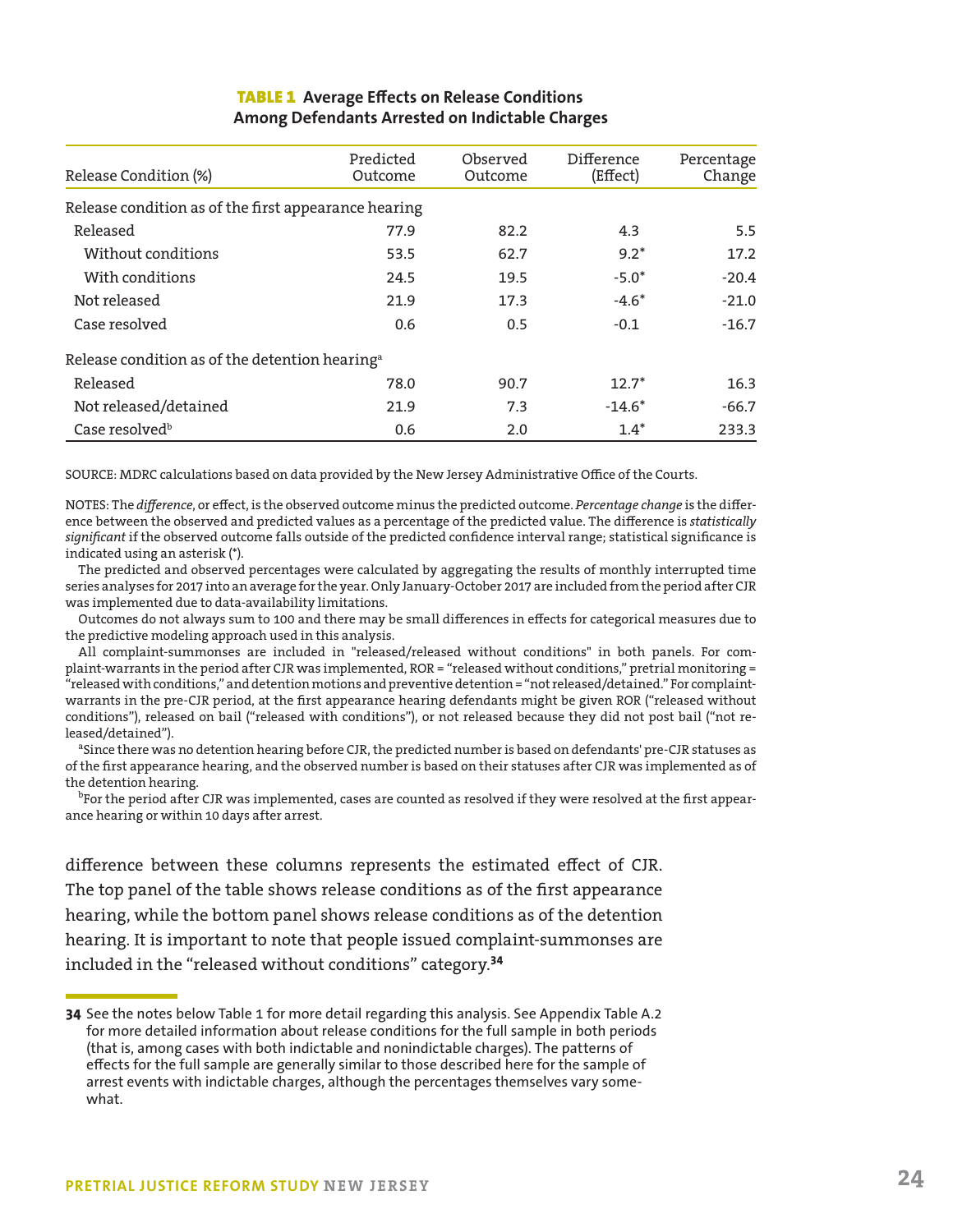The top panel of Table 1 shows that CJR led to a significant increase of about 9 percentage points over the predicted trend in the percentage of defendants released without conditions, either because they were charged on complaintsummonses or because they were released on their own recognizance at a hearing (though the vast majority were released on complaint-summonses). Even though CJR introduced pretrial monitoring and pretrial detention motions at the first appearance hearing, fewer defendants were released with conditions or held in jail by the time of the first appearance hearing than was predicted based on the pre-CJR trends. These changes indicate that pretrial monitoring and pretrial detention motions were used with a smaller percentage of defendants than would have been assigned bail had CJR not occurred. In particular, a smaller percentage of defendants were held in jail because of detention motions than would have been held in jail because they did not post bail.

#### **• CJR reduced the proportion of defendants held in jail after the final release condition was set.**

CJR was expected to reduce the number of defendants being held in jail because they were unable to pay monetary bail. However, CJR also introduced pretrial detention motions, which could have the opposite effect, causing more people to be detained with no possibility of bailing out. To shed light on how CJR affected release conditions, the bottom panel of Table 1 shows the release conditions set as of the detention hearing among defendants arrested on indictable charges. These "final" release conditions are the ones that will apply to defendants as long as their cases are open.**<sup>35</sup>** The table shows that after CJR was implemented, just 7 percent of defendants were detained as their final release condition, compared with a predicted rate of 22 percent. (The vast majority were released by the time of the first appearance hearing and did not have detention hearings.) This effect is the equivalent of a 67 percent reduction in the proportion of defendants detained while their cases are being adjudicated. As discussed previously, the percentage of cases disposed of at this point through dismissals or plea deals is very small, but it appears to be higher than predicted after CJR was implemented. A full analysis of CJR's effects on case disposition is planned for a future report.

**<sup>35</sup>** For many defendants, the final release condition is set when a police officer decides to issue a complaint-summons, or at the first appearance hearing. For defendants who are detained following the first appearance hearing, the final release condition is set at the detention hearing. The release condition can change if a defendant incurs a new charge or misses a court hearing.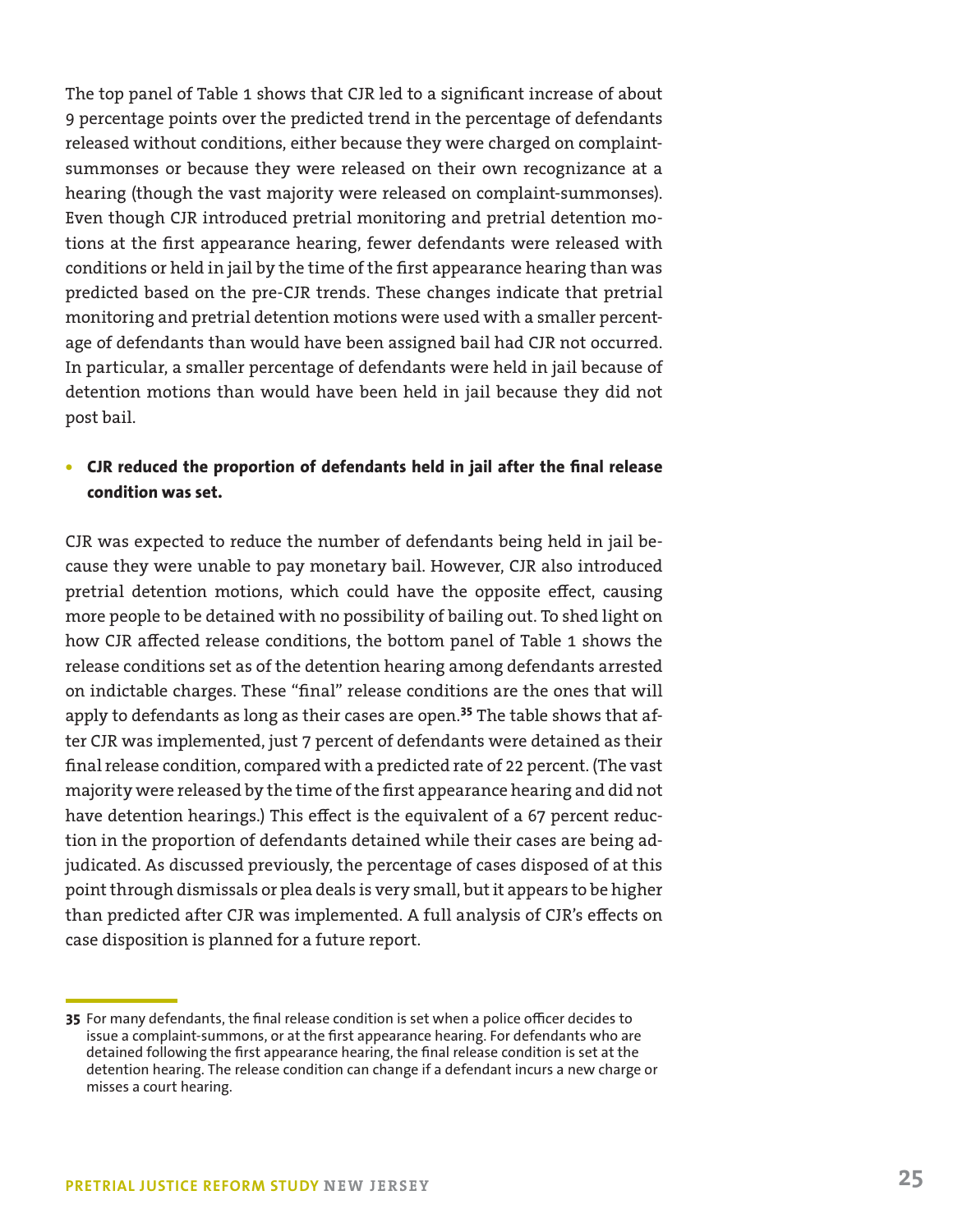Figure 7 shows CJR's effects on the percentage of defendants who were booked into jail as of the detention hearing, by county (among defendants arrested on indictable charges). As the figure shows, all but one county in New Jersey experienced significant reductions in the percentage of defendants who were booked into jail, compared with what was predicted had CJR not occurred. Larger reductions were generally observed among counties with higher predicted jail-booking rates, that is among counties with the highest rates of jail booking before CJR (for example, Hudson, Warren, Essex, Burlington, and Union), with some exceptions.

Appendix Figure A.3 shows the "initial" release conditions for defendants after CJR was implemented (defined here as release conditions as of the first appearance hearing), by county. Counties differed somewhat in their use of various initial release conditions after CJR was implemented. County differences in initial release conditions may reflect differences across counties in the severity of the charges on cases in the courts, in the types of defendants in the justice system, or in the ways the counties implemented CJR.

## **CJR'S EFFECTS ON INITIAL JAIL STAYS**

This section examines CJR's effects on jail stays within the first 30 days after arrest. Figure 8 shows effects on the percentage of arrest events involving indictable charges in which the defendant was initially booked in jail, and the percentages detained for at least 3 days, for at least 10 days, and for at least 30 days.**<sup>36</sup>** These measures are not mutually exclusive; for example, all defendants with an initial detention of at least 10 days are also included as having been detained for at least 3 days.

**<sup>36</sup>** The jail data do not include information about the exact times that an individual was booked into and out of jail. These measures are based on calendar dates. If an individual was booked into and out of jail on the same calendar day, he is coded has having been detained for one day. If he was released the day after he was initially booked, he is coded as having been detained for two days. As explained above, this analysis focuses on defendants with indictable charges so that any observed effects can be attributed with greater confidence to CJR policy changes after the point of arrest rather than to the changing composition of defendants and charges attributed to changing law enforcement patterns. See above for a discussion of CJR's effects on initial detention among all defendants (including those charged with nonindictable offenses).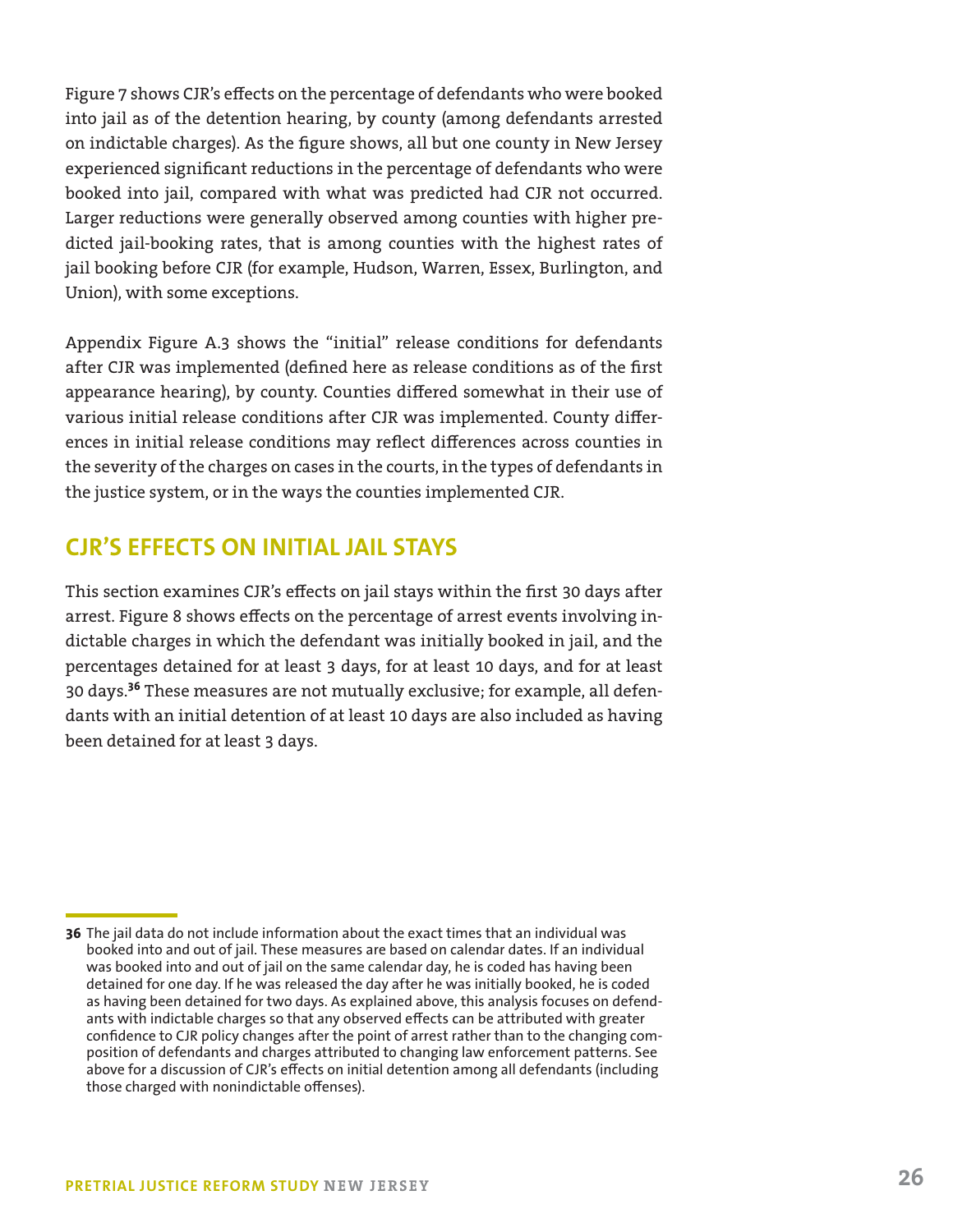

#### FIGURE 7 **Effects on Jail Bookings as of the Detention Hearing Among Defendants Arrested on Indictable Charges, by County**

SOURCE: MDRC calculations based on data provided by the New Jersey Administrative Office of the Courts.

NOTES: The *difference*, or impact, is the observed outcome minus the predicted outcome. The difference is *statistically significant* if the observed outcome falls outside of the predicted confidence interval range; statistical significance is indicated using an asterisk (\*).

The predicted and observed percentages were calculated by aggregating the results of monthly interrupted time series analyses for 2017 into averages for the year.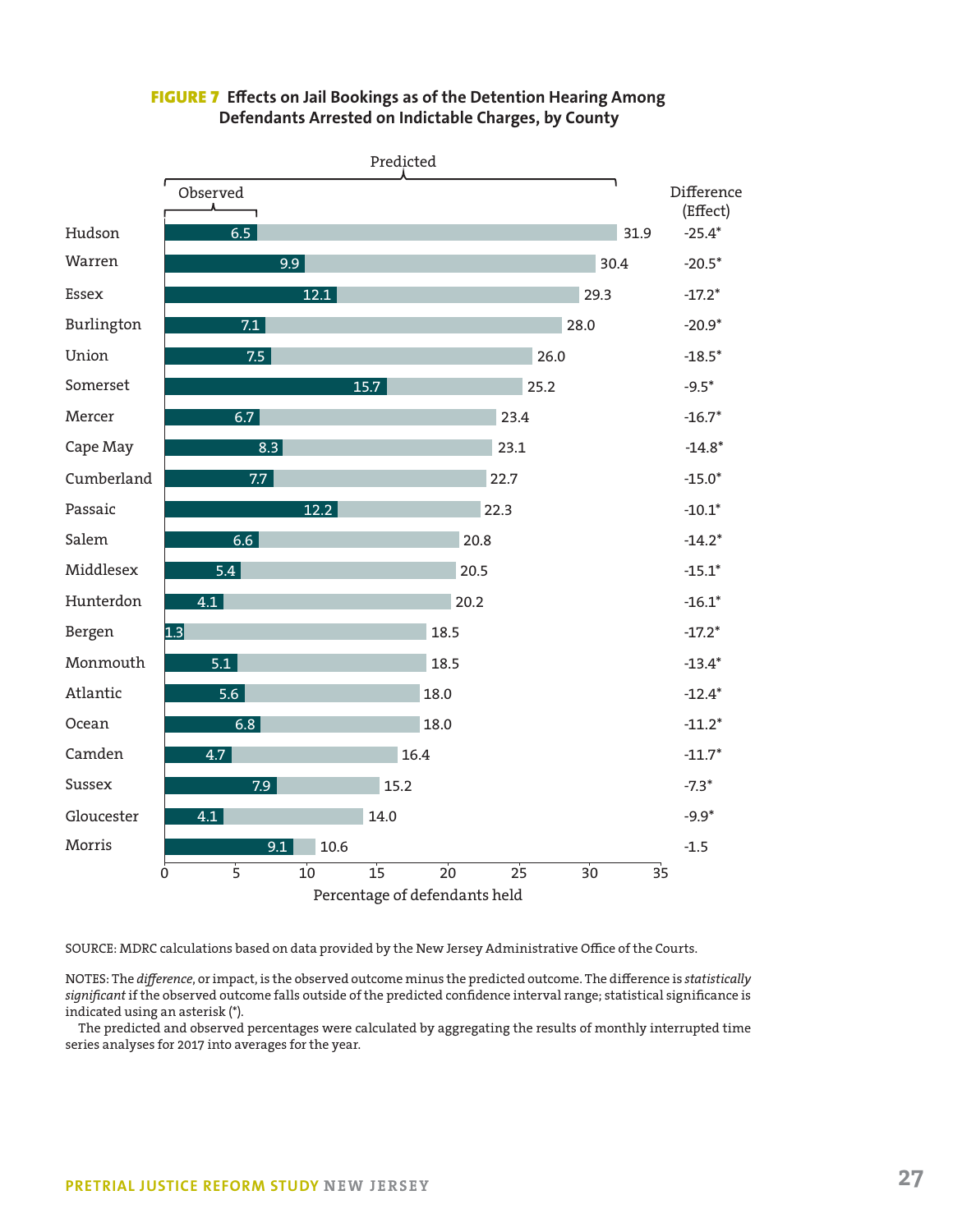#### FIGURE 8 **Effects on Lengths of Initial Jail Stays Among Defendants Arrested on Indictable Charges**



| Jail Stay     | Predicted<br>Outcome | Observed<br>Outcome | Difference<br>(Effect) | Percentage<br>Change |
|---------------|----------------------|---------------------|------------------------|----------------------|
| Ever booked   | 36.7                 | 39.3                | $2.6*$                 | 7.1                  |
| Held 3+ days  | 29.9                 | 25.7                | $-4.2*$                | $-14.0$              |
| Held 10+ days | 20.6                 | 13.0                | $-7.6*$                | $-36.9$              |
| Held 30+ days | 13.1                 | 8.5                 | $-4.6*$                | $-35.0$              |

SOURCE: MDRC calculations based on data provided by the New Jersey Administrative Office of the Courts.

NOTES: The *difference*, or effect, is the observed outcome minus the predicted outcome. *Percentage change* is the difference between the observed and predicted values as a percentage of the predicted value. The difference is *statistically significant* if the observed outcome falls outside of the predicted confidence interval range indicated by the blue envelope in the graph; statistical significance is indicated for Month 6 arrest events using an asterisk (\*) next to the differences in the table below the graph. The effects in the table are estimated with smoothing in order to increase power. As a result, the numbers in the table can be thought of as representing average effects in Months 5 through 7.

The graphs only show January 2014 through December 2017 in order to make the effects after CJR was implemented more visible. The predictive models were fit to data from January 2009 through June 2016, however.

#### **• CJR led to an increase in the proportion of defendants who were initially booked into jail, but significantly reduced the amount of time that defendants were held in jail in the 30 days following arrest.**

The leftmost panel in Figure 8 shows a gradual climb in the rates of initial jail booking beginning in January 2017, when CJR went into effect. This increase is not particularly surprising since CJR eliminated the option to post bail for defendants issued complaint-warrants, requiring instead that all those issued complaint-warrants be booked into jail pending a first appearance hearing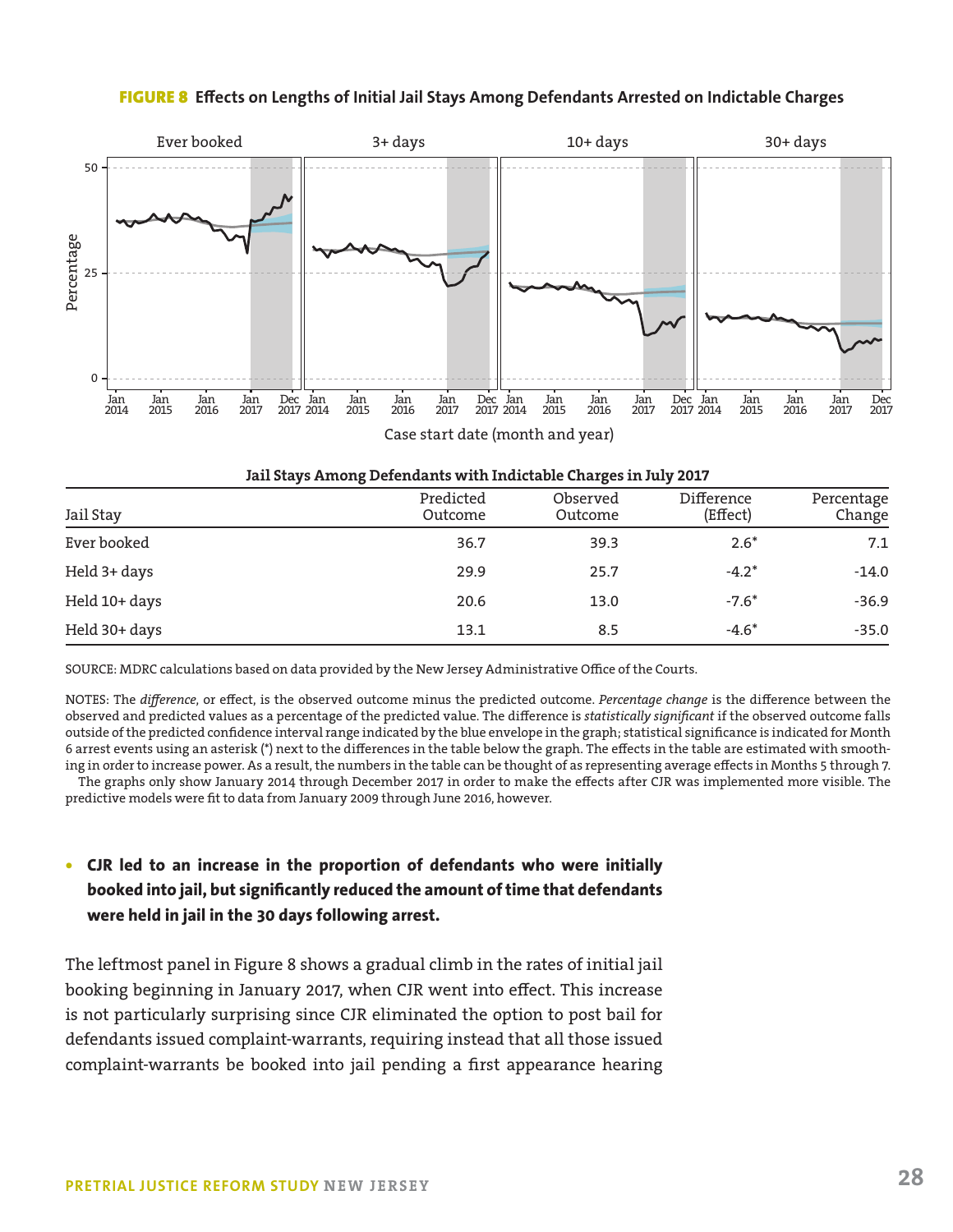(which had to occur within 48 hours). The reduction described previously in the total number of defendants issued complaint-warrants tempered the increase observed here somewhat. In other words, the percentage of defendants initially booked would have been even higher had complaint-warrants been issued at the same rate they were before CJR. The gradual increase in the percentage booked into jail midway through the year after CJR went into effect is probably related to a similarly observed increase in the percentage of complaint-warrants issued for indictable cases over the same period (see Figure 5 above).**<sup>37</sup>** The increase shown in the figure became statistically significant starting in June 2017 and continued to rise through the end of the year.**<sup>38</sup>** It will be important to obtain additional follow-up data that allow for a more complete assessment of these effects.

While CJR led to an initial reduction in the proportion of defendants held for 3 or more days, the figure shows that this effect began to recede in mid-2017 and was no longer significant by the end of the year. CJR's near-elimination of bail combined with the option for pretrial detention motions — and a mid-2017 expansion of this option  $-$  probably contributed to this pattern of effects. Specifically, the attorney general issued revised guidelines in May 2017 that lowered the PSA score threshold where it was recommended that a defendant be held. Before this directive, the recommended threshold for a recommendation to issue a complaint-warrant (thus holding a defendant) was a PSA score of 4 or higher; the directive revised that threshold to a PSA score of 3 or higher. At the same time, the judiciary added certain charges, such as firearm offenses, to the list of those where the DMF automatically recommends no release at the initial appearance hearing.**<sup>39</sup>** These changes may explain why the pattern of effects on this measure appears to reverse in mid-2017.

As shown in the right two panels of the figure, CJR led to sustained reductions in the percentage of defendants held in jail longer than 10 days. Both the percentage held for 10 or more days and the percentage held for 30 or more days were about a third lower than predicted. In other words, while the percentage

**39** Porrino (2017).

**<sup>37</sup>** The proportion of indictable cases initiated on complaint-warrants began climbing back to pre-CJR levels in mid-2017, possibly due to changes in mid-2017 that lowered the PSA score threshold at which a complaint-warrant was recommended. Porrino (2017).

**<sup>38</sup>** The reason that there was no effect on the *number* of *all defendants* ever booked into jail yet a positive effect on the *percentage* of *defendants with indictable charges* ever booked (as well as the percentage of all cases — see Appendix Figure A.5) is related to the changing number and share of complaint-warrants. A greater proportion of defendants were initially booked into jail due to CJR's requirement that all those issued complaint-warrants be initially booked, but this increase in the proportion of defendants initially booked was counteracted by a reduction in the proportion of defendants issued complaint-warrants, yielding no net effect on the total number of defendants initially booked.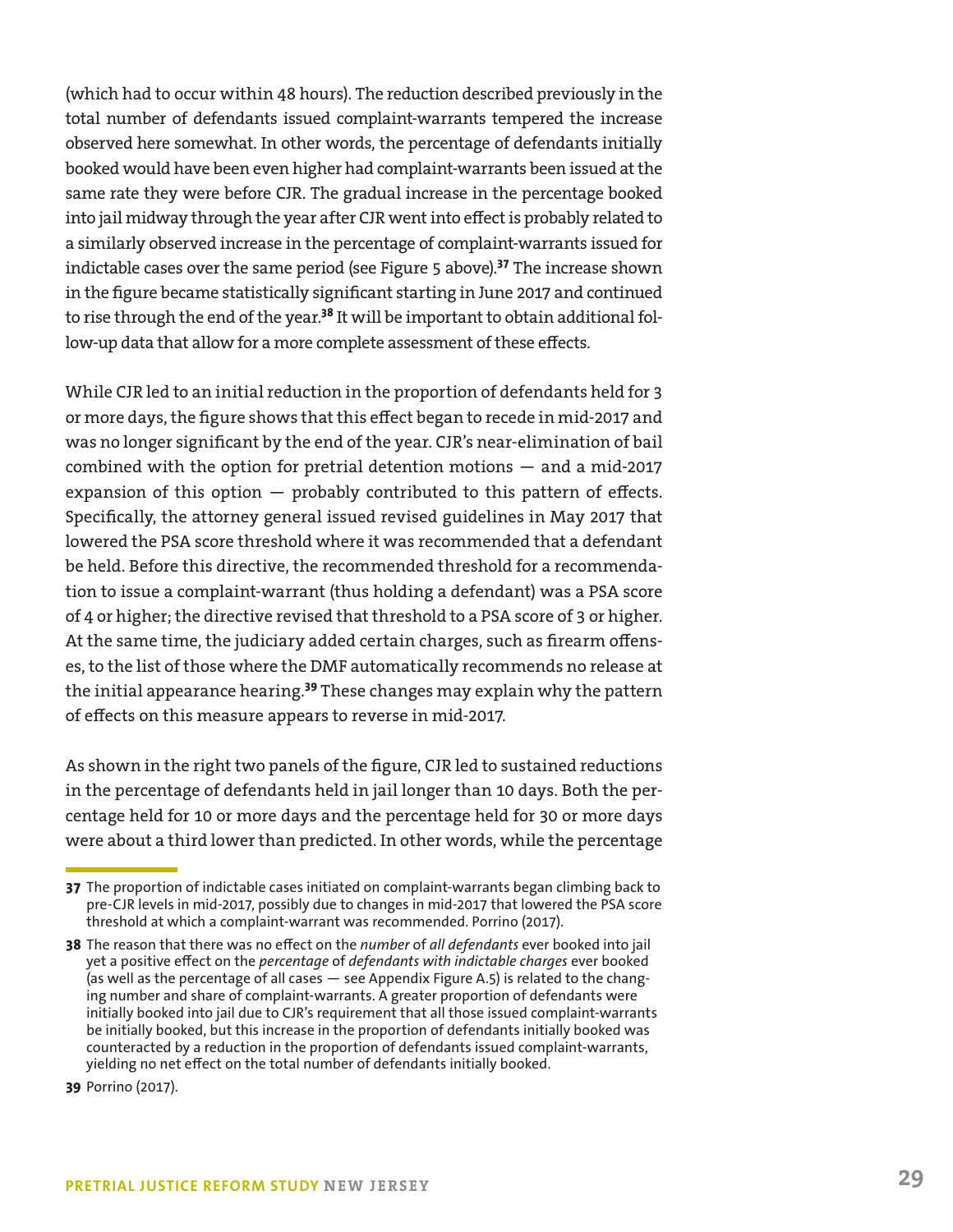of defendants with indictable charges who were initially booked into jail increased, releases came faster and individuals spent substantially less time in jail during the pretrial period, after CJR went into effect.**<sup>40</sup>** The same pattern was generally observed across the counties. Since this analysis was limited to defendants with indictable charges, the number of whom was unaffected by the overall decline in arrest events, the faster releases from jail appear to be a result of changes to the pretrial processes in the courts.

## **CONCURRENCE BETWEEN RELEASE CONDITIONS AND THE RECOMMENDATIONS OF THE DMF**

The results presented in the previous section show that the broad set of policy changes implemented under CJR led to shifts in the conditions of pretrial release in New Jersey. This section focuses more specifically on the role of the PSA and DMF in the period after CJR was implemented by examining the extent to which the release conditions after CJR was implemented corresponded with the recommendations of the DMF developed by the judiciary (referred to as "concurrence"). The analysis is limited to defendants issued complaintwarrants with indictable charges in the period after CJR was implemented, and focuses on the outcome of the first appearance hearing, at which point in the process the PSA score and DMF recommendation are available. Future reports from this evaluation will examine the overall alignment of defendants' assessed risk levels with the release conditions they received.

A defendant can be issued one of three broad categories of release conditions — ROR with or without conditions, release to pretrial monitoring, or no release. The DMF recommends one of these possible release conditions.**<sup>41</sup>** Figure 9 shows the proportion of defendants for which the release condition assigned at the first appearance hearing matched the recommendation of the DMF and among those for whom the condition did not match the recommendation, whether the actual condition was more restrictive than recommended (for ex-

**<sup>40</sup>** Since there was a small increase in the percentage of defendants with indictable violent charges after CJR was implemented, a sensitivity test was conducted on lengths of initial jail stays that excluded those with violent charges from the analysis of defendants with indictable charges. The general trends for this subset were similar to those observed among all defendants with indictable charges, but the rates of the initial jail-stay outcomes were a little lower across the board. As a result, there was less of an effect on the percentage initially booked into jail and greater reductions in the percentages held for 3 or more, 10 or more, and 30 or more days. See Appendix B for more details.

**<sup>41</sup>** There are different levels within pretrial monitoring that have been collapsed for this analysis. Release to pretrial monitoring at any level is considered to correspond with any DMF-recommended level of pretrial monitoring.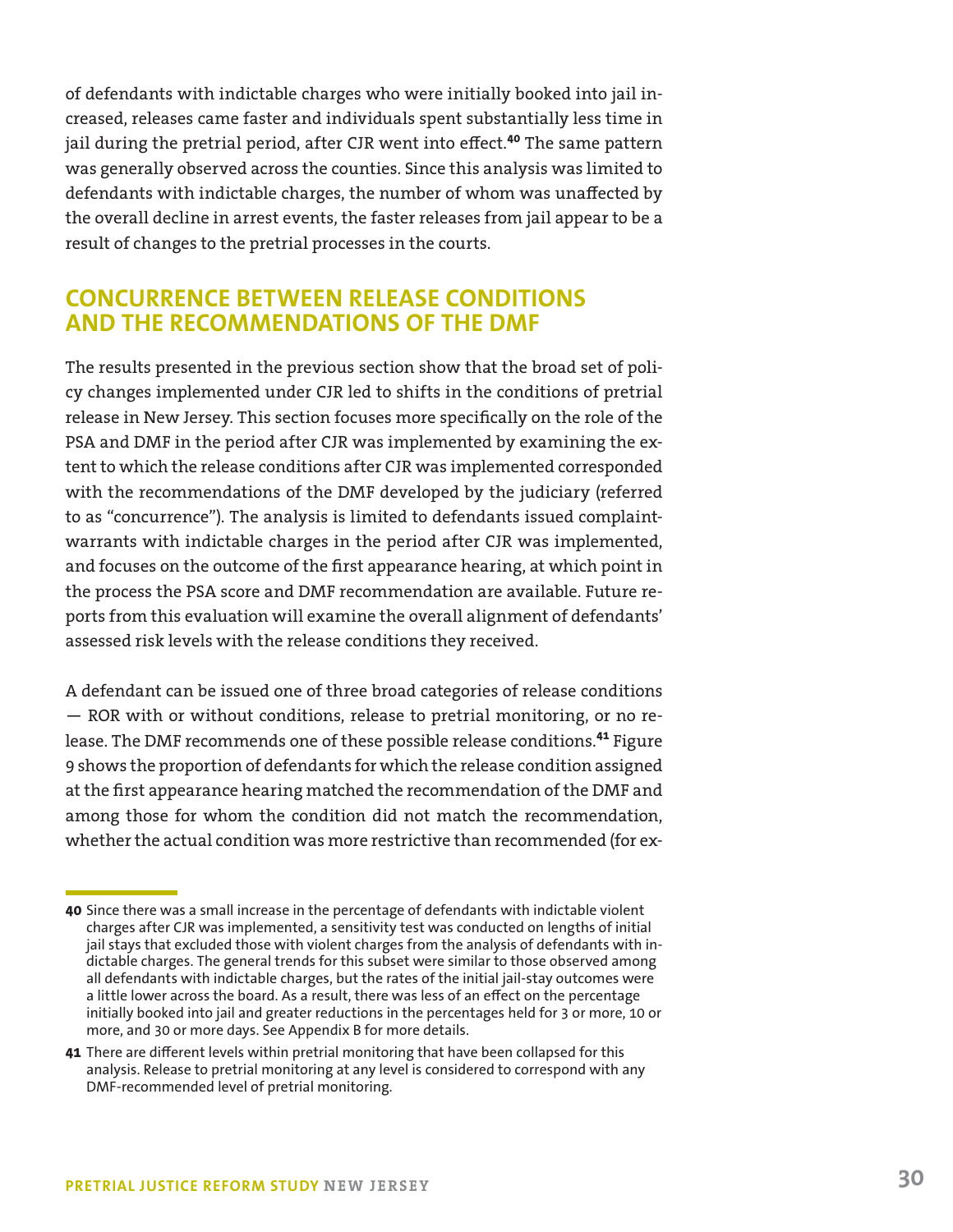

#### FIGURE 9 **Concurrence Among Defendants Arrested on Complaint-Warrants with Indictable Charges**

SOURCE: MDRC calculations based on data provided by the New Jersey Administrative Office of the Courts.

NOTES: Only January-October 2017 are included due to data-availability limitations. This figure excludes 202 cases (fewer than 1 percent of the total) that were resolved at the first appearance hearing.

To illustrate the meanings of the categories above, the "less restrictive" category would include an instance where pretrial monitoring was given when no release was recommended, the "same" category would include an instance where pretrial monitoring was given when pretrial monitoring was recommended, and the "more restrictive" category would include an instance where pretrial monitoring was given when ROR was recommended.

ample, a detention motion when the DMF recommended pretrial monitoring) or less restrictive.

**• The initial release conditions matched the DMF recommendations most of the time. When an actual release condition did not match the recommendation, it was often because the prosecutor decided to request a detention hearing.**

In almost two-thirds of cases (63 percent), the release conditions resulting from first appearance hearings matched the DMF recommendations. Release conditions were more restrictive than the DMF recommendations in about onequarter of cases (24 percent) and less restrictive in about 13 percent of cases.

When there were deviations from the DMF recommendations, it was most often because prosecutors decided to move for detention at the first appearance hearing: Among the instances in which the release conditions did not match the recommendations, in more than one-third the prosecutor moved for detention when it was not recommended by the DMF, and in about one-third the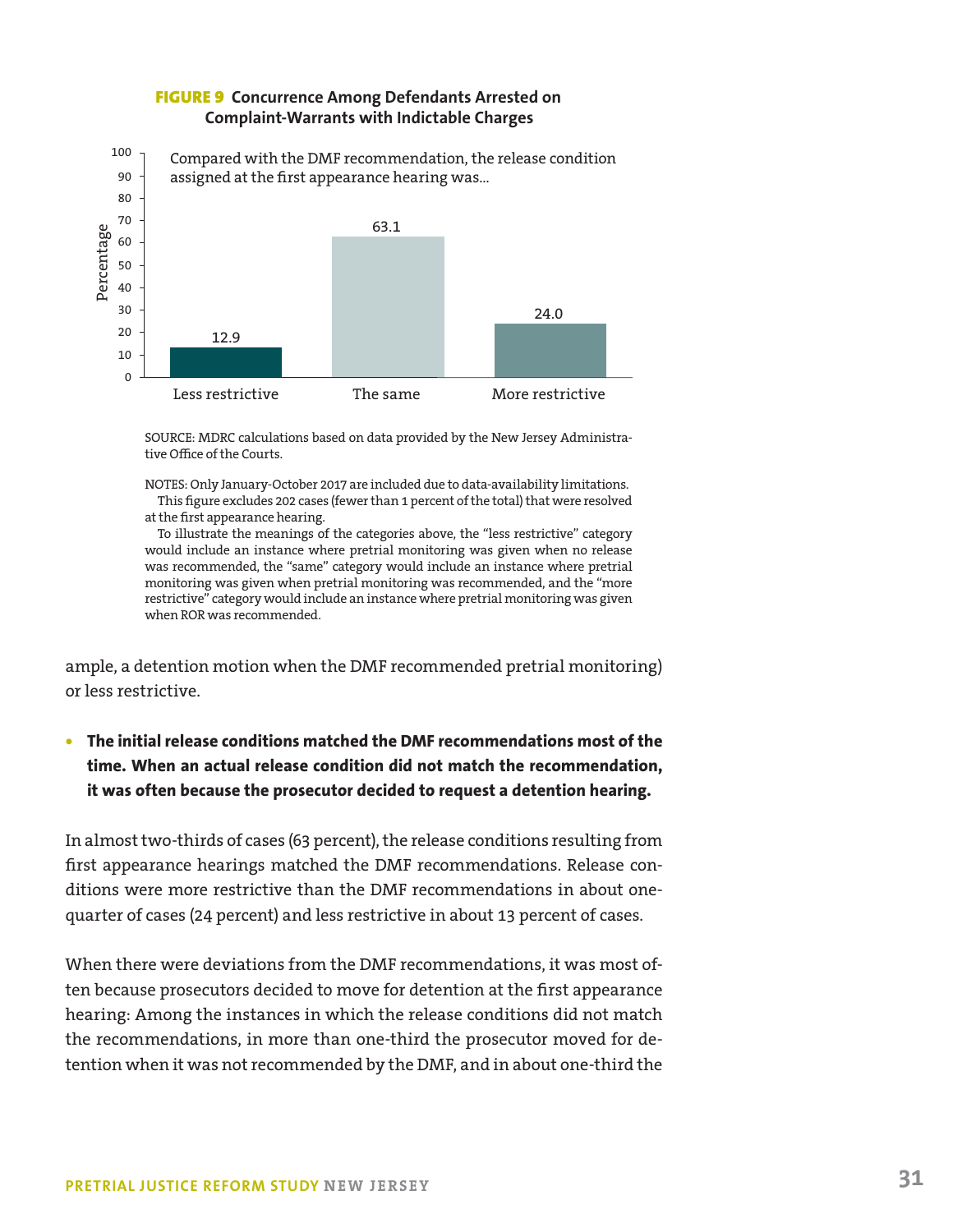prosecutor did not move for detention when the DMF did recommend it (not shown in the figure). Most of the remaining nonmatching situations (fewer than one-third) were those in which the DMF recommended ROR but the defendant was released with pretrial monitoring.

These results speak to the important role prosecutors play in determining whether someone will be detained in New Jersey since CJR was implemented. The concurrence findings also suggest that sometimes a defendant who is placed on pretrial monitoring would have been released without conditions before CJR. This trend may be related to the fact that in 2017, judges could not attach conditions such as "no contact with the victim" to an ROR. Starting in 2018, judges can now attach certain conditions to an ROR, which may mean that judges' decisions currently concur more with the DMF when ROR is recommended than was the case in the time period included in this analysis.

Appendix Figure A.4 shows concurrence rates by county. In most counties release conditions concurred with DMF recommendations most of the time  $-$  between about 50 percent and 80 percent of the time  $-$  with one exception. These relatively high concurrence rates in most counties suggest that at least some of the variation across counties in release conditions seen earlier particularly for defendants issued complaint-warrants — may reflect county differences in case and defendant characteristics (in addition to county differences in CJR implementation). For example, some counties may have had more detention motions because larger proportions of their defendants were assessed as being high-risk.

## **SUMMARY OF FINDINGS**

CJR led to large-scale changes in New Jersey's arrest and pretrial processes, which resulted in dramatic effects on arrest events, on the use of complaint-summonses and complaint-warrants, on release conditions, and on initial jail stays. The effect on arrest events was unexpected: CJR led to a decrease in the total number of arrest events, which was largely the result of a reduction in arrests for the least serious types of charges (nonindictable public-order offenses). Among arrest events involving the most serious types of charges (indictable offenses), the number of which was not affected by CJR, a greater percentage of defendants than predicted received complaintsummonses (which guarantee immediate release) and a smaller percentage received complaint-warrants ( which guarantee at least some jail detention, since after CJR individuals can no longer pay bail to be released before the first

**CJR led to large-scale changes in New Jersey's arrest and pretrial processes, which resulted in dramatic effects on arrest events, on the use of complaint-summonses and complaint-warrants, on release conditions, and on initial jail stays.**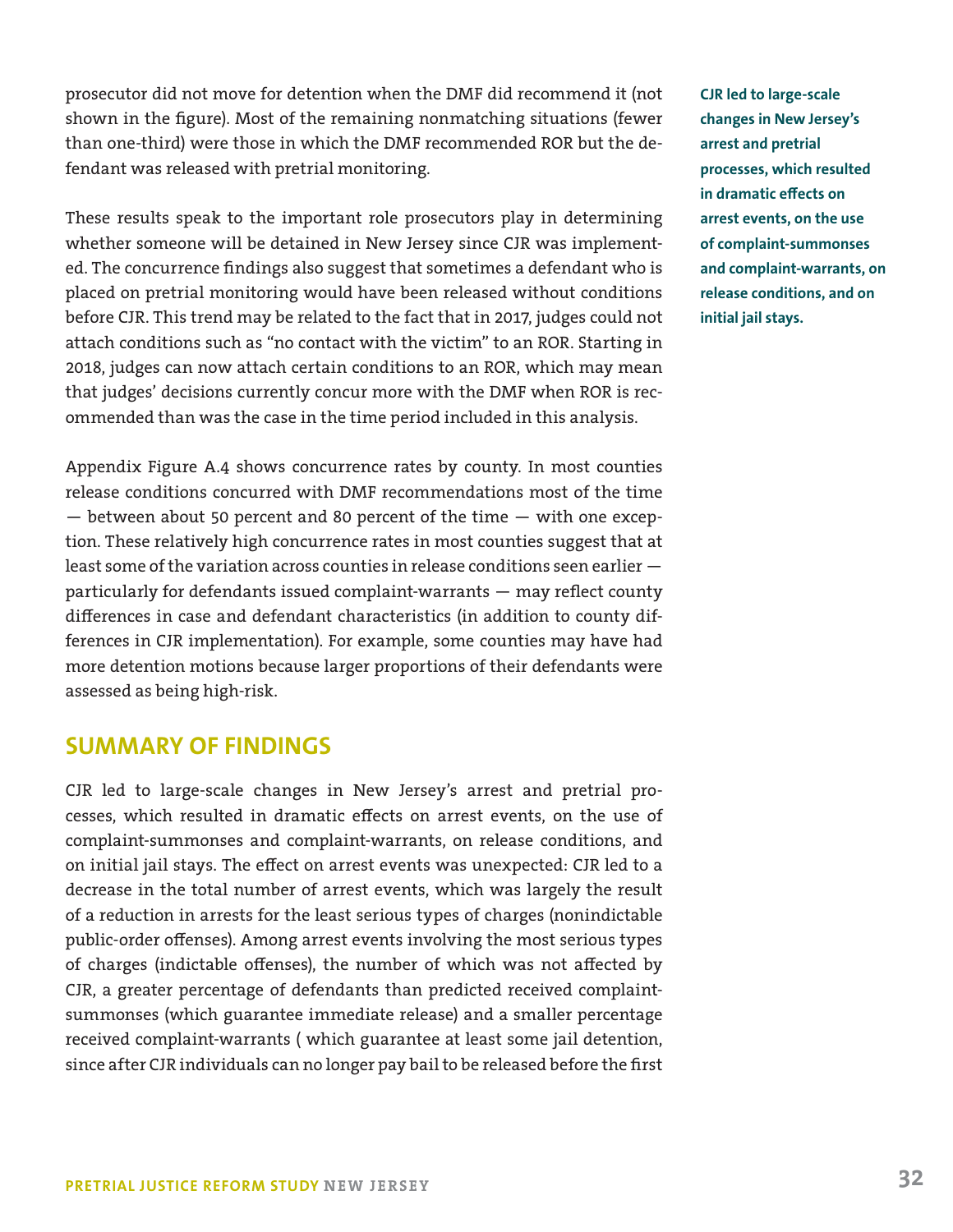appearance hearing). These patterns occurred across most counties, which strengthens confidence that statewide findings can be attributed to CJR (since they are not due to a few larger counties implementing other, simultaneous policy changes).

As expected, CJR led to significant changes in the release conditions given to defendants. In particular, a larger proportion of defendants were released without conditions after CJR was implemented, mostly because police officers shifted to complaint-summonses. Bail was virtually eliminated, with pretrial monitoring and detention motions often used for those arrested on complaint-warrants. Yet even with the option of pretrial detention motions, the proportions of defendants held in jail at the time of the first appearance hearing and detention hearing were significantly lower than predicted based on pre-CJR trends. This finding means that lower percentages of defendants were given pretrial detention at these stages than would have been held before CJR because they did not pay bail. The release conditions given by judges after CJR was implemented usually concurred with DMF recommendations at the first appearance hearing, and this finding was generally observed across the counties, with some variation. When the release conditions differed from the recommendations, it was often because prosecutors moved for pretrial detention when the DMF recommendation was for release or because prosecutors did not move for pretrial detention when it was recommended.

For defendants with indictable charges, CJR increased the percentage who were initially booked into jail, because CJR required that those defendants be held pending a first appearance hearing with no option to bail out. However, CJR reduced the percentages detained for 10 or more and 30 or more days. Since this effect occurred among defendants with indictable charges (which appear to be largely unaffected by the decline in overall arrests), the shorter stays in jail appear to be the result of changes in the courts' pretrial processes. This pattern of findings was generally observed across counties and the reduction in length of jail stays was also observed among the full sample of defendants. In short, CJR led to fewer individuals spending long amounts of time in jail after they were arrested even though it required that all those issued complaint-warrants be booked into jail initially.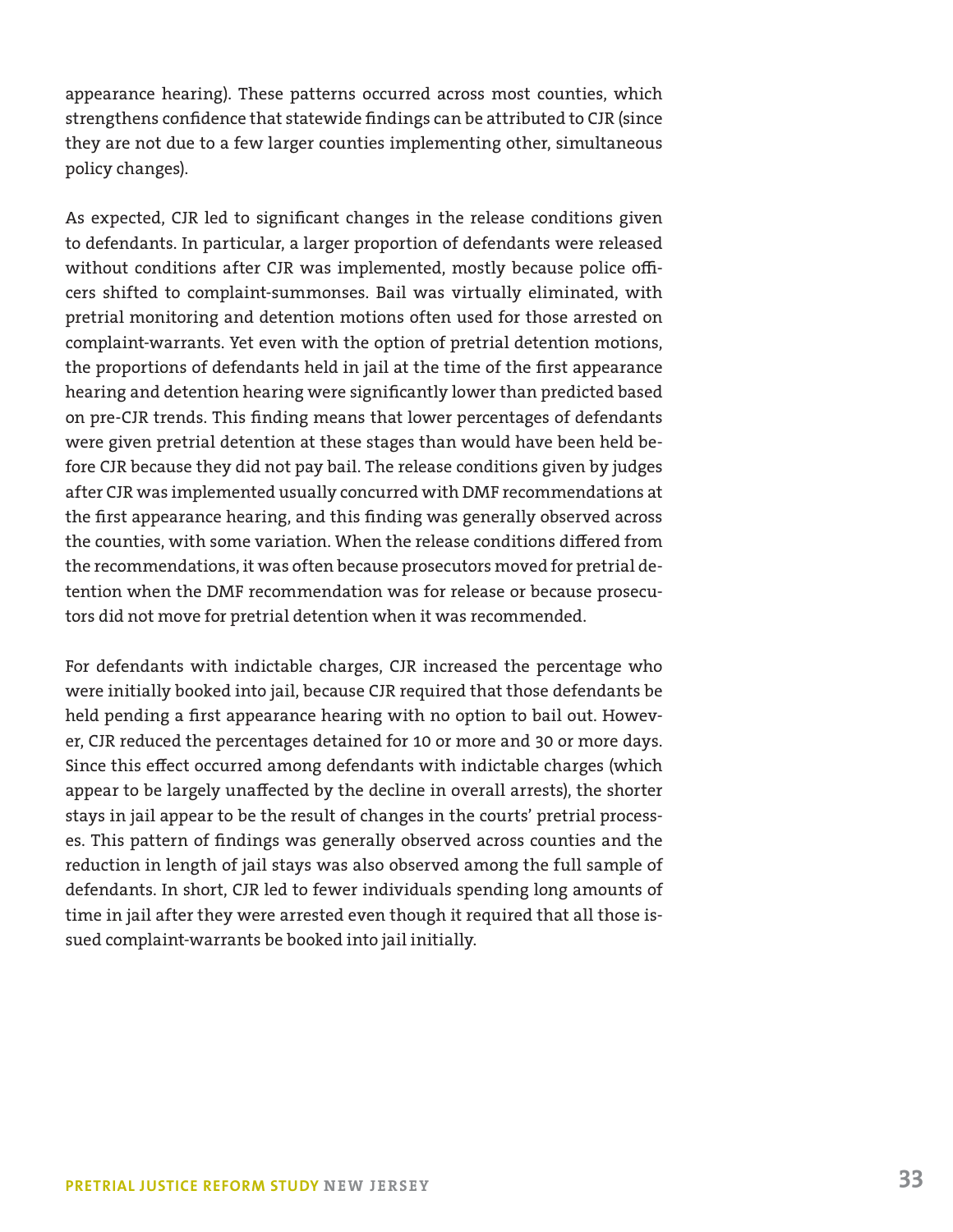## **POLICY IMPLICATIONS**

With CJR, New Jersey changed the pretrial process at multiple points and affected the decisions of multiple actors, including police officers, prosecutors, public defenders, and judges. As a result, there were large effects on the number and composition of arrest events and charges, on the release conditions imposed on defendants awaiting trial, and on the lengths of initial jail stays. The net result was a much smaller number of people in jail awaiting trial. These results provide important lessons for other jurisdictions looking to make similar changes.

While New Jersey did not explicitly aim to reduce arrests, CJR appears to have had the effect of reducing the total number of arrests for the least serious types of offenses. This effect may have been the result of a number of factors: broader culture changes that accompanied the reforms, changes in the process required for issuing complaint-warrants (such as the use of the PSA), new paperwork requirements, and greater oversight of police complaint charging decisions. The effect on the types of complaints issued once charges were initiated on an arrest (that is, police officers' use of complaint-summonses in lieu of complaint-warrants) may have been because the use of the PSA informed that decision or because of the changes to the complaint charging process.

While the changes in the number of people arrested are large, this analysis is able to isolate those effects from the effects that occurred within the courts. The analysis presented in this report offers compelling evidence that changes in the policies and practices of the courts, and not just changes in policing, affected release conditions and reduced the length of time defendants spent in jail awaiting trial. That is, the effects on release conditions and initial jail stays were due to changes in the pretrial process *after* the point of arrest: the revised procedures for issuing complaints, the virtual elimination of bail, the first appearance hearing process, revised release conditions (including pretrial detention motions), and the use of the PSA and DMF to inform release conditions. These results suggest that jurisdictions could reduce pretrial jail stays, even if there were no changes to policing and even with the option for pretrial detention motions. Future reports that are planned from this evaluation will assess whether the reforms affected court appearance rates and new criminal charges, both of which are of concern as more defendants are released.

CJR's effects on initial jail bookings are important for jurisdictions to consider when they contemplate reducing or eliminating money bail. The in**The analysis presented in this report offers compelling evidence that changes in the policies and practices of the courts, and not just changes in policing, affected release conditions and reduced the length of time defendants spent in jail awaiting trial.**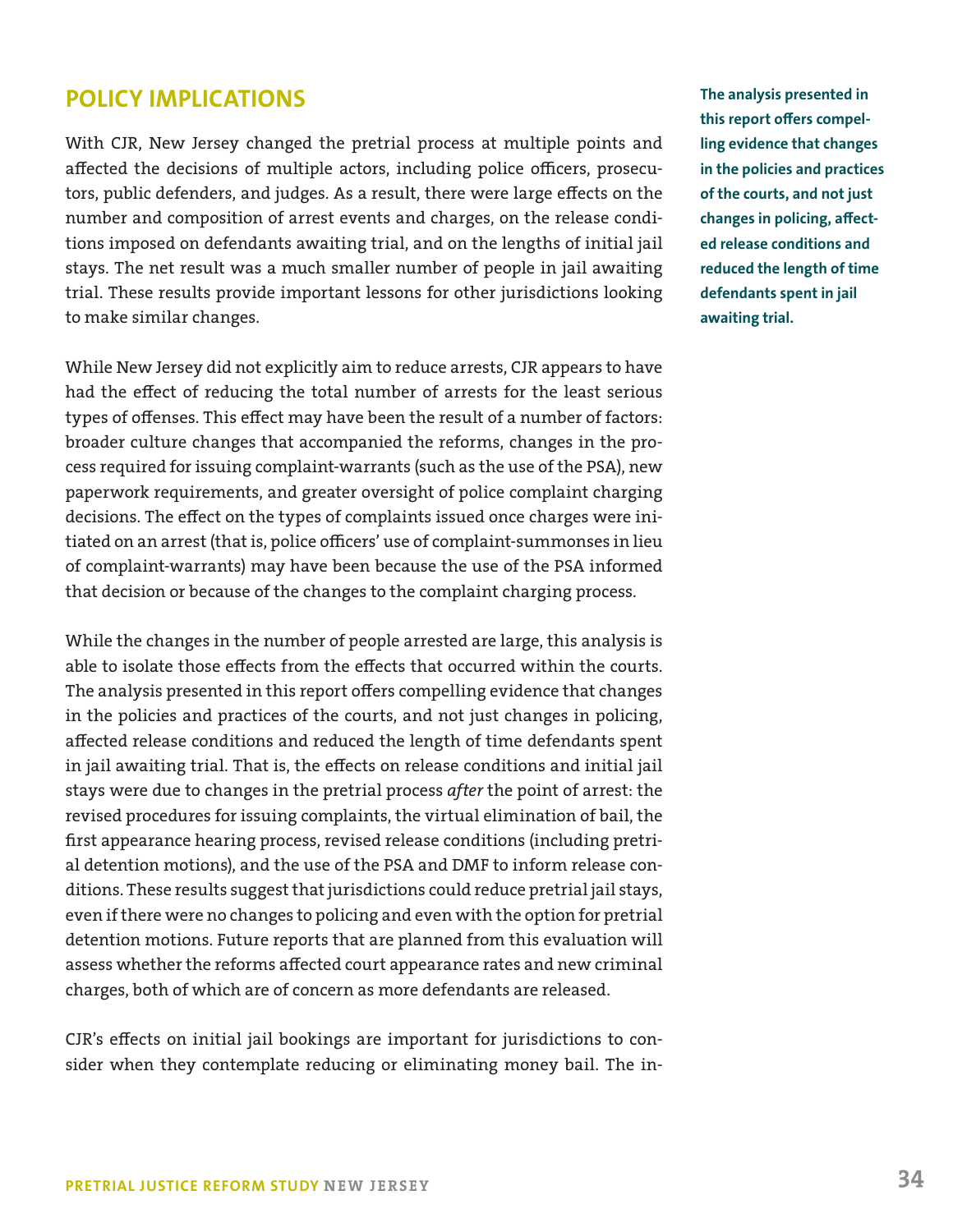crease after CJR was implemented in the proportion of defendants initially booked into jail means that some defendants were booked into jail after CJR was implemented who would not have been before CJR. On the other hand, the system since the implementation of CJR is more equitable since jail commitment is no longer based on one's ability to afford bail, and ultimately the system after CJR was implemented resulted in less jail time for those who were booked. It will also be important to continue to examine the effects on cases that were initiated after December 2017 (and to look at case and crime outcomes that occur beyond the 30-day follow-up period of this report, particularly given the steady climb in jail detention and detention for 3 or more days that was observed over the course of 2017).

Lastly, readers should bear in mind that this report is the first in a series that has been planned on the effects of New Jersey's Criminal Justice Reform. The findings in this report show that CJR appears to have been successful in nearly eliminating money bail, releasing more defendants on complaint-summonses and without conditions even in the presence of a new pretrial monitoring program. It also reduced jail stays despite the option for preventive detention. However, it remains to be seen whether these promising changes had any effect on defendants' rates of failing to appear at court hearings, new criminal activity, or case dispositions. Subsequent reports will present findings on these topics, and will also examine the effects of CJR on racial disparities and further explore the role of risk-based decision making in achieving the effects.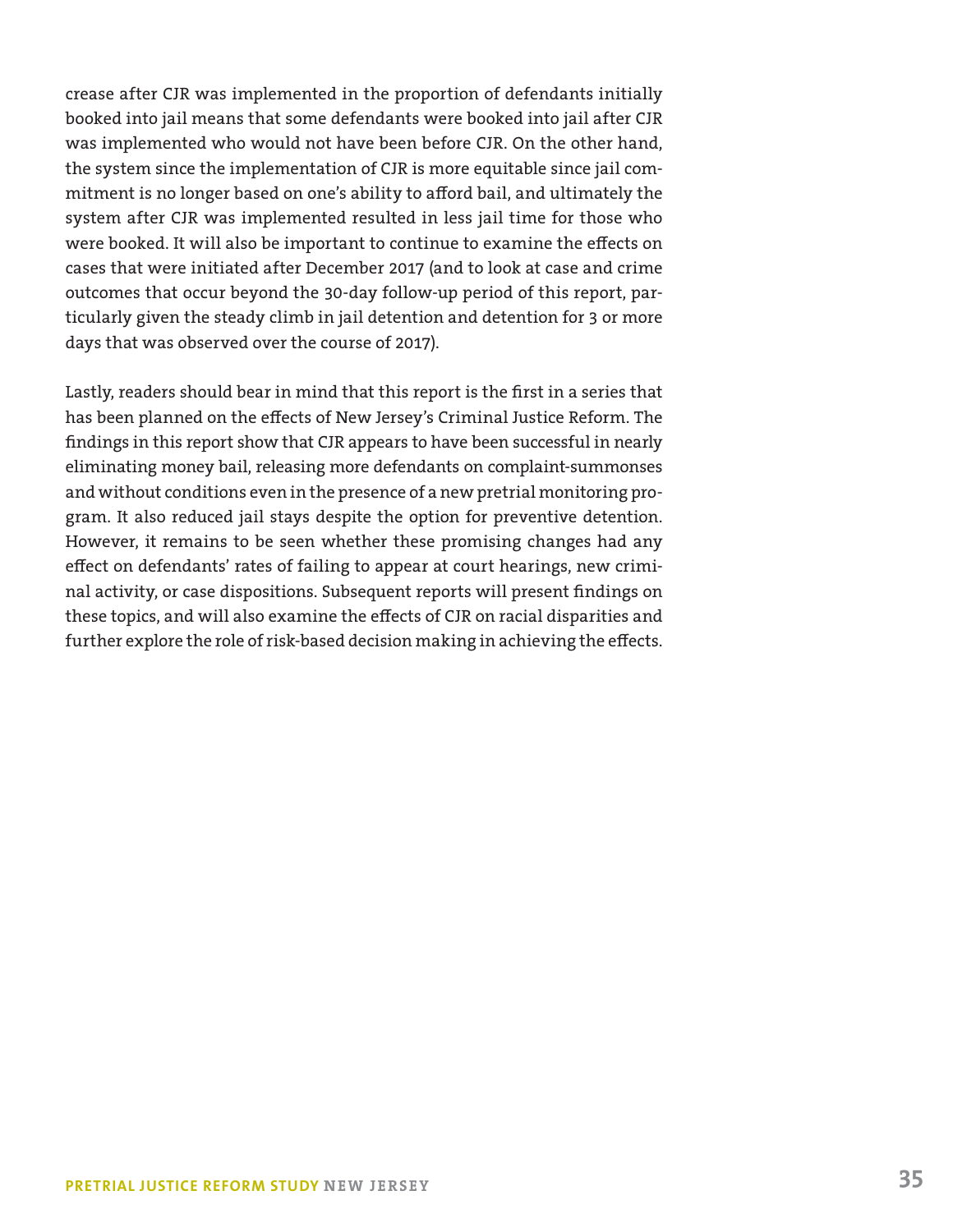| Characteristic (%)                                                            | Predicted<br>Outcome | Observed<br>Outcome | Difference<br>(Effect) | Percentage<br>Change |
|-------------------------------------------------------------------------------|----------------------|---------------------|------------------------|----------------------|
| Defendant characteristics (complaint-warrant arrest events only)              |                      |                     |                        |                      |
| Race <sup>a</sup>                                                             |                      |                     |                        |                      |
| Black                                                                         | 42.9                 | 47.9                | $5.0*$                 | 11.7                 |
| Not black                                                                     | 53.6                 | 51.2                | $-2.4*$                | $-4.5$               |
| Female                                                                        | 19.9                 | 15.4                | $-4.5*$                | $-22.6$              |
| Less than 23 years old                                                        | 16.9                 | 16.9                | 0.0                    | 0.0                  |
| Criminal history                                                              |                      |                     |                        |                      |
| Prior conviction                                                              | 57.3                 | 68.0                | $10.7*$                | 18.7                 |
| Prior violent conviction                                                      | 23.5                 | 29.5                | $6.0*$                 | 25.5                 |
| Prior violent indictable conviction                                           | 14.8                 | 19.5                | $4.7*$                 | 31.8                 |
| Failure to appear in the past 2 years                                         | 31.3                 | 44.8                | $13.5*$                | 43.1                 |
| Failure to appear more than 2 years ago                                       | 44.0                 | 52.5                | $8.5*$                 | 19.3                 |
| Prior sentence to incarceration                                               | 35.9                 | 45.6                | $9.7*$                 | 27.0                 |
| Risk level <sup>b</sup>                                                       |                      |                     |                        |                      |
| Low                                                                           | 34.1                 | 21.8                | $-12.3*$               | $-36.1$              |
| Medium                                                                        | 32.5                 | 29.8                | $-2.7*$                | $-8.3$               |
| High                                                                          | 33.5                 | 48.4                | $14.9*$                | 44.5                 |
| Crime characteristics (complaint-warrant and complaint-summons arrest events) |                      |                     |                        |                      |
| Charge class                                                                  |                      |                     |                        |                      |
| Indictable                                                                    | 43.2                 | 51.3                | $8.1*$                 | 18.8                 |
| Nonindictable                                                                 | 56.6                 | 48.7                | $-7.9*$                | $-14.0$              |
| Charge category                                                               |                      |                     |                        |                      |
| Violent                                                                       | 19.6                 | 19.2                | $-0.4$                 | $-2.0$               |
| Drug                                                                          | 36.1                 | 41.8                | $5.7*$                 | 15.8                 |
| Property                                                                      | 19.6                 | 21.8                | $2.2*$                 | 11.2                 |
| Public order                                                                  | 24.4                 | 16.7                | $-7.7*$                | $-31.6$              |

#### APPENDIX TABLE A.1 **Defendant and Crime Characteristics**

SOURCE: MDRC calculations based on data provided by the New Jersey Administrative Office of the Courts.

NOTES: The *difference*, or effect, is the observed outcome minus the predicted outcome. *Percentage change* is the difference between the observed and predicted values as a percentage of the predicted value. The difference is *statistically significant* if the observed outcome falls outside of the predicted confidence interval range; statistical significance is indicated using an asterisk (\*).

Outcomes do not always sum to 100 and there may be small differences in effects for categorical measures due to the predictive

<sup>a</sup>Race information was missing for a small percentage of individuals.

b"Risk level" was assessed by applying the PSA algorithm and grouping based on the resulting failure-to-appear and new-criminalactivity scores: "high risk" = a 5 or 6 on either score, "medium risk" = a 3 or 4 on either score but nothing higher, "low risk" = a 1 or 2 on either score but nothing higher.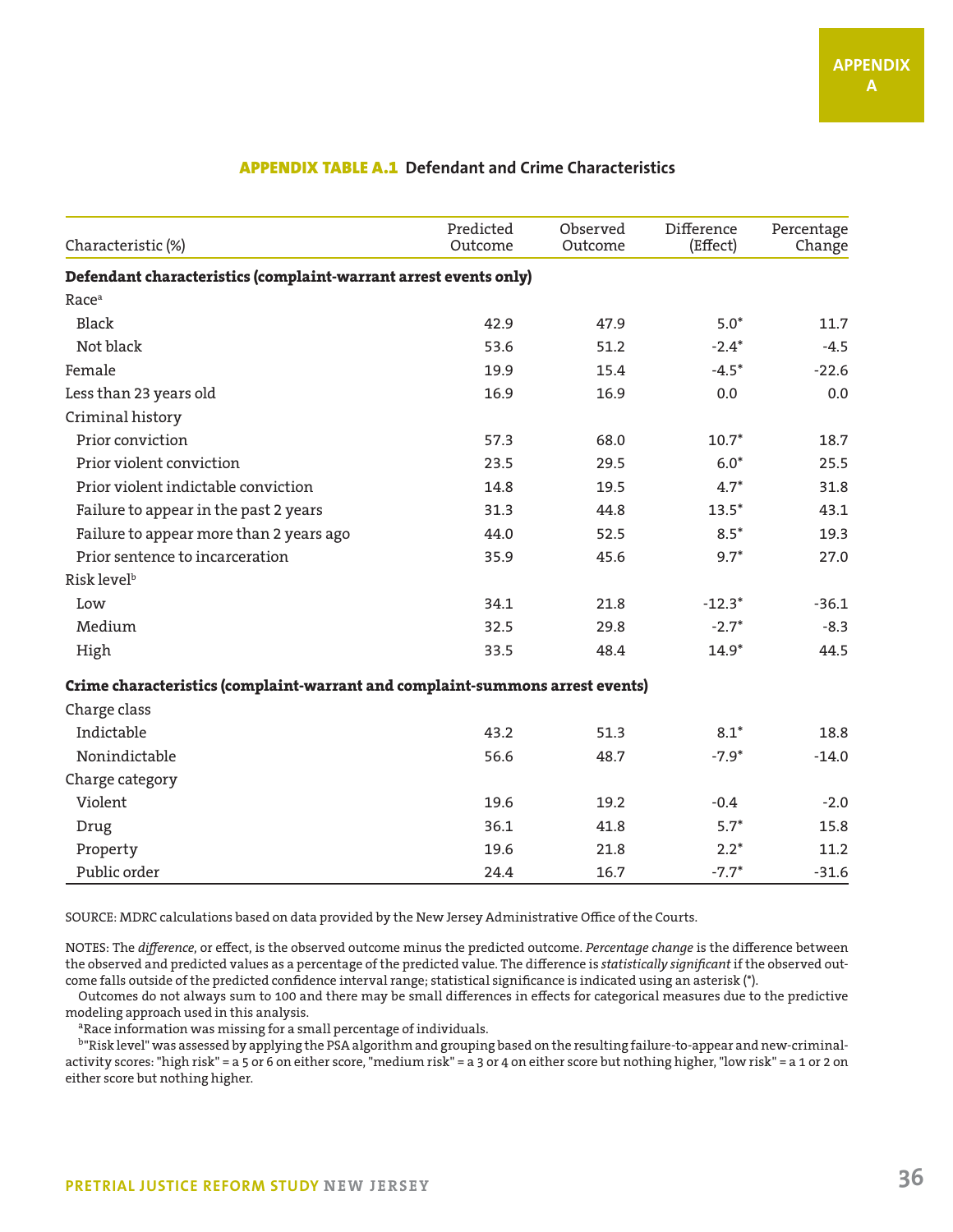| Release Condition (%)                                      | Before CJR | After CJR Was<br>Implemented |
|------------------------------------------------------------|------------|------------------------------|
| Release condition as of the first appearance hearing       |            |                              |
| Released                                                   | 87.1       | 91.0                         |
| Without conditions                                         | 71.0       | 79.1                         |
| Summons                                                    | 66.4       | 76.7                         |
| <b>ROR</b>                                                 | 4.6        | 2.4                          |
| With conditions                                            | 16.1       | 11.9                         |
| Posted bail                                                | 16.1       | $-$                          |
| Pretrial monitoring                                        |            | 11.9                         |
| Not released                                               | 11.3       | 8.7                          |
| Did not post bail                                          | 11.3       | $- -$                        |
| Detention motion                                           | --         | 8.7                          |
| Case resolved                                              | 1.6        | 0.3                          |
| Release condition as of the detention hearing <sup>a</sup> |            |                              |
| Released                                                   | 87.1       | 95.2                         |
| Not released/detained                                      | 11.3       | 3.7                          |
| Case resolved <sup>b</sup>                                 | 1.6        | 1.1                          |

#### APPENDIX TABLE A.2 **Descriptive Breakdown of Release Conditions Among All Defendants**

SOURCE: MDRC calculations based on data provided by the New Jersey Administrative Office of the Courts.

NOTES: The pre-CJR analysis includes January 2009 through June 2016; July-December 2016 are excluded since this was a transition period leading up to implementation of CJR. Only January-October 2017 are included in the analysis of the period after CJR was implemented due to data-availability limitations.

All summons complaints are coded as "summons" and "released without conditions" in the first panel and as "released" in the second panel.

<sup>a</sup>Since there was no detention hearing before CJR, the pre-CJR numbers reflect defendants' statuses as of the first appearance hearing. The numbers after CJR was implemented reflect their statuses as of the detention hearing.

<sup>b</sup>For the period after CJR was implemented, "case resolved" means cases were resolved by the first appearance hearing or within 10 days after the arrest.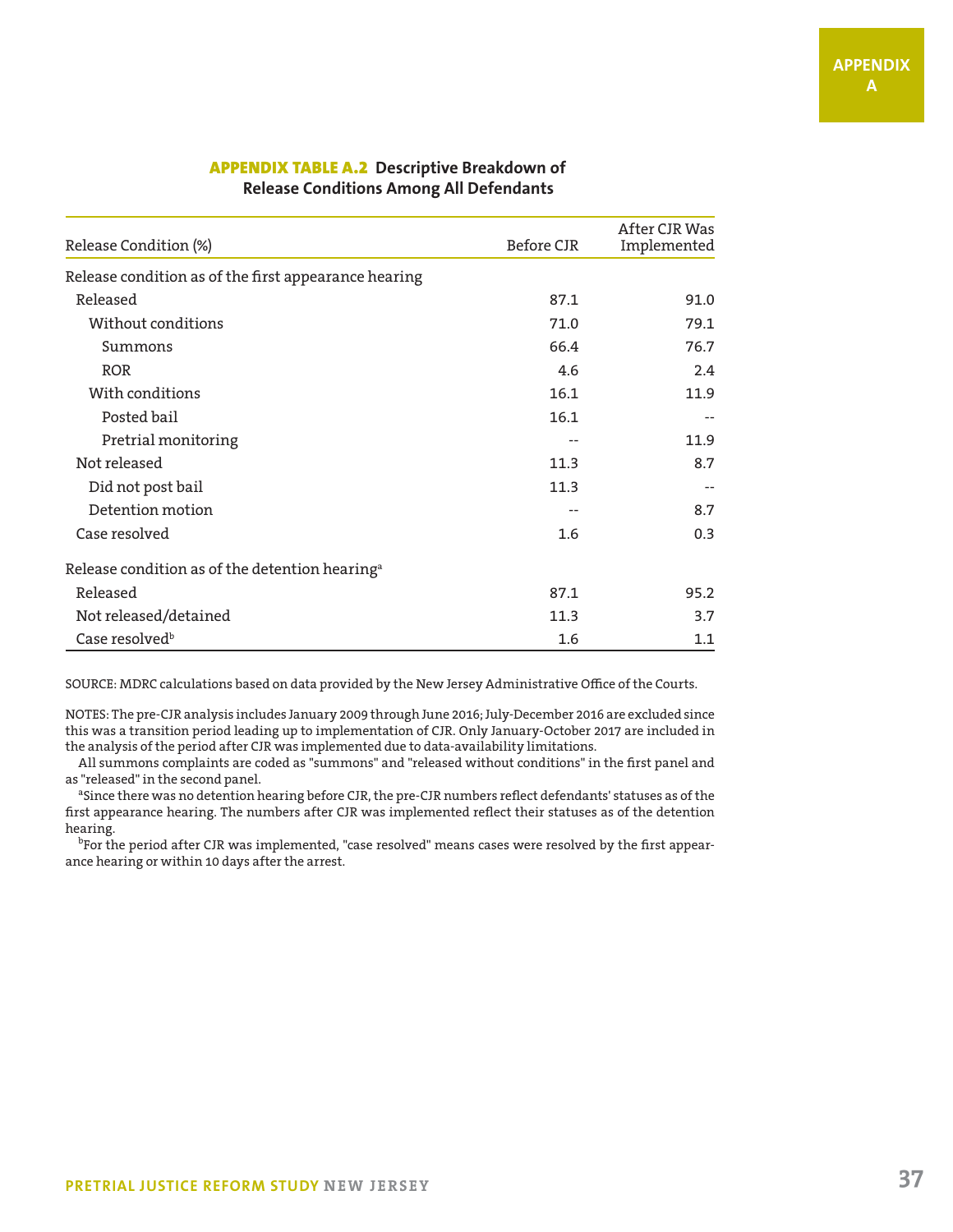

#### APPENDIX FIGURE A.1 **Effects on the Number of Cases with Nonindictable Charges, by Crime Type**

#### **Number of Cases with Nonindictable Charges in July 2017, by Crime Type**

| Crime Type   | Predicted<br>Outcome | Observed<br>Outcome | Difference<br>(Effect) | Percentage<br>Change |
|--------------|----------------------|---------------------|------------------------|----------------------|
| Violent      | 2,195                | 1,537               | $-657*$                | $-29.9$              |
| Drug         | 3,365                | 3,248               | $-117$                 | $-3.5$               |
| Property     | 1,308                | 1,244               | -64                    | $-4.9$               |
| Public order | 3,231                | 1,378               | $-1,853*$              | -57.3                |

SOURCE: MDRC calculations based on data provided by the New Jersey Administrative Office of the Courts.

NOTES: The *difference*, or effect, is the observed outcome minus the predicted outcome. *Percentage change* is the difference between the observed and predicted values as a percentage of the predicted value. The difference is *statistically significant* if the observed outcome falls outside of the predicted confidence interval range indicated by the blue envelope in the graph; statistical significance is indicated for Month 6 arrest events using an asterisk (\*) next to the difference in the table below the graph. The effects in the table are estimated with smoothing in order to increase power. As a result, the numbers in the table can be thought of as representing average effects in Months 5 through 7.

The graphs only show January 2014 through December 2017 in order to make the effects after CJR was implemented more visible. The predictive models were fit to data from January 2009 through June 2016, however.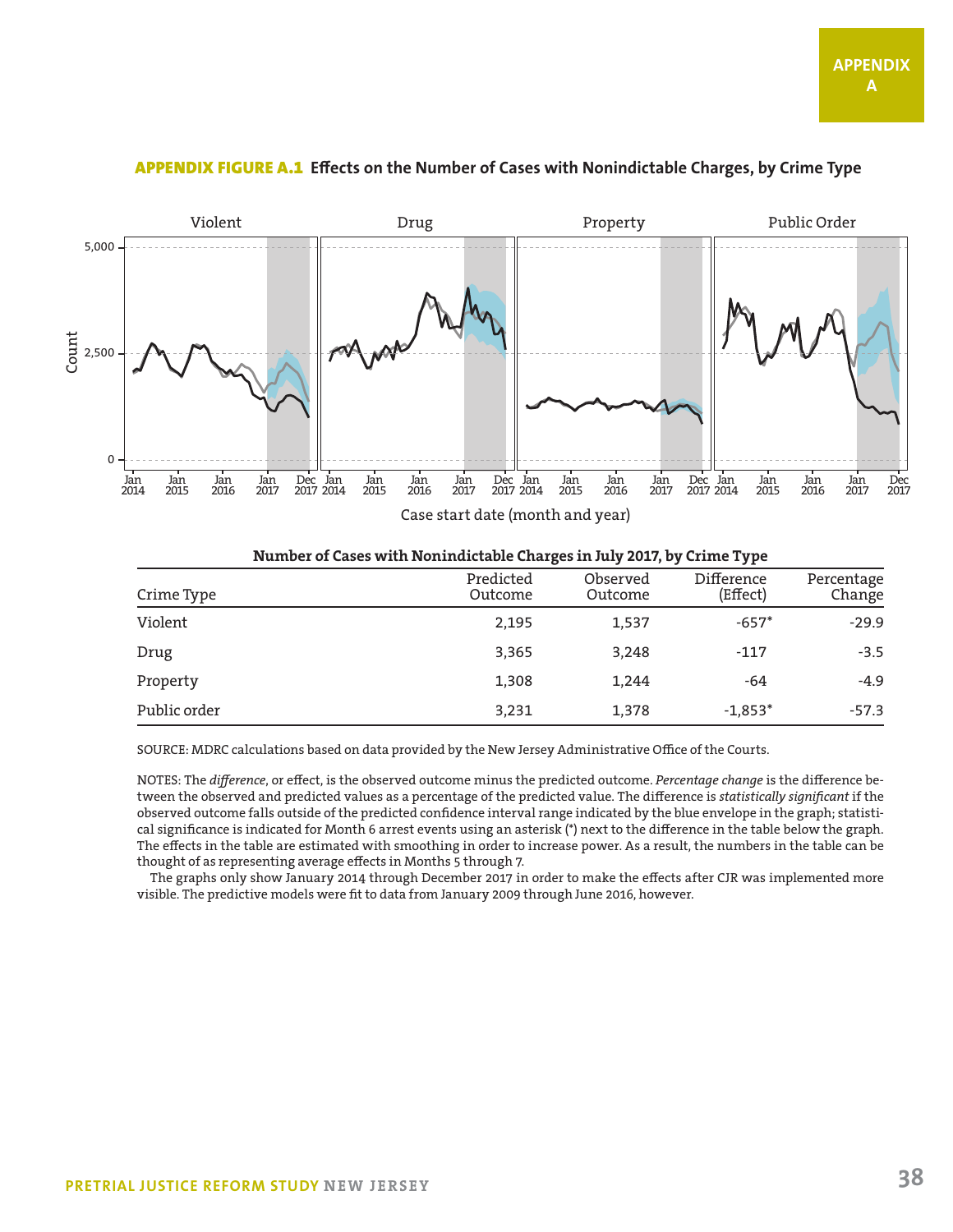

#### APPENDIX FIGURE A.2 **Effects on Complaint Types Among All Cases**

**Complaint Type Among All July 2017 Cases**

| Complaint Type | Predicted<br>Outcome | Observed<br>Outcome | Difference<br>(Effect) | Percentage<br>Change |
|----------------|----------------------|---------------------|------------------------|----------------------|
| Warrant        | 31.8                 | 25.6                | $-6.2*$                | $-19.5$              |
| Summons        | 68.2                 | 74.4                | $6.2*$                 | 9.1                  |

SOURCE: MDRC calculations based on data provided by the New Jersey Administrative Office of the Courts.

NOTES: The *difference*, or effect, is the observed outcome minus the predicted outcome. *Percentage change* is the difference between the observed and predicted values as a percentage of the predicted value. The difference is *statistically significant* if the observed outcome falls outside of the predicted confidence interval range indicated by the blue envelope in the graph; statistical significance is indicated for Month 6 arrest events using an asterisk (\*) next to the difference in the table below the graph. The effects in the table are estimated with smoothing in order to increase power. As a result, the numbers in the table can be thought of as representing average effects in Months 5 through 7.

The graphs only show January 2014 through December 2017 in order to make the effects after CJR was implemented more visible. The predictive models were fit to data from January 2009 through June 2016, however.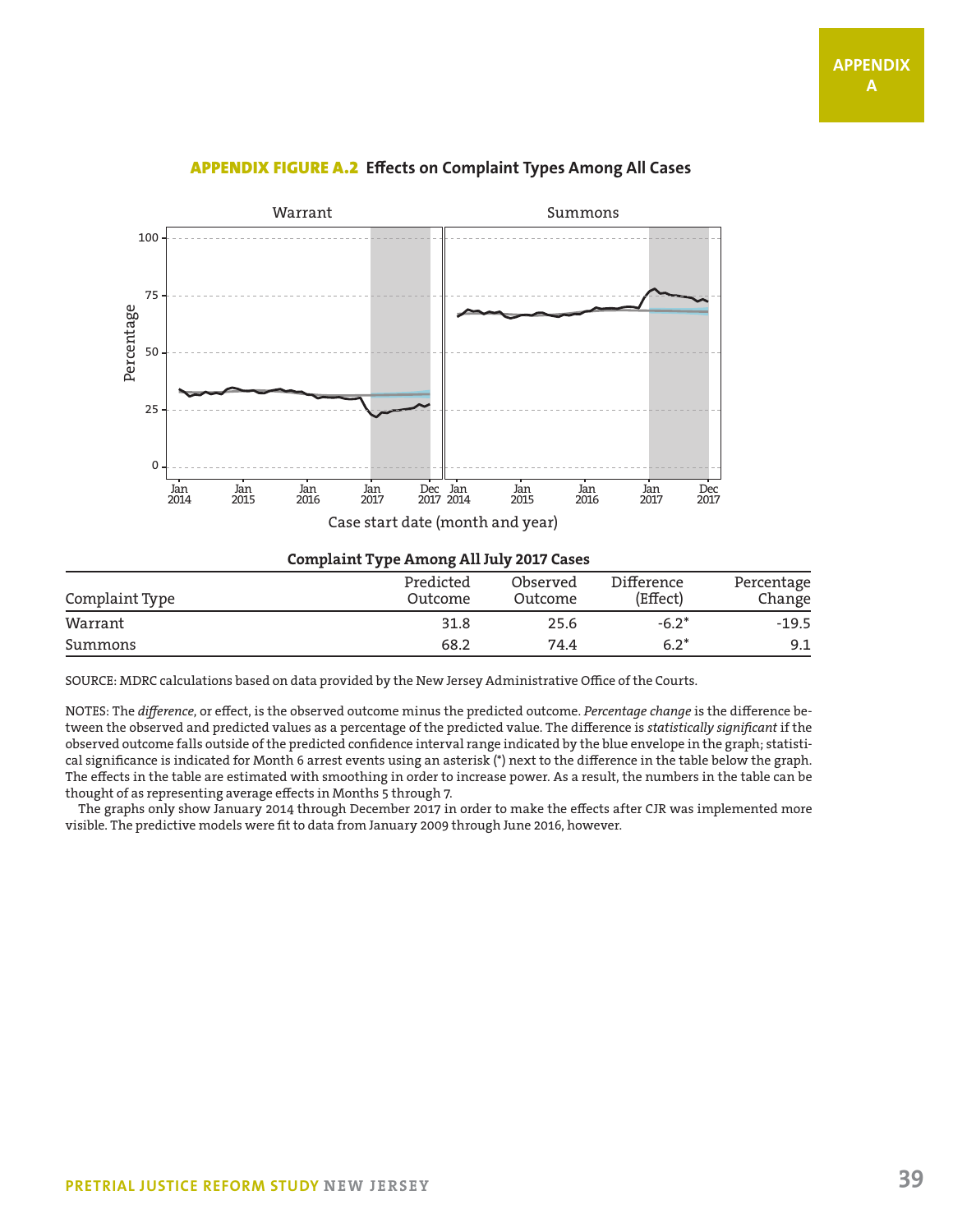#### APPENDIX FIGURE A.3 **Initial Release Conditions by County After CJR Was Implemented, Among Defendants Arrested on Indictable Charges**

Released without conditions Pretrial monitoring Detention motion

**Case resolved** 

|            |              |      | $-0.7$   |  |
|------------|--------------|------|----------|--|
| Atlantic   |              | 87.5 | 11.3     |  |
| Bergen     |              | 80.4 | 14.9 3.9 |  |
| Hunterdon  | 69.4         | 22.0 | 7.9      |  |
| Middlesex  | 68.4         | 18.3 | 13.0     |  |
| Union      | 68.2         | 13.8 | 17.2     |  |
| Salem      | 67.9         | 6.8  | 24.2     |  |
| Sussex     | 67.7         | 14.1 | 18.0     |  |
| Gloucester | 67.3         | 15.4 | 17.0     |  |
| Morris     | 66.2         | 16.9 | 16.8     |  |
| Cumberland | 64.9         | 13.0 | 21.7     |  |
| Cape May   | 64.7         | 11.2 | 23.6     |  |
| Camden     | 64.4         | 19.8 | 15.0     |  |
| Monmouth   | 63.9         | 25.1 | 10.5     |  |
| Ocean      | 63.5         | 15.1 | 21.2     |  |
| Mercer     | 60.4         | 23.3 | 14.5     |  |
| Burlington | 60.1         | 21.9 | 17.9     |  |
| Passaic    | 54.6         | 19.4 | 25.6     |  |
| Somerset   | 16.1<br>53.3 |      | 30.2     |  |
| Hudson     | 52.6         | 26.3 | 20.8     |  |
| Warren     | 48.2         | 24.9 | 26.0     |  |
| Essex      | 37.1         | 35.6 | 27.2     |  |
| 0          |              |      | 100      |  |
| Percentage |              |      |          |  |

SOURCE: MDRC calculations based on data provided by the New Jersey Administrative Office of the Courts.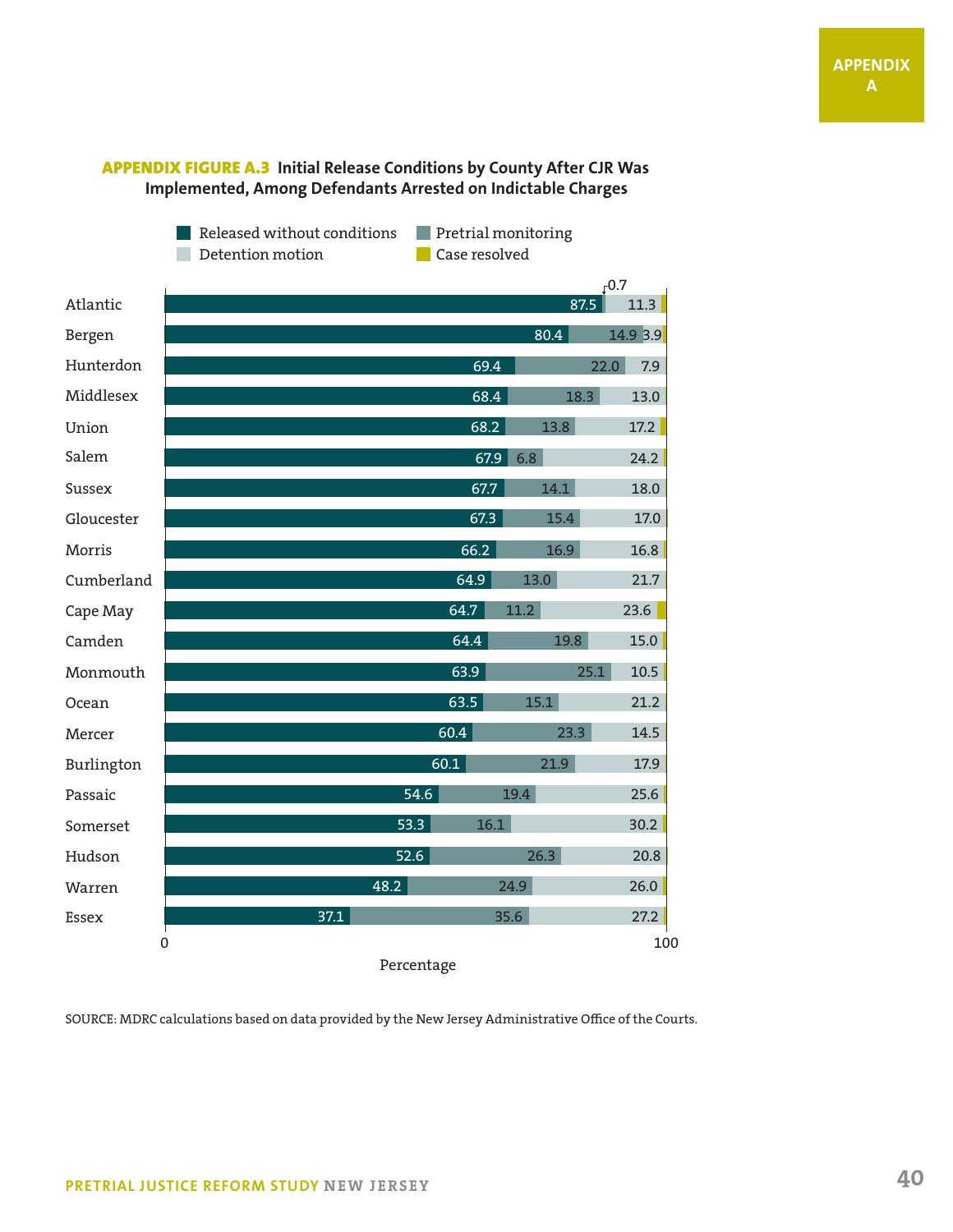#### APPENDIX FIGURE A.4 **Concurrence Among Defendants Arrested on Complaint-Warrants with Indictable Charges, by County**

Compared with the DMF recommendation, the initial release decision was...

15.3 Bergen Camden Mercer Monmouth Burlington Middlesex Essex Gloucester Cumberland Hudson Union Sussex Morris Hunterdon Atlantic Warren  $\Omega$ Percentage Somerset Ocean Cape May Passaic Salem 41.4 58.4 57.9 63.8 71.6 56.9 54.6 76.8 70.7 76.9 57.0 60.6 63.3 79.1 64.1 73.6 67.1 72.8 63.5 67.6 70.1 19.9 19.7 17.5 14.6 29.5 32.3 12.8 19.5 15.5 35.4 32.1 29.6 15.8 34.1 25.2 32.0 26.4 35.9 31.9 29.9 38.7 26.4 22.4 18.7 13.8 13.6 13.1 10.5 9.8 7.6 7.5  $5.1$  $-1.8$  $-1.2$  $-0.9$ -0.8 0.6  $-0.5$  $-0.0$ 7.3 7.1

**Less restrictive The same** More restrictive

SOURCE: MDRC calculations based on data provided by the New Jersey Administrative Office of the Courts.

NOTES: Only January-October 2017 are included due to data-availability limitations.

The figure excludes a small number of cases that were resolved at the first appearance hearing.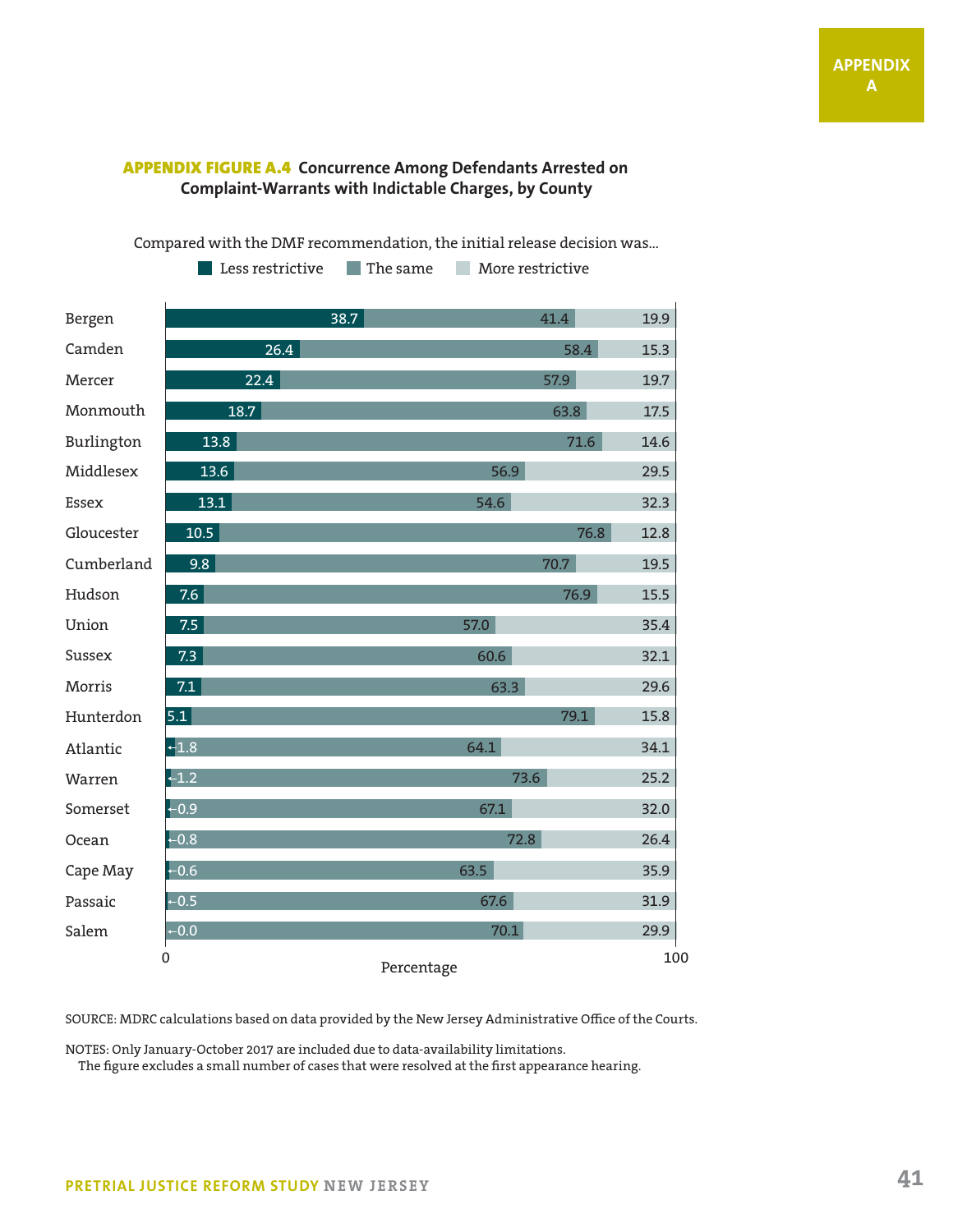

#### APPENDIX FIGURE A.5 **Effects on Lengths of Initial Jail Stays Among All Defendants**

Case start date (month and year)

#### **Jail Stays Among All Defendants with Cases Started in July 2017**

| Jail Stay     | Predicted<br>Outcome | Observed<br>Outcome | Difference<br>(Effect) | Percentage<br>Change |
|---------------|----------------------|---------------------|------------------------|----------------------|
| Ever booked   | 19.6                 | 22.8                | $3.2*$                 | 16.3                 |
| Held 3+ days  | 15.6                 | 14.3                | $-1.3*$                | $-8.3$               |
| Held 10+ days | 10.2                 | 7.1                 | $-3.2*$                | $-31.3$              |
| Held 30+ days | 6.2                  | 4.5                 | $-1.7*$                | $-27.3$              |

SOURCE: MDRC calculations based on data provided by the New Jersey Administrative Office of the Courts.

NOTES: The *difference*, or effect, is the observed outcome minus the predicted outcome. *Percentage change* is the difference between the observed and predicted values as a percentage of the predicted value. The difference is *statistically significant* if the observed outcome falls outside of the predicted confidence interval range indicated by the blue envelope in the graph; statistical significance is also indicated for Month 6 arrest events using an asterisk (\*) next to the differences in the table below the graph. The effects in the table are estimated with smoothing in order to increase power. As a result, the numbers in the tablecan be thought of as representing average effects in Months 5 through 7.

The graphs only show January 2014 through December 2017 in order to make the effects after CJR was implemented more visible. The predictive models were fit to data from January 2009 through June 2016, however.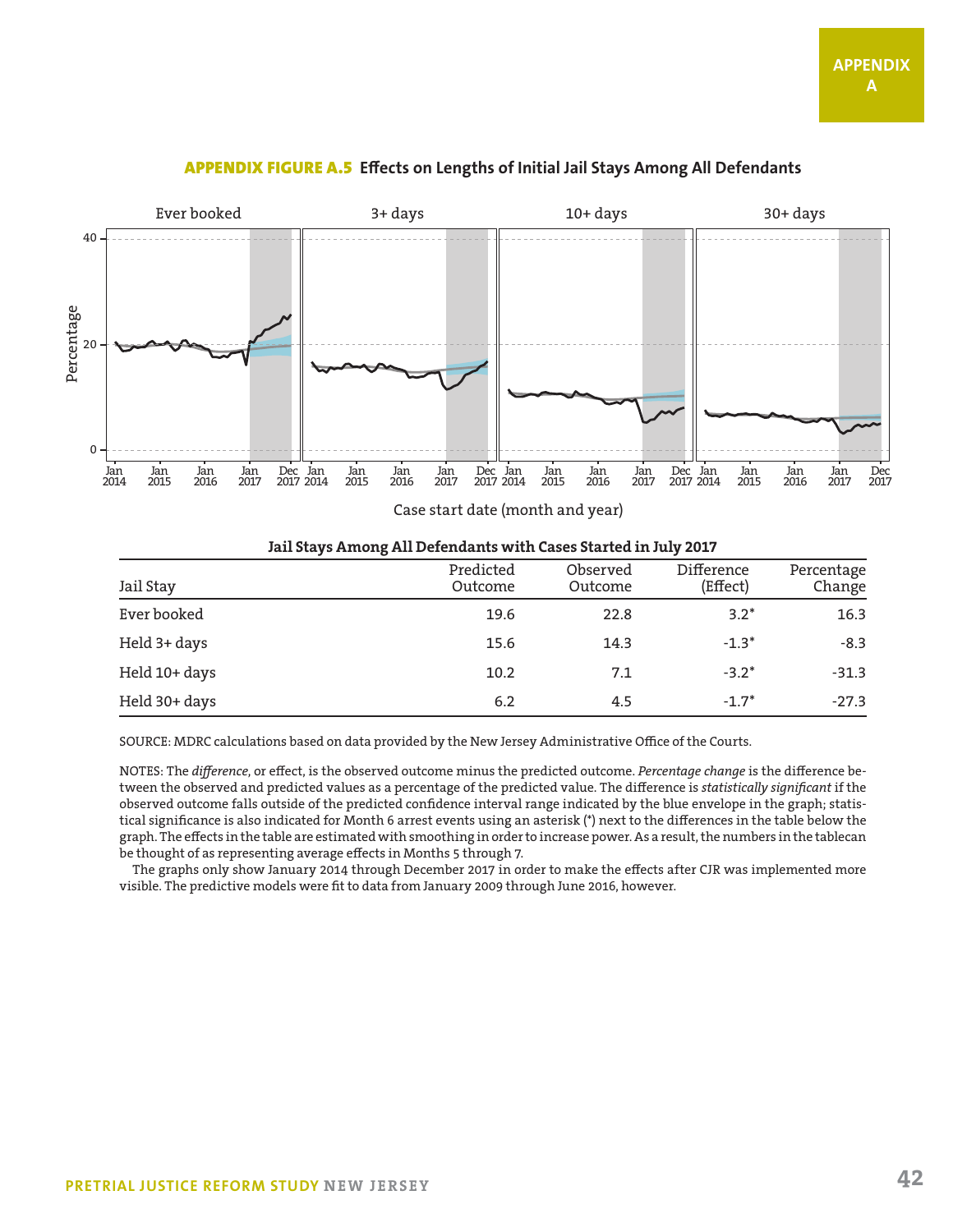## **SENSITIVITY TEST FOR EFFECTS ON LENGTHS OF INITIAL JAIL STAYS AMONG DEFENDANTS ARRESTED ON INDICTABLE CHARGES**

Among cases with indictable charges, CJR resulted in a small increase in the percentage that involved charges for violent crimes (see Appendix Figure B.1). A sensitivity test was therefore conducted for the effects presented in the body text on lengths of initial jail stays among all defendants with indictable charges. The sensitivity test included only nonviolent indictable cases. The purpose was to assess whether the general patterns in effects on initial jail stays described in the text were still present, and to what extent they could be attributed to the change in case composition. As shown in Appendix Figure B.2, the sensitivity test revealed that the small increase in arrest events involving indictable charges for violent crimes largely explains the increase in the proportion of defendants with indictable charges who were ever booked into jail. However, the increase in arrest events involving indictable charges for violent crimes does not explain the reductions in the proportions of defendants with indictable charges who were initially held for 3 or more, 10 or more, and 30 or more days. Therefore, this analysis confirms that CJR's changes to the pretrial process after the point of arrest probably sped defendants' release from jail by reducing the proportion of cases in which defendants were held for longer periods.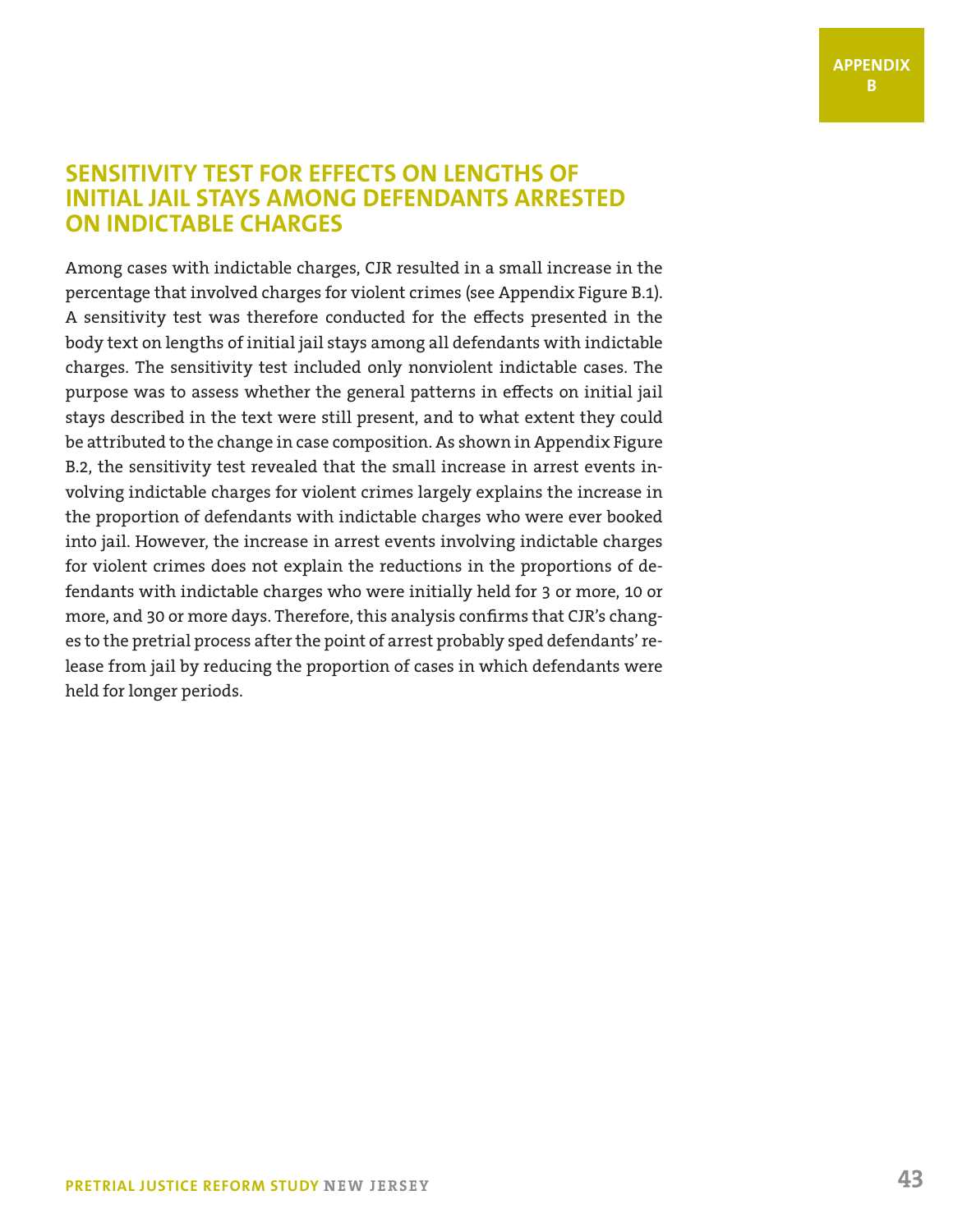

#### APPENDIX FIGURE B.1 **Effects on the Percentages of Crime Types Among Cases Involving Indictable Charges**

#### **Number of Cases by Crime Type**

| Crime Type   | Predicted<br>Outcome | Observed<br>Outcome | Difference<br>(Effect) | Percentage<br>Change |
|--------------|----------------------|---------------------|------------------------|----------------------|
| Violent      | 17.9                 | 19.4                | $1.5*$                 | 8.4                  |
| Drug         | 36.4                 | 36.1                | $-0.4$                 | $-1.1$               |
| Property     | 28.2                 | 26.7                | $-1.5$                 | $-5.3$               |
| Public order | 16.6                 | 16.8                | 0.2                    | $1.2\,$              |

SOURCE: MDRC calculations based on data provided by the New Jersey Administrative Office of the Courts.

NOTES: The *difference*, or effect, is the observed outcome minus the predicted outcome. *Percentage change* is the difference between the observed and predicted values as a percentage of the predicted value. The difference is *statistically significant* if the observed outcome falls outside of the predicted confidence interval range indicated by the blue envelope in the graph; statistical significance is indicated for Month 6 arrest events using an asterisk (\*) next to the differences in the table below the graph. The effects in the table are estimated with smoothing in order to increase power. As a result, the numbers in the table can be thought of as representing average effects in Months 5 through 7.

The graphs only show January 2014 through December 2017 to make the effects after CJR was implemented more visible. The predictive models were fit to data from January 2009 through June 2016, however.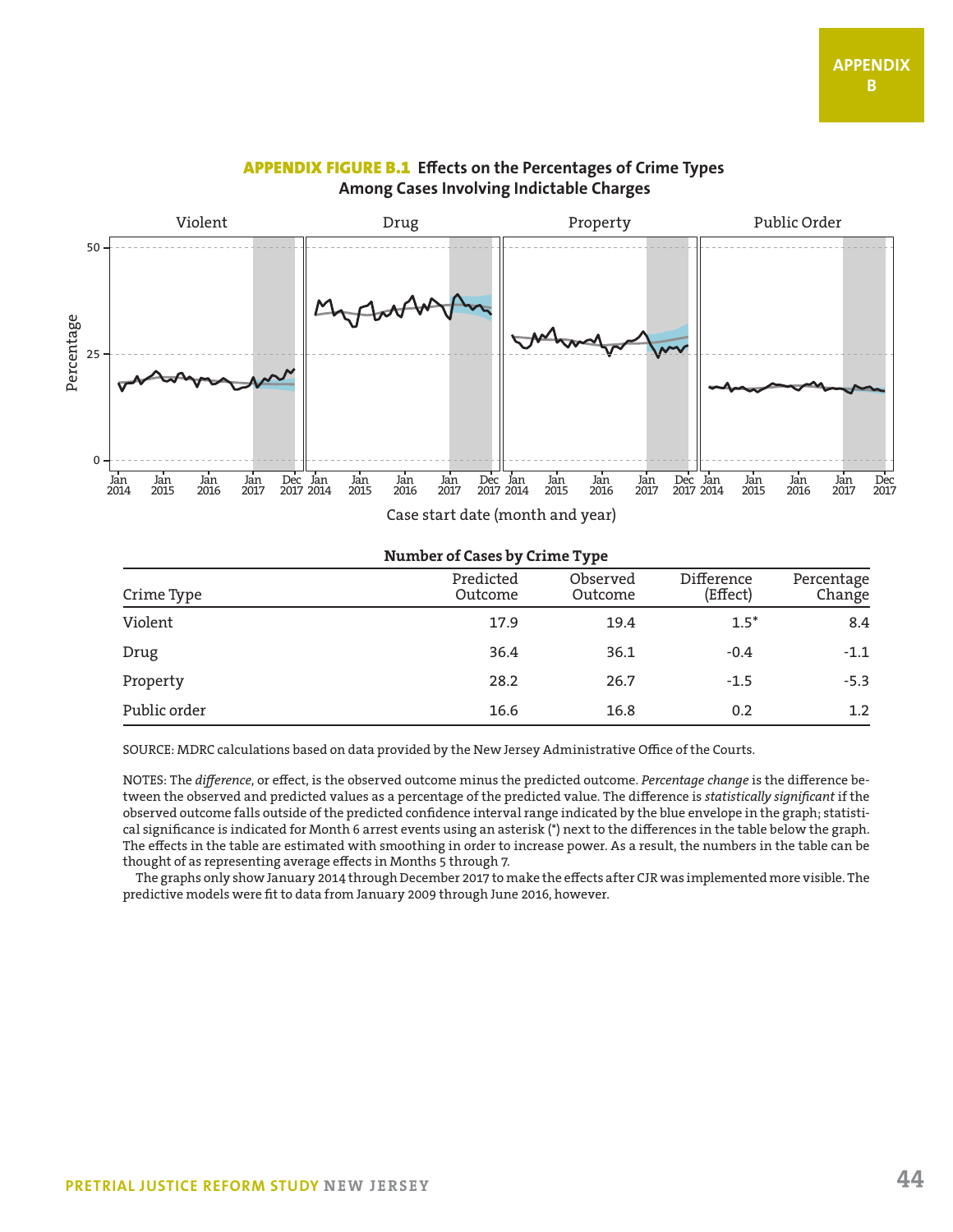

#### APPENDIX FIGURE B.2 **Effects on Lengths of Initial Jail Stays Among Defendants Arrested on Nonviolent Indictable Charges**

Case start date (month and year)

#### **Jail Stays Among Defendants Arrested on Nonviolent Indictable Charges with Cases Started in July 2017**

| Jail Stay     | Predicted<br>Outcome | Observed<br>Outcome | Difference<br>(Effect) | Percentage<br>Change |
|---------------|----------------------|---------------------|------------------------|----------------------|
| Ever booked   | 32.5                 | 32.1                | $-0.4$                 | $-1.2$               |
| Held 3+ days  | 26.1                 | 20.4                | $-5.7*$                | $-21.8$              |
| Held 10+ days | 17.5                 | 10.1                | $-7.4*$                | $-42.3$              |
| Held 30+ days | 10.4                 | 6.1                 | $-4.3*$                | $-41.2$              |

SOURCE: MDRC calculations based on data provided by the New Jersey Administrative Office of the Courts.

NOTES: The *difference*, or effect, is the observed outcome minus the predicted outcome. *Percentage change* is the difference between the observed and predicted values as a percentage of the predicted value. The difference is *statistically significant* if the observed outcome falls outside of the predicted confidence interval range indicated by the blue envelope in the graph; statistical significance is indicated for Month 6 arrest events using an asterisk (\*) next to the differences in the table below the graph. The effects in the table are estimated with smoothing in order to increase power. As a result, the numbers in the table can be thought of as representing average effects in Months 5 through 7.

The graphs only show January 2014 through December 2017 to make the effects after CJR was implemented more visible. The predictive models were fit to data from January 2009 through June 2016, however.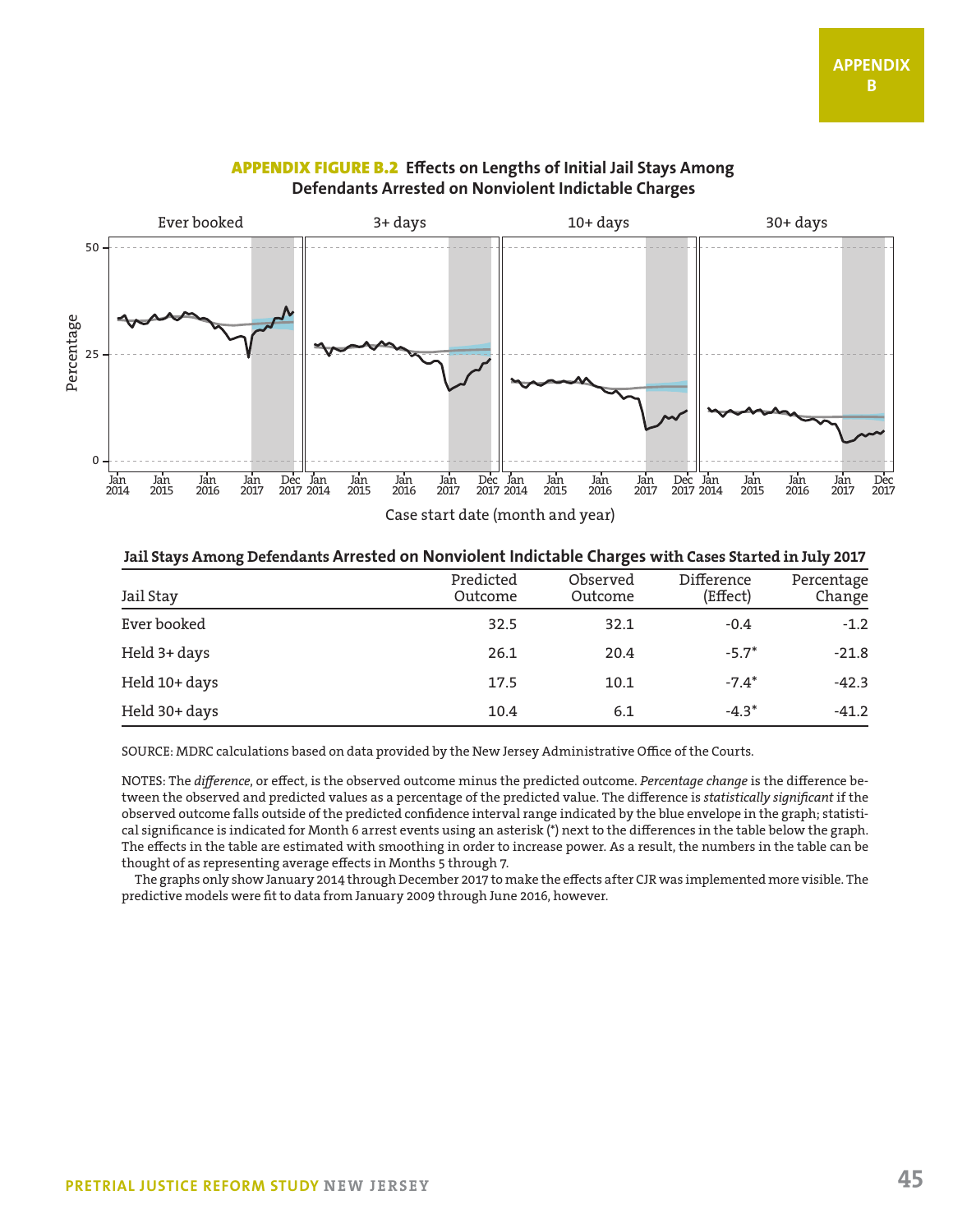- American Civil Liberties Union, National Association of Criminal Defense Lawyers, and State of New Jersey Office of the Public Defender. 2016. *The New Jersey Pretrial Justice Manual*. Washington, DC: National Association of Criminal Defense Lawyers.
- Dobbie, Will, Jacob Goldin, and Crystal Yang. 2016. "The Effects of Pre-Trial Detention on Conviction, Future Crime, and Employment: Evidence from Randomly Assigned Judges." *American Economic Review* 108, 2: 201-240.
- Lowenkamp, Christopher, Marie VanNostrand, and Alexander Holsinger. 2013. "The Hidden Costs of Pretrial Detention." Website: https://craftmediabucket.s3.amazonaws. com/uploads/PDFs/LJAF\_Report\_hidden-costs\_FNL.pdf.
- Miratrix, Luke. 2019. "Technical Paper for the Public Safety Assessment Impact Evaluation in Mecklenburg County, N.C." Unpublished paper. New York: MDRC.
- Moore, Kelly, Jeffery Stuewig, and June Tangney. 2016. "The Effect of Stigma on Criminal Offenders' Functioning: A Longitudinal Mediational Model." *Deviant Behavior* 37, 2: 196-218.
- National Institute of Justice. 1983. *National Crime Information Center (NCIC) Code Manual*. Washington, DC: U.S. Department of Justice, National Institute of Justice.
- New Jersey Courts. 2018. "Rules Governing the Courts of the State of New Jersey." Website: www.njcourts.gov/attorneys/rules.html.
- Pager, Devah. 2003. "The Mark of a Criminal Record." *American Journal of Sociology* 108, 9: 37-75.
- Porrino, Christopher. 2017. "Attorney General Law Enforcement Directive No. 2016-6 v2.0: Modification of Directive Establishing Interim Policies, Practices, and Procedures to Implement Criminal Justice Reform Pursuant to P.L. 2014, c. 31." Website: https://www. state.nj.us/oag/dcj/agguide/directives/ag-directive-2016-6\_v2-0.pdf.
- Rabner, Stuart. 2017. "Chief Justice: Bail Reform Puts N.J. at the Forefront of Fairness." *New Jersey Star-Ledger* January 9, 2017.
- VanNostrand, Marie. 2013. "New Jersey Jail Population Analysis: Identifying Opportunities to Safely and Responsibly Reduce the Jail Population." Website: www.drugpolicy.org/ sites/default/files/New Jersey Jail Population Analysis March 2013.pdf.

## **REFERENCES**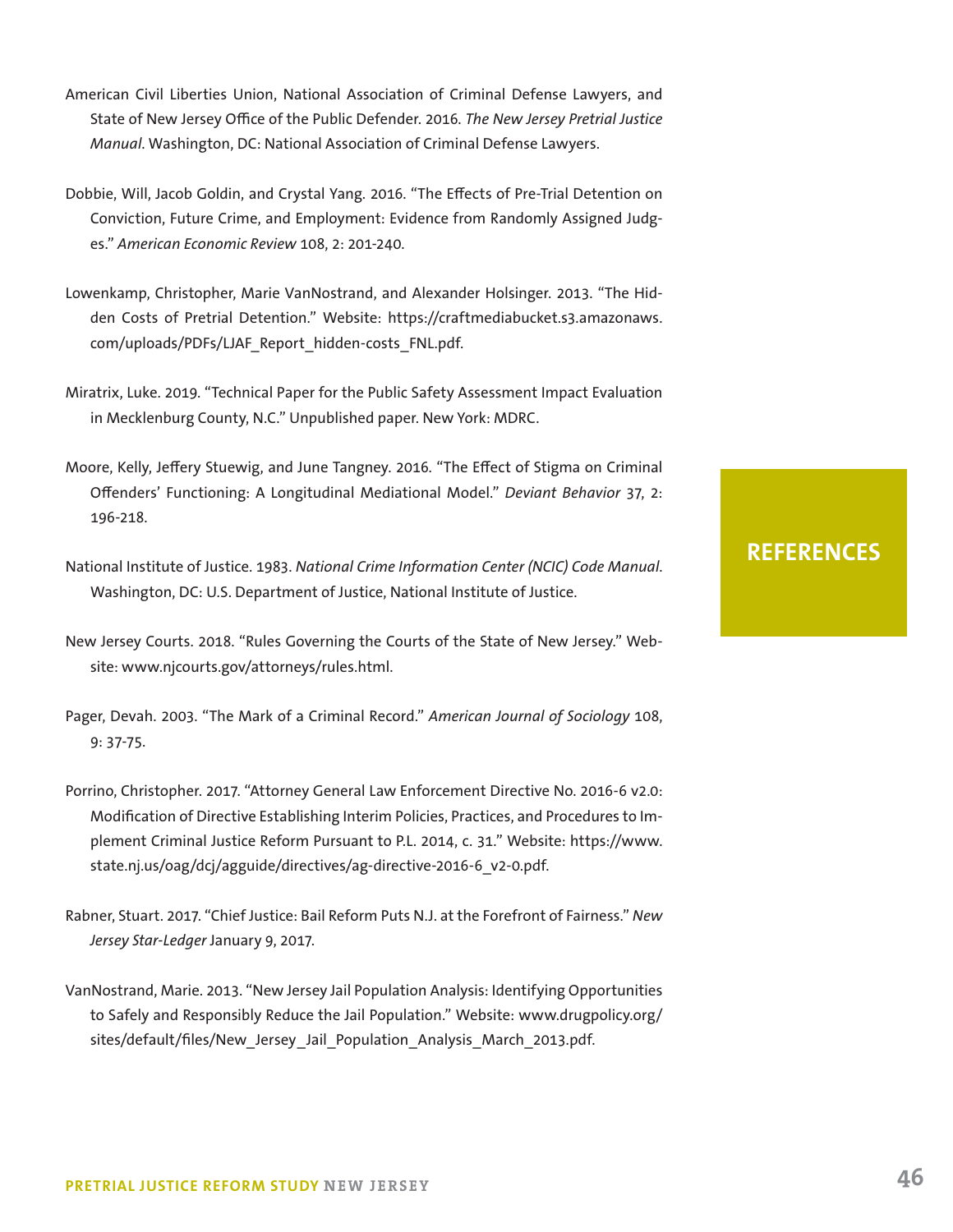This evaluation is funded by Arnold Ventures. At Arnold Ventures, we are grateful to our project director, Kristin Bechtel. We are also grateful for the leadership of Laura and John Arnold, Jeremy Travis, James Cadogan, Stuart Buck, and Virginia Bersch, who were instrumental in establishing the evaluation and providing thoughtful oversight of the project.

We are exceedingly appreciative of Judge Glenn A. Grant, acting administrative director of the New Jersey Courts, and Jennifer Perez, director of Trial Court Services for the New Jersey Courts, for their partnership, generosity with their time, and valuable insights throughout the evaluation. Mark Davies, Marcia Rebimbus, and Jennifer Fratello of the Quantitative Research Unit at the New Jersey Courts; Jack McCarthy, chief information officer of the New Jersey Courts; and Steven Bonville, chief of staff at the New Jersey Courts, provided important comments and partnership. We are grateful to Laks Kattalai, Gopal Thiru, and numerous other staff members at the New Jersey Administrative Office of the Courts who worked tirelessly to provide us with data for the evaluation and insights along the way. We thank the judges and staff members from the judiciary, the prosecutor's offices, the public defender's offices, law enforcement agencies in Passaic and Mercer Counties, and Pretrial Services units who met with us during site visits and were open and thoughtful in answering our questions. Marie Van Nostrand and Brian Kays of Luminosity worked closely with New Jersey Courts on preparing data files for our evaluation, and reviewed drafts of this report.

At MDRC, Dan Bloom, Gordon Berlin, Howard Bloom, Richard Hendra, Kristin Porter, Brit Henderson, Ali Tufel, and Margaret Bald provided valuable comments on drafts. Vicky Ho coordinated the production of the report and assisted with exhibit creation. Joshua Malbin edited the report and Carolyn Thomas prepared it for publication.

#### **ACKNOWLEDGMENTS**